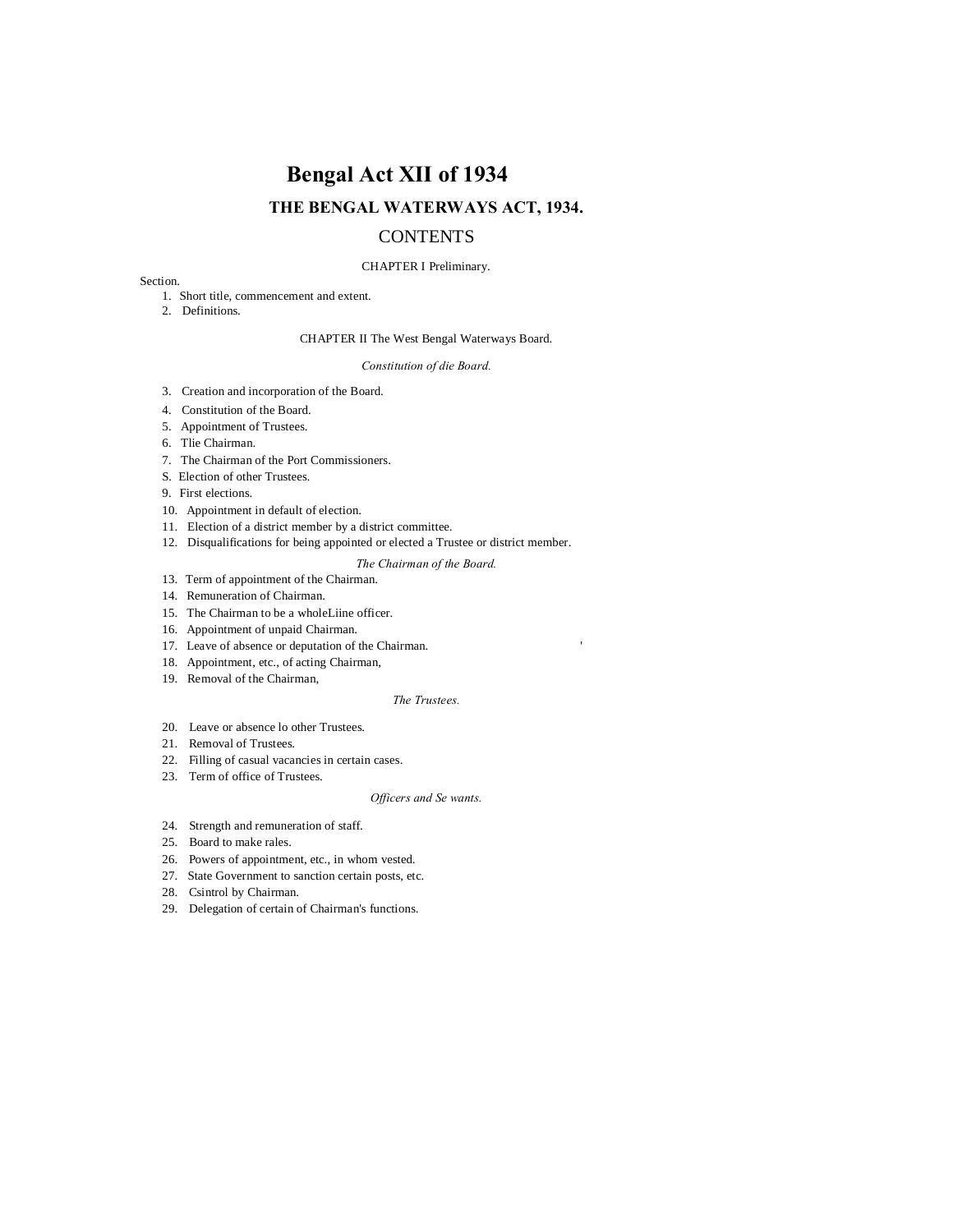## 272 *The Bengal Waterways Act, 1934.*

[Ben. Act XU

## CHAPTER III Conduct of Business.

Scciion.

- 30. Meetings of the Board.
- 31. District members to be summoned to attend cenain meetings of the Board.
- 32. The Chairman to attend every meeting of the Board,
- 33. Constitution and functions of committees,
- 34. Meetings of committees.
- 35. Fees and travelling allowance for attendance at meetings.
- 36. Trustees and district members not to take part in proceedings of the Board in which they are personally interested.
- 37. Power to make and perform contracts.
- 38. Execution of contracts and approval of estimates,
- 39. Supply of documents and information lo the Government,

## CHAPTER IV Powers and Duties of the Board.

- 40. The Board to control and administer navigable channels and navigation works with lands, etc., appertaining to them.
- 41. Powers of the Board in regard to navigable channels.
- 42. Power of State Government to control channel in certain cases.
- 43. Duty of the Board to make surveys, etc.
- 44. Power lo purchase or lease by agreement.
- 45. Power to acquire land under vhe Land Acquisition Act, 1894.
- 46. Power to dispose of land,

## CHAPTER V District Committees.

- 47. Formation of a district committee,
- 48. Appointment of member in place of Waterways Executive Engineer.
- 49. Appointment in default of election.
- 50. Disqualifications for being appointed or elected a member of district committee.
- 51. Removal of members of district committees.
- 52. Filling of casual vacancies.
- 53. Term of office of members of district committees.
- 54. The Chairman of the district committee.
- 55. The Secretary of the district committee.
- 56. Duties of district committee.
- 57. Travelling allowance or members of dislrict committee.
- 58. Procedure for meetings of the district committee.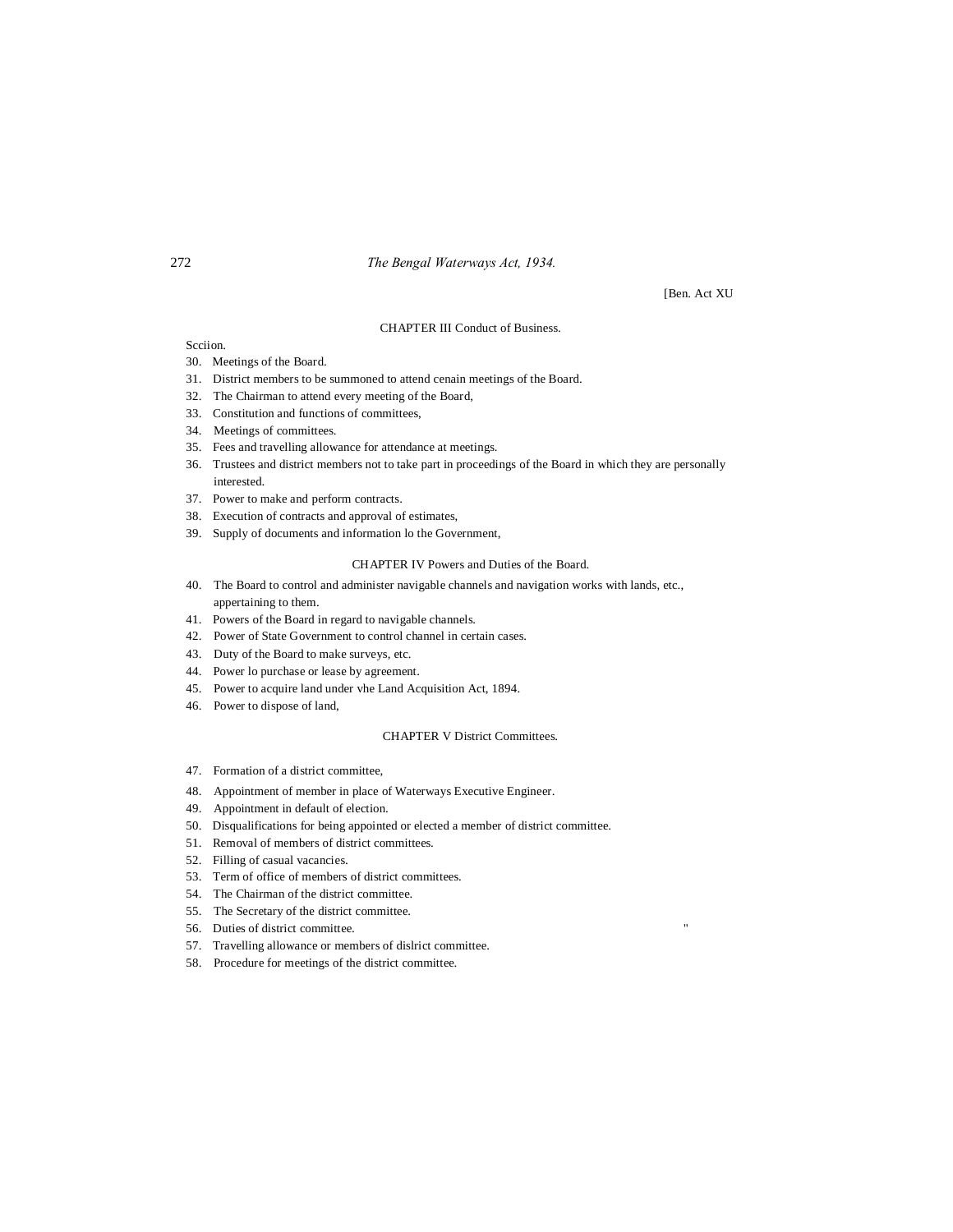*The Bengal* 1 *Vatenvays Act. 1934.* 273

## »f 1934.]

#### ' CHAPTER VI Execution of Works.

## Section."

- 59. Classification or works,
- 60. Power of Board lo sanction and exccute maintenance works.
- 61. Major and minor works.
- 62. District schemes and other schemes.
- 63. Proposal for a district schcmc to be sent to district committee.
- 64. Procedure of district committee on receipt of proposal.
- 65. Procedure of district committee on receipt of Waterways Executive Engineer's report.
- 66. Procedure of Board on receipt of district committee's recommendation.
- 67. Detailed projcct lo be sent to district committee for opinion.
- 68. Procedure of Board in dealing with a detailed projcct.
- 69. Power of Board to sanction schemes for minor works.
- 70. Publication of particulars of detailed projects for major works.
- 71. Procedure after publication of particulars of a detailed project.
- 72. District membres to be summoned to certain meetings of the Board.

## **CHAPTER**

## VII Taxation.

- 73. The Canals Act, 1864, to apply to navigable channels.
- 74. The Board to discharge certain functions under the Canals Act, 1864.
- 75. Tax on the owners or sic am vessels.
- 76. Owners of steam vessels to furnish quarterly returns,
- 77. Inquiry and certificate by Chairman as to amount of tax due.
- 78. Manner and time of payment of tax.
- 79. Power of Board to levy licence fees,
- 80. The Board to appoint persons to collect licencc fees,
- SI. Enforcement of payment of licence fees.

#### **CHAPTER**

## VIII Finance.

#### *Loans,*

- 82. Power of Board lo borrow money.
- 83. Loans from banks.
- 84. Diversion of borrowed money lo purposes other than those first approved.
- B5. Form, signature, exchange, transfer and effccV of debentures.
- 86. Signature of coupons attached to debentures.
- 87. Payment to survivors of joint payees.
- 88. Receipt by joint holder for interest or dividend.
- 89. Priority of payments for interest and repayment of loans.
- 90. Repayment of loans taken under section 82.
- 91. Establisment and maintenance of sinking funds.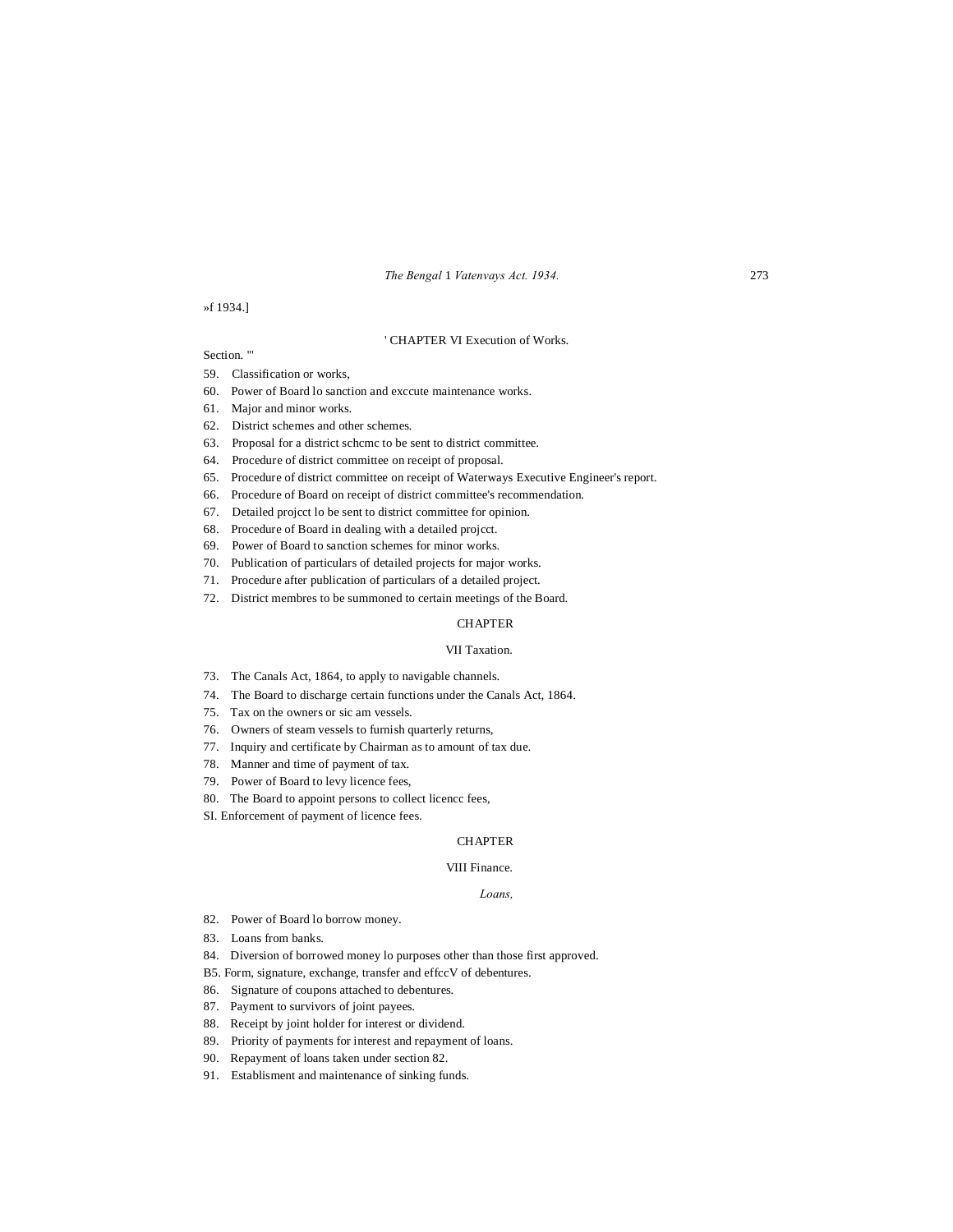274 *The Bengal Waterways Act, 1934.*

[Ben. Act XI

## Section.

92. Power to discontinue payments into sinking fund.

- 93. Investment of sinking funds. I
- 9e4. Application of sinking fund. ;
- 95. Annual slaiemems by Trustees.
- 96. Annual examination of sinking funds.

#### *Enforcement of liabilities.*

97. Procedure if Board fail to make any payment or investment in respect of loans.

## Contributions.

9S. Government contribution.

- 99. Contribution by the Port Commissioners for any work beneficial to the Port of Calcutta.
- 100. Man RET of payment of contribution for the first quarter.

#### Budget estimates.

101. Estimates of income and expenditure to be laid annually before the Board. '

- 102. Sanction of Board to estimates.
- 103. Approval of Slate Government to estimates.

104. Special provisions as to the first estimate after the constitution of the Board. 105- Supplementary estimates.

106. Adherence to estimate and maintenance of closing balance.

#### Banking and investments.

- 107. Receipt of moneys and deposit in the Imperial Bank of India or a Government treasury.
- 108. Investment of surplus money.
- 109. Payments by cheque.
- 110. Signature i>f orders under sections 307 and 108 and cheques.
- 111. Duty of Chairman and others before signing cheques.

#### **Accounts.**

- 112. Definition of "cost of management".
- 113. Keeping of capital account and revenue account.
- 114. Credits to capital account.
- 115. Application of capital account.
- 116. Credits to revenue account.
- 117. Application of revenue account.
- 118. Powers to direct sale or securities in which any surplus of the revenue account is invested.
- 119. Advances from revenue account to capital account.
- 120. Advances from capital account to revenue account.
- 121. Submission of abstracts of accounts to State-Government.
- 122. Annual audit of accounts,
- 123. Powers of auditor,
- 124. Remuneration of auditor.
- 125. Report and information to be furnished by auditor to the Board.
- 126. Board lo remedy derects pointed out by auditor.
- 127. Auditor's report to be sent to each Trustee and considered by Board.
- 128. Publication and submission of an abstract of the accounts.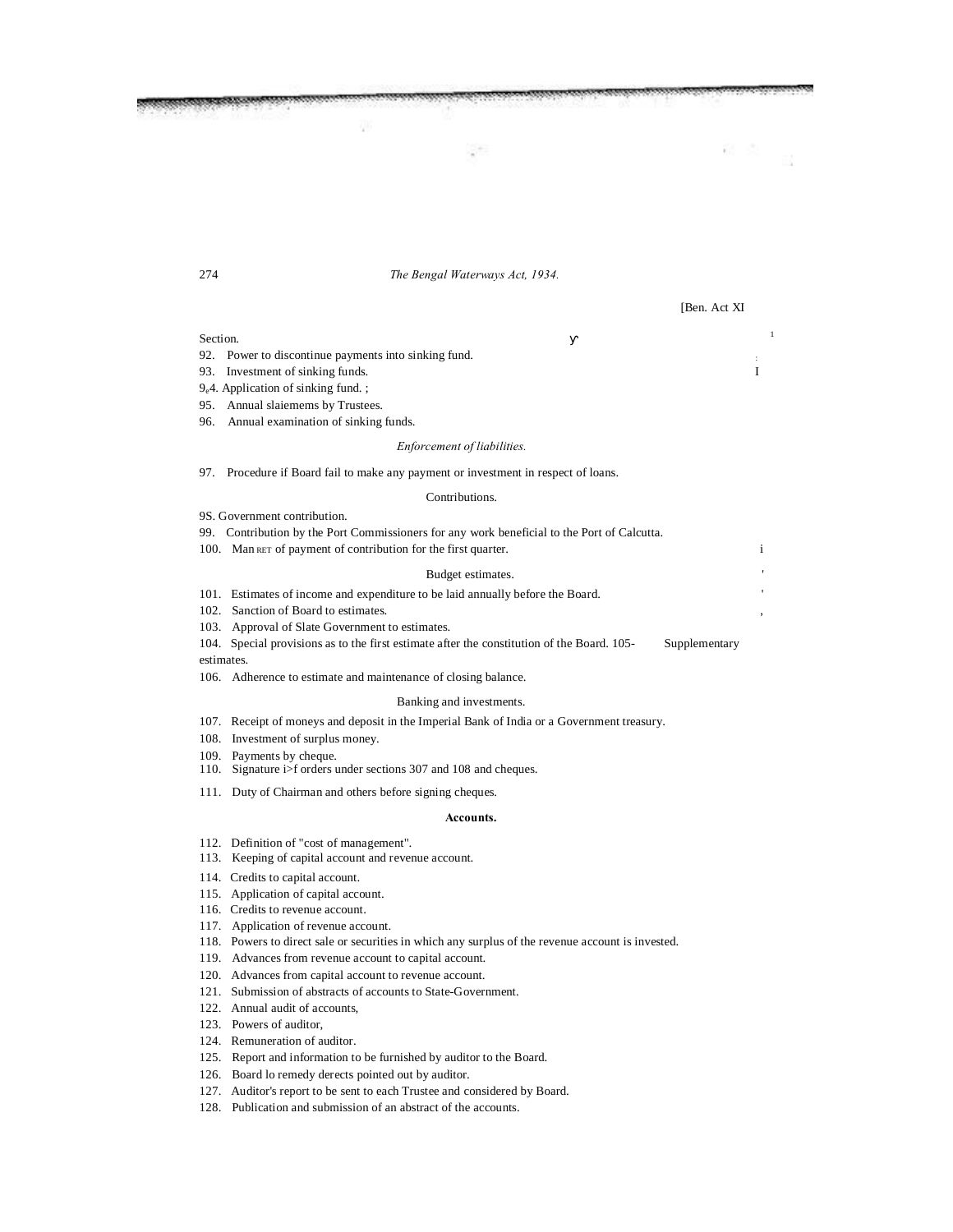## *The Bengal Waterways Act, J934.* 275 CHAPTER IX Rules.

Seelion. 'h

- 129. Further powers to make rules.
- 130. Conditions precedent to ihc making of rules.
- 131. Priming and sale of copics of rules.
- 132. Free supply of copies of rules.
- 133. Exhibition of copies of rules.
- 134. Power of Slate Government to cancel rules made under section 129.

#### CHAPTER X Supplemental Provisions.

#### Status of Trustees, etc.

135. Trustees, etc., deemed public servants.

## Contributions towards leave allowances and pensions of Government servants.

136. Contributions by Board towards leave allowances and pensions oF sen'an is of the Government employed under this Aci.

## Legal proceedings.

- 137. Powers of Chairman as Lo institution, etc., of legal proceedings and obtaining legal advicc.
- 138. Indemnity lo Board, etc.
- 139. Notice of suit against Board, etc.

## Police.

140. Arrest of offenders.

## Evidence.

141. Proof of conscots, etc., of Board or Chairman or officer or servant of Board.

## Validation.

142. Validation of acts and proceedings.

## Compensation.

143. General power of Board lo pay compensation.

## Public notices and advertisements.

144. Public notices how to be made known.

## Surveys.

145. Power lo make surveys, or contribute towards their costs.

## Power of entry.

146. Power of entry.

## 3fI934.]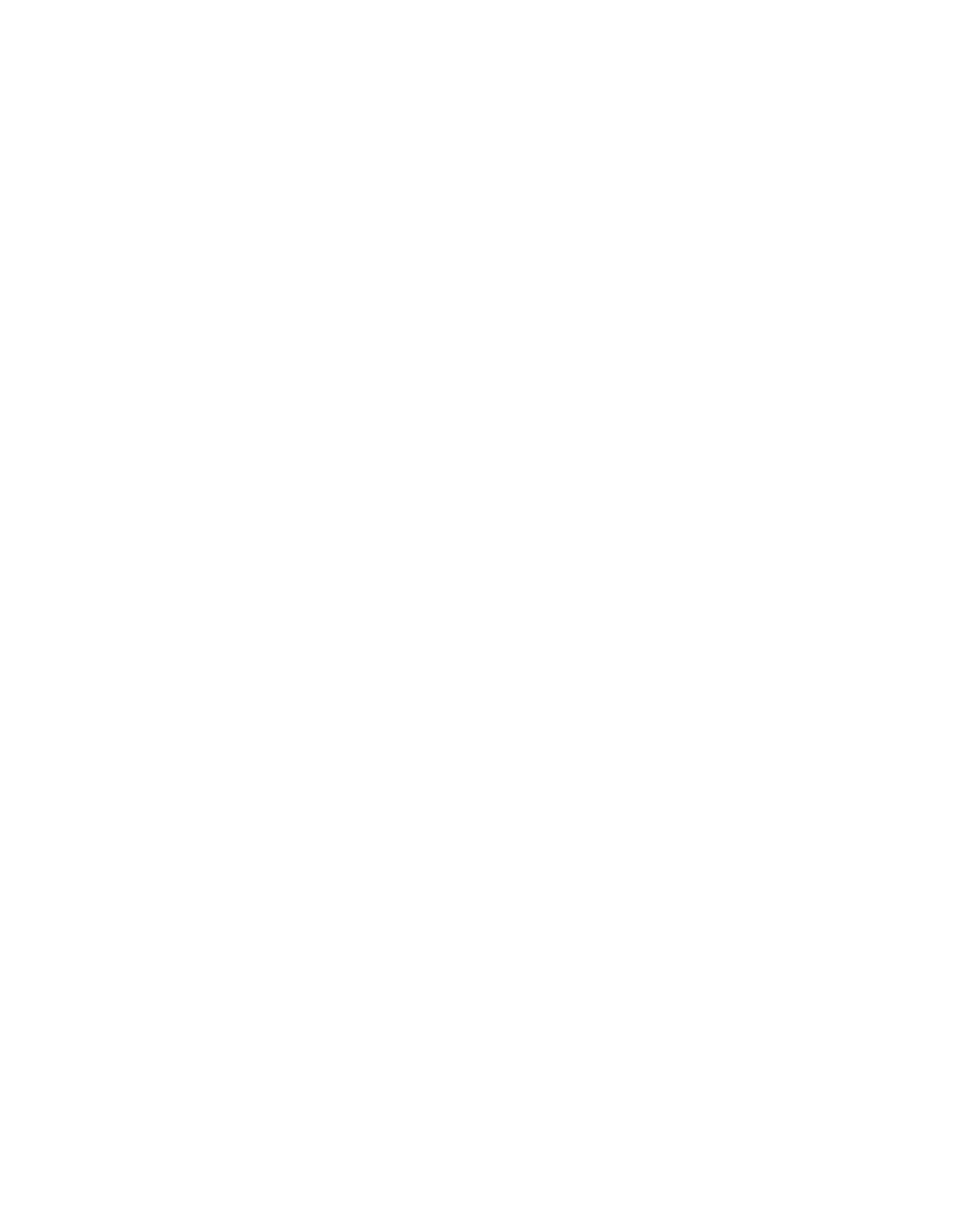*The Bengal Waterways Act, 1934.*

[Ben. Act XII of 19341

i

## Penalties.

Section.

147. Punishment for acquiring share or interest in tontraci, etc., with the Board.

148. Penally for failure to make return, pay lax, ctc,

- 149. Penalty for evasion of payment or loll or liccnce fee.
- 276 150. Penally for obstruction lo line of navigation.

151. Penalty for failure to comply wiih requisition made by auditor.

152. Penalty for obstructing contractor or removing mark.

## Disposal of fines and damages.

153. Damages and proceeds of confiscations to be paid to Board.

## **Control.**

154. Power of Slate Government to control the Board.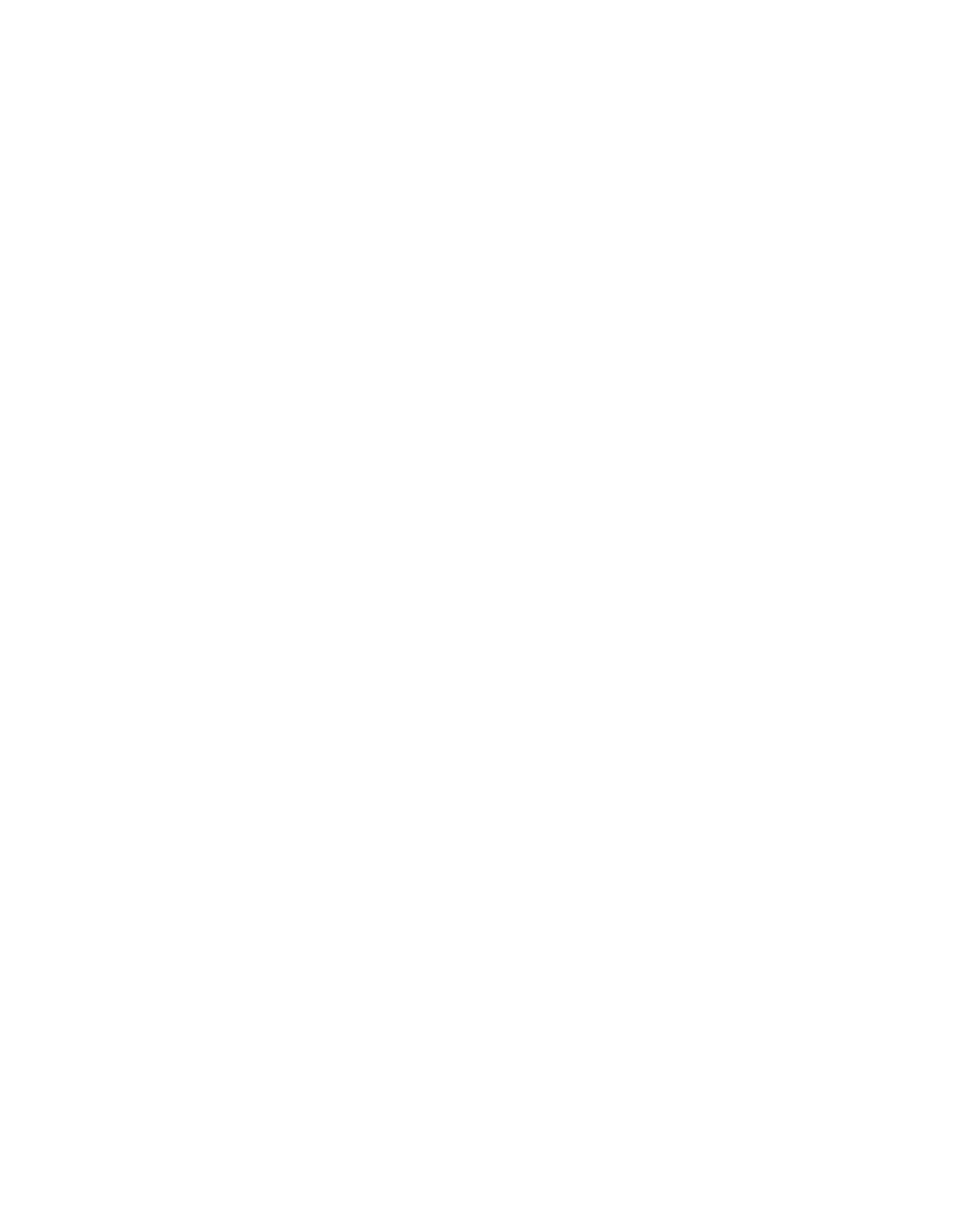## **° Bengal Act XII of 1934 [THE BENGAL WATERWAYS ACT, 1934.]<sup>1</sup>**

(a) The Government of India (Adaptation of Indian Laws) Order, 1937. ADAPTED .. (b) The Indian Independence

> (Adaptation of Bengal and Punjab Acts) Order, 1948. (c) The Adaptation of Laws Order, 1950.

> > [21 si June, 1934.]

*An Act to provide for the maintenance and improvement of waterways in Bengal.*

WHEREAS it is expedient to make better provision for the maintenance and improvement of waterways in Bengal for purposes of navigation;

AND WHEREAS it is expedient that a Board of Trustees should be constituted and invested with special powers for carrying out the objects of this Act;

AND WHEREAS the previous sanction of the Governor General has been 5 & 6 Ceo. obtained under sub-section (3) ofseciionSOAofthe Government of India 6 & Geo  $\wedge^{c11o}$  P^iHg Act; V, C.37; y & 10 Geo. It is hereby enacted as follows:ô<br>V. c. 101.

## CHAPTER I

#### Preliminary.

1. (1) This Acl may be called the Bengal Walcrwags Act, 1934.

(2) It shall come into force on such date as the  $2$ [State Government] may, by notification, appoint.

(3) It extends to the whole of  $\text{I}[West Bengal]$ .

Short tide, commencement and extent.

 <sup>1</sup> For Sla[emerit of Objects and Reasons, *see* die *Calcutta Gazette* of 1933, Pi. IV, page 135: and for Report of the Select Committee, *see ibid,* 1934. Pi. IV, page 28; and for Proceedings of the Council, *see* the Proceedings of the Bengal Legislative Council, Vol. XLII, No. 1, page 282, and *ibid.* Vol. XLIII,No.2, pages 168, 187,233 and 284 and *ibid.* N o . 3 , p a g e s 2 8 . 6 5 a n d H I .

<sup>:</sup> Thc words "Provincial Government" were originally subs til mod for the wards "Local Government' by para. 4(1) of ihe Government oflndin (Adapialion of Indian Laws) Order. 1937, and thereafter the word "Stale" was substituted for [he word "Provincial" by para. 4(1) of the Adaptation of Laws Order, 1950.

<sup>&#</sup>x27;The words within square brackets were substituted for the word "Bengal" by An. 3(2) of the Indian Independence (Adaptation of Bengal and Punjab Acts) Order, 1948.

<sup>&#</sup>x27;The words within square brackets were substituted for the words *"Calcutta* 

Gazette" by para.  $f(x)$  of the Gcivemirieffl of India (Adaptation of Indian Laws) Order, 1937. *'■See* foot-note 3 on pge 277, *ante.*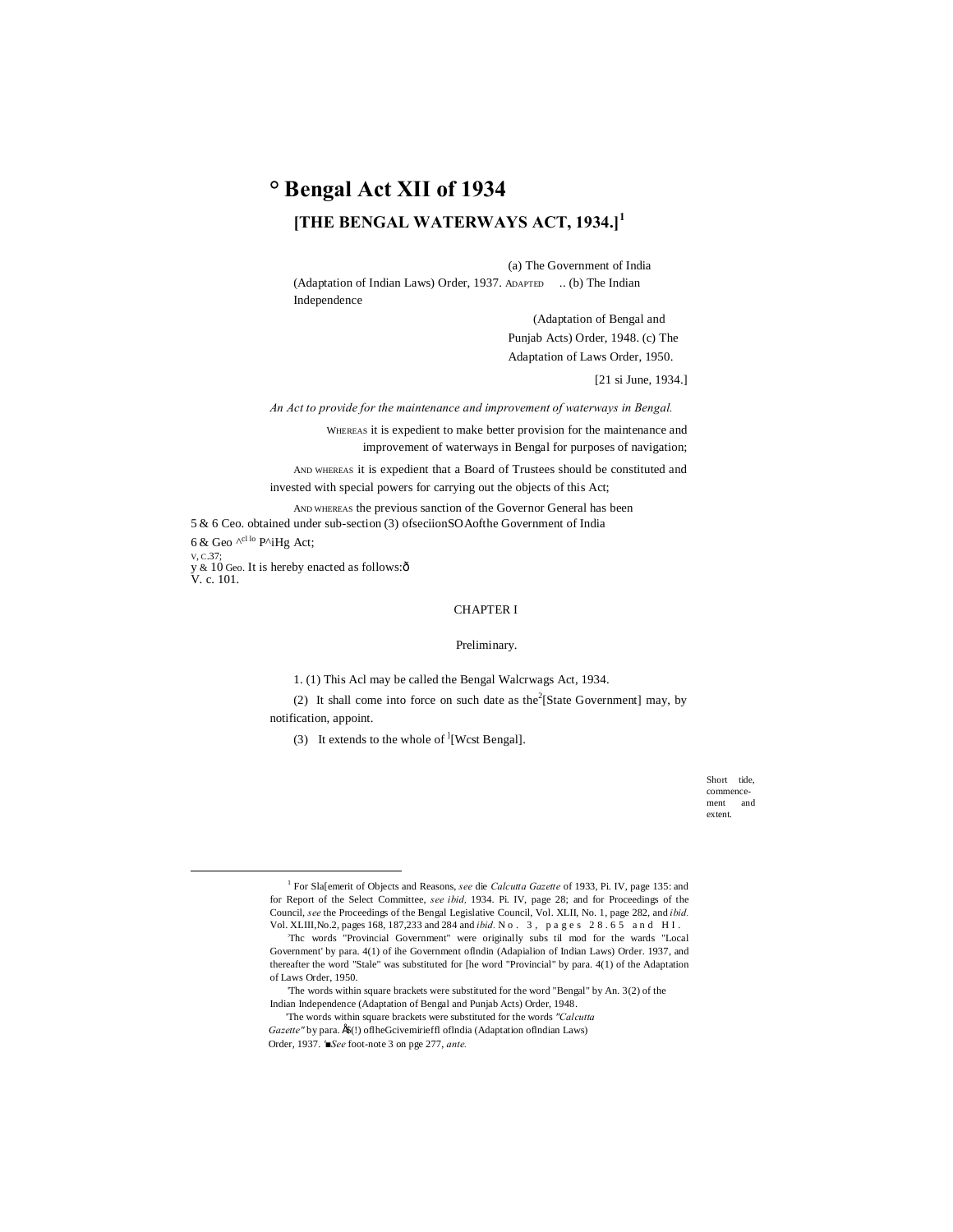## 278 *The Bengal Waterways Act, }934.*

**[Ben. Act XII**

Ben Acl v

or j ©yt).

*(Chapter I.*—*Prelitninaty.Section 2.)*

Definitions. 2. In this Act, unless there is anything repugnant in the subject or coniexr, ô

- (a) "Board" means the Bengal Waterways Board constituted under this Act;
- (b) "Chairman" means ihe Chairman of the Board;
- (c) "channcl" includes any river, *beet, khal, nulla,* or waterway, whciher natural or artificial;
- (d) "District Board" means a District Board constituted under the • Bengal Local Setf-Government Act of 1885; Ben, Act ill or 1885.
- (e) "district member" means a person elected under sec lion I lby a district committee lo represent the district commiilee on the Board;
- (f) "goods" includes waresandmerchandiseofcverydescription;
- (g) "line of navigation" means any navigable channcl subject to The provisions of this Act or of the Canals Act, 1864; Ben\_Acl of 1864.
- (h) "Local Board" means a Local Board constituted under the Bengal Local Sclf-Governmem Act of 1885;
- (i) "navigable channel" means any channel which is navigable during the whole or apart of the year by a vessel of two-fool draught or over;
- (j) "notification" means a notification published in the T*Official Gazette];*
- (k) "owner" of a *vessel* includes a company owning the vessel, and also includes the managing director or principal officer of such company and the principal servant of an owner, who are resident in \*[West Bengal];
- (1) "Port Commissioners" means the Commissioners for the Port of Calculta, constituted under the Calcutta Port Acl, 1890;
- (m) "steam vessel" means every description of vessel propelled, wholly or in part, by mechanical power;
- (n) "Union Board" means a Union Board established under the Bengal Village Self-Government Act, 1919; and of HH9<sup>1V</sup>
- (o) "vessel" includes any raft or craft, timber, bamboos or floating materials, propelled in any manner.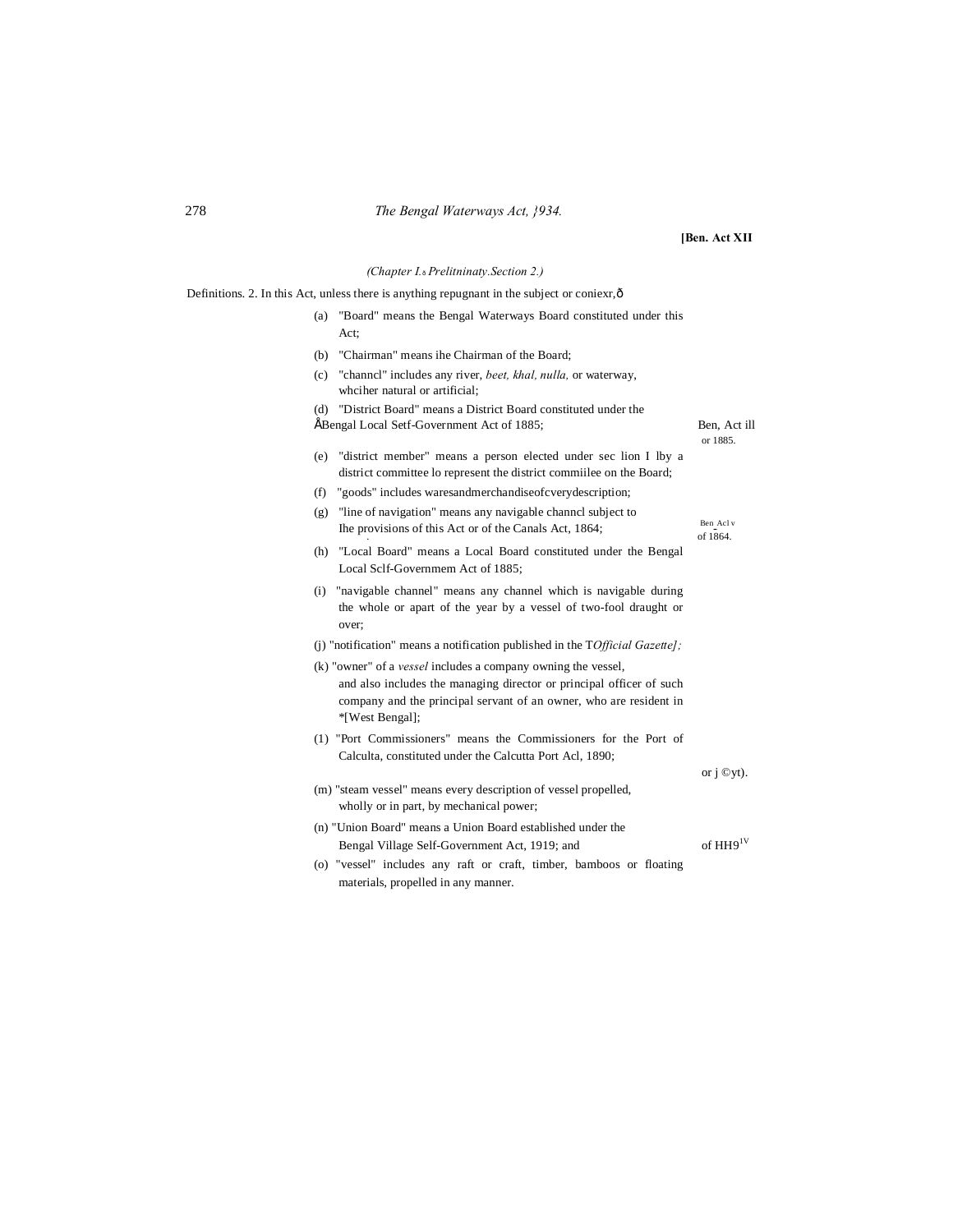x VVWSW ^'- -\-\* - - s <sup>-1</sup> - - - -% -s. -r-. - -. -C- "-,  $y - f * 7 ?$  "7

279

The Bengal Waterways Act, 1934.

## (Chapter 11.-The West Bengal Wat envoys Board.-Sections 3-7.)

### CHAPTER II The '[West Bengal] Waterways Board.

#### Constitution of the Board.

Creation anil 3. The duty of canying out the provisions of this Act shall, subject to the incorporation of the Board, conditions and limitations hereinafter contained, be vested in a Board to be called "The '[West Bengali Waterways Board"; and such Board shall be a body corporate and have perpetual succession and a common seal, and shall by the said name sue and be sued. Constitution of

4. The Board shall consisl of twelve Trustees and of such district members, not exceeding three in number, as inay from lime lo time be elected under section 11.

- 5. The twelve Trustees shall beô
	- (a) a Chairman:
	- (b) the Chairman of the Port Commissioners or a person appointed under section 7;
	- (c) a member of the Bengal Chamber of Commerce;
	- (d) two members of such bodies as may be nominated from lime to time by the" -[Stale Government] as represcnling the interests of the Indian Mercantile Community;
	- (e) two members of the [West Bengal] Legislative [Assembly];
	- (0 two representatives of the District Boards;
	- (g) three persons lo be appointed by the<sup>2</sup>[State Government], of whom not more than one shall be appointed lo represent the interests of persons carrying on the business of transport by water within the jurisdiction of the Board,

6. The first Chairman shall be appointed by ihe [State Government] by notification and subsequent Chairman shall be appointed by the -[State Government] after consuliaiion wilh the Board;

Provided that when the  $\frac{7}{5}$ [Slale Government] appoints an official, he shall be an officer drawing a salary of not less than one thousand five hundred rupees a month

| month.                                                                                                                                                                                                                    | The<br>Chairman. |    |
|---------------------------------------------------------------------------------------------------------------------------------------------------------------------------------------------------------------------------|------------------|----|
| The Chairman or the Port Commissioners shall be a Trustee ex-The<br><i>officio.</i> Wilh the consent of the Port Commissioners, he may appoint<br>another person in his place to perform his duties as a Trustee. Commis- | sioncre.         | of |

See fool-note 3 on page 277. ante.

-See fool-note 2 on page 277. ante.<br>
"This word was substituted for ihe word "Council" by para. 3 and Sch, IV io ihe Government of India (Adaptation of Indian Laws) Order. 1937.

r19340

Appoint ment of

the Board.

Trustees.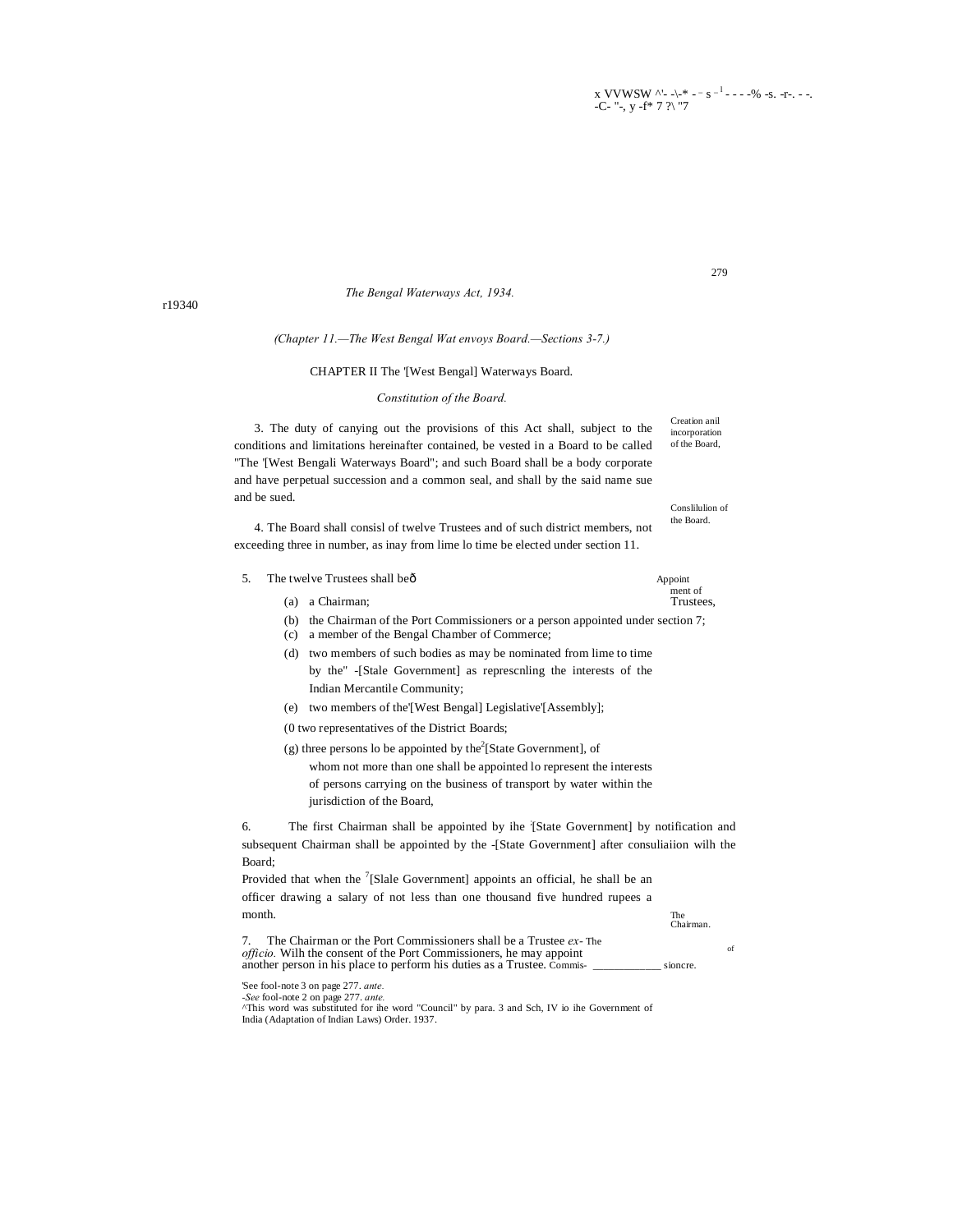2 SO *The Bengal Watemays Act, 1914. j*

## **[Den. Act XII**

*(Chapter II.—The West Benga! Waterways Board-—Sections 8-10.)*

|                                       |       |    |         |    |      | (1) The member of the Bengal Chamber of Commerce referred to in clause (c) of section |  |
|---------------------------------------|-------|----|---------|----|------|---------------------------------------------------------------------------------------|--|
| El Mi on of                           | shall | be | elected | hv | thai | Chamber.                                                                              |  |
| $olh$ <sup><math>\wedge</math>r</sup> |       |    |         |    |      |                                                                                       |  |

(2) The members reFerred lo in clause (d) of section 5 shall be electcd by ihe bodies mentioned therein.

(3-) The members of the '[West Bengal] Legislative. -[Assembly]

referred lo in clause (c) of sedion 5 shall be elecled by ballot by the members of Ihe '[West Bengal] Legislative '[Assembly

(4) The representatives of the District Boards referred lo in clause (f)

or section 5 shall be elected by the District Boards.

^<del>...................</del>:

(5) The Secretary tothc Bengal Chaniberof Commerce, the Secretary Lo the '[Vest Bengal] Legislative Assembly], an officer appointed in this behalf by the bodies referred to in clause (d) of scciion 5 and, in the case of the District Boards, an officer appointed in this behalf by the  $3$ [State Government], shall respectively make a return, in duplicate, to the Chairman or, if there is no Chairman, to ihe '[Stale Government], setting fcrth the name in full of every person elected under this section; and the said return shall be published by notification under Ihe signature of the Chairman or, if \here is no Chairman, shall be published by notification by the <sup>J</sup>[State Government],

(6) The election under sub-section (1), sub-section (2) and subsection (4) shell 1 be regulated by rules made under section 129,

9. Notwithstanding anything contained in this Act the -\Siaie Government] may issue such orders as it may considernccessary to enable the first elections referred lo in sub-section (1), sub-section'(2) and subsection (4) of

First lions. section 8 to be held after the commencement of this Aci and in regard to any matter incidental and ancillary thereto.

niHmin If  $\sup$  of  $\big[$ he bodies of electors referred to in section 8 docs default of noi, by such dale as may be prescribed by rule made in lhaL behalf under ckciion. section 129, elcct a person to be a Trustee, the - [State Government] shall, by notification, appointô

(a) a person belonging to such body, or

(b) where such hody is the '[West BcngnlJ Legislative '[Assembly] and

ihe said '[Assembly] has been dissolved,

such person as it thinks fit to be a Trustee.

(2) Notwithstanding anything contained in sub-section (1), if aperson cannot be elected under sub-section (3) of section 8 by the prescribed date by reason of the fact that ihe'[WestBengal] Legislative ^[Assembly] is not in session or has been dissolved the election shall beheld during the next session, and the '[Stale Government] may, by notification, appoint a member of the said [Assembly], or. iflhe ${}^{3}$ [Asscmbly] has been dissolved,

such person as it thinks fit, to be a Trustee for the intervening period.

*-See* fool-note 3 on page 279. *ante. ■See* foot-note 2 on page 277, *time. 'See* foot-note 2 on page 277. *mile.*

-

olh^r **Trusiecs**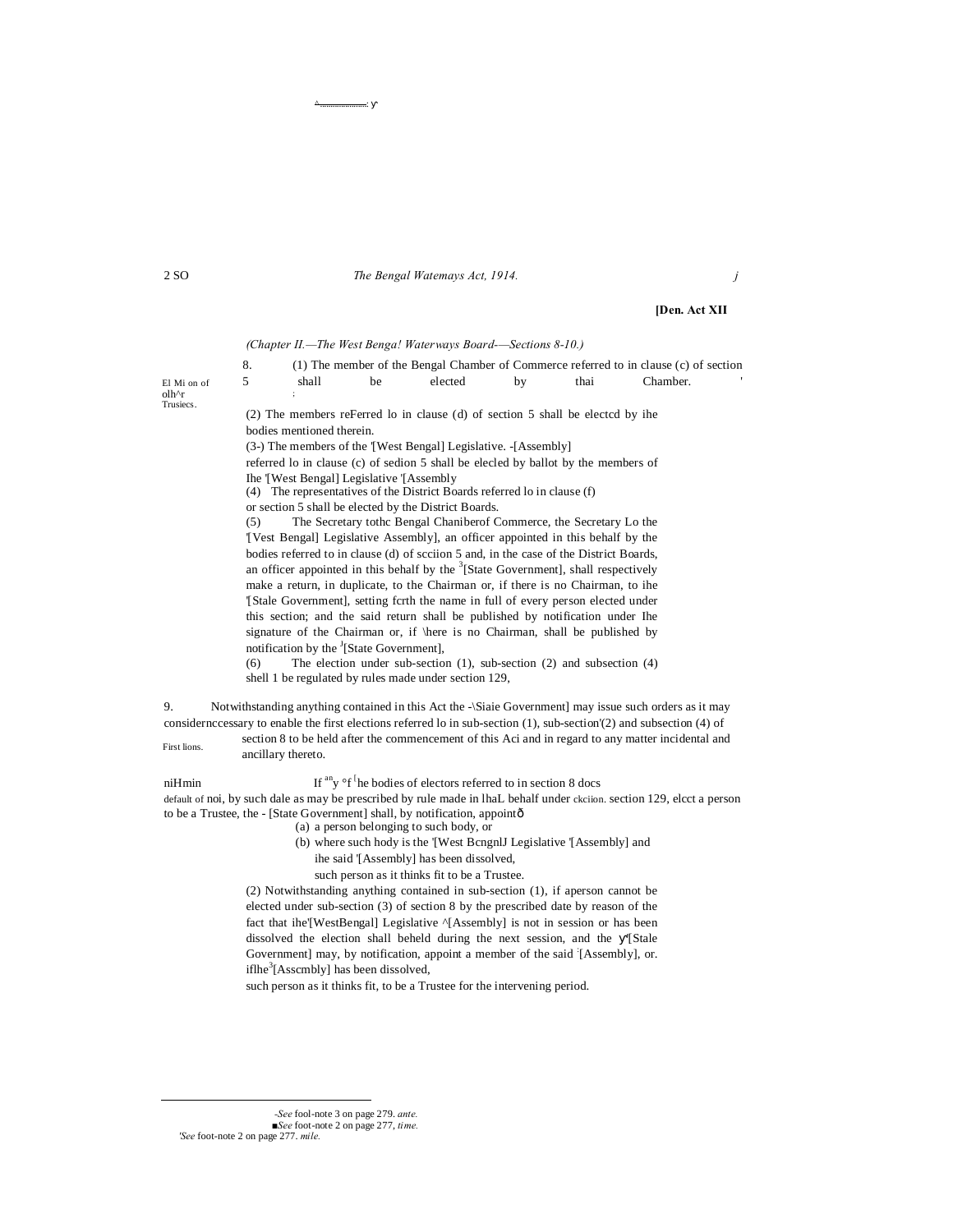of 1934.]

#### *(Chapter II.—The West Bengal Waterways Board.—Sections II, 12.)*

(3) A person appointed under [his scciion shall be deemed to be a Trustee as if he had been duly elected under section 8.

11. A districL member shall be elected by a district committee to represent the committee on the Board for the consideration of a district scheme or for ihe consideration under proviso (c) lo section 68 of a major work other lhan a district scheme:

Provided that if more lhan three districts are concerned in one and the same district schcmc, the Chairman shall decide which three districts shall clcci district members for the purpose of such schcmc.

12. (1) A person shall be disqualified for being appointed or elected a Trustee or a district member if heô

- (a) has been convicted by any Court for any non-bailable offence or any offence which, in the opinion or the '[State Government], involves moral turpitude, provided that such conviction is not subsequently reversed or set aside, or such disqualification is not removed by an order which the '[State Government] is hereby empowered to make in this behalf if it thinks fil; or .
- (b) is of unsound mind; or ...
- (c) is an undischarged insolvent; or
- (d) holds any office or place of profit under the Board; or
- (e) has, directly, or indirectly by himself or by any partner, employer or employee, and share or interest in any contract or employment with, by, or on behalf of, the Board or carries on ihe buisness of transport by water within ihe jurisdiction of the Board; or
- (f) is a director, or a secretary, manager or other salaried officer, of any incorporated company which has any share or interest in any contract or employment with, by, or on behalf of, the Board or carries on the business of transport by water within ihe jurisdiction of the Board.

(2) But a person shall not be disqualified as aforesaid, or be deemed to have any share or interest in such contract or employment as aforesaid, by reason only of his having a share or interest in—

- (i) any sale, purchase, leaseor exchange ofland, or any agreement for the same; or
- (ii) any agreement for the loan of money, or any security for ihe payment of money only; or
- (iii) any newspaper in which any advertisement relating lo ihe affairs of the Board is inserted; or

Disqualifications for being appointed or elected a Trustee or

district member.

Election of a district member by a district committee.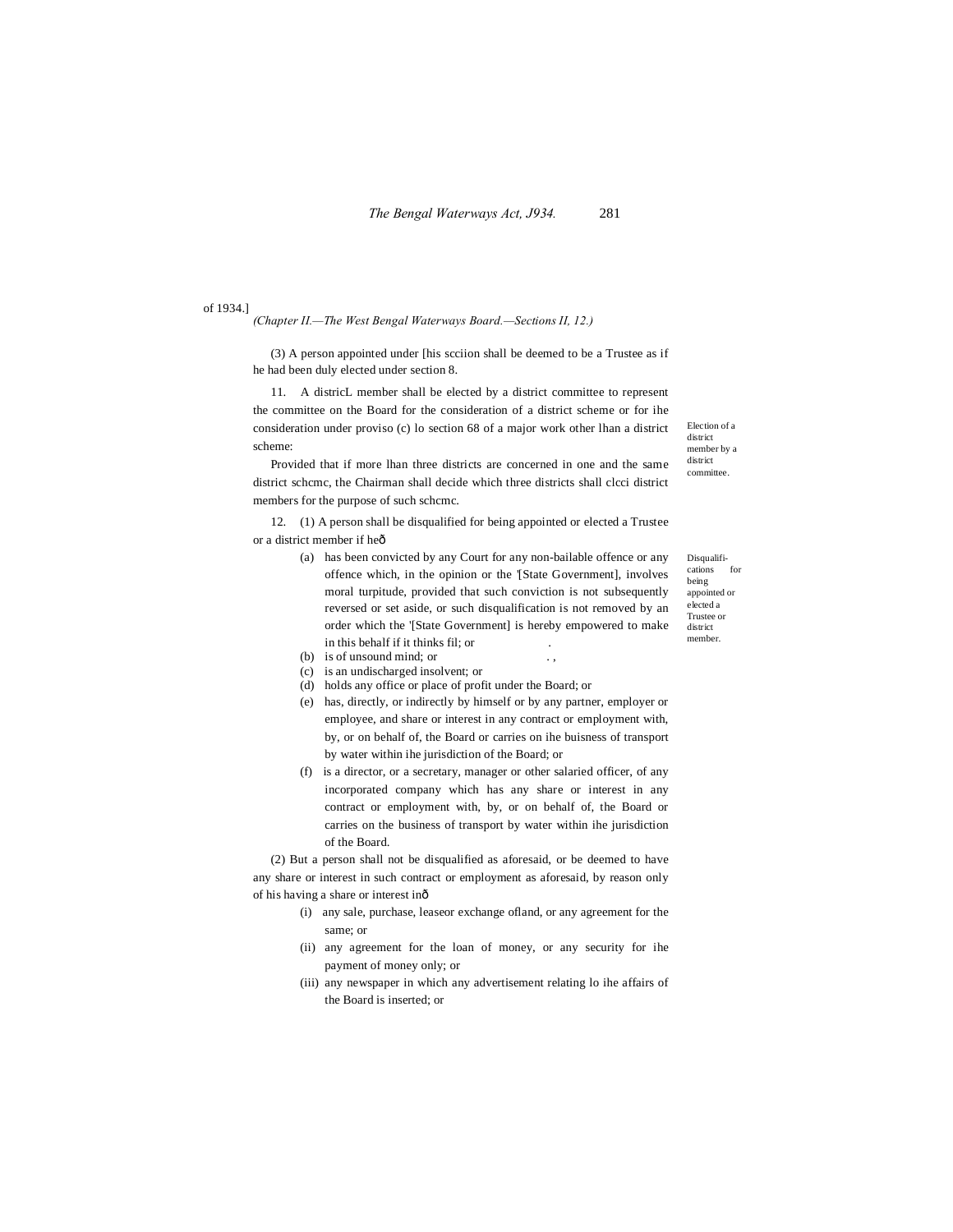## *The Bengal Waterways Act, 1934.*

[Ben. Act XII

## *(Chupter il.—The West Bengal Watenvays Board.—Sections 13-15.)*

(iv) the occasional sale to the Board, lo a value not exceeding two thousand rupees in any one financial year, of any article in which he trades;

or by reason only of his having a share or interest, otherwise than as a d i rector, or secretary, manager or othcrsalaried officer, in any incorporated company which has any share or interest in any contract or employment wilh, by, or on behalf of, ihe Board or carries on the business of transport by water within the jurisdiction of the Board.

(3) Notwithstanding anything contained in sub-scction (1), a person appointed under clause (g) of section  $5 \text{ D}$  represent ihe interests of persons carrying on the business of transport by water shall not be disqualified as aforesaid by reason only of his carrying on such business or being a director or salaried officer of any company carrying on such business.

#### Appointment. etc., of acting Chairman,

#### *The Chairman oj the Hoard*

Term of appointment of Ihe Chairman.

**282**

13. The Chairman shall be appointed for a term of three years, and may be reappointed for a further term or terms each not exceeding two years.

Rcrauacra- lion of Chairman.

14. (1) The Chairman shall receive such pay not exceeding two thousand five hundred rupees *per mensem* as may be fixed by the '[State Government].

-(2) The word "pay", as used in this scctiort, does not include any contribution payable on account of a Chairman who is a servant of the "[Government] under the rules regulating his transfer to foreign service.

(3) The '[State Government] may, if il thinks fit, direct the payment to the Chairman of a house-rent allowance, nol exceeding two hundred rupees *per mensem,* in addition to his pay, and shall determine on what scale and subject to what conditions he may draw travelling allowance.

The Chairman lo be a whole lime officer.

15. While any person is holding the office of Chairman for which he receives pay he shall not hold any othcrsalaried office, and, subject to any exceptions, permitted by the '[State Government], shall devote his whole time and attention lo his duties under this Act.

*(Chapter}!.—The West Bengal Watenvays Board.—Sections 16-20.)*

16. Notwithstanding anything contained in this Act, the '[State Government] may, if il thinks Pit, appoint a person lo be Chairman without pay for one or more periods cach not exceeding one year,

17. (I) The'[State Government] may, after consultation with the Board, grant leave of absctice to the Chairman, or depute him to other duties, for such period as il ihinks fit.

(2) The allowance (if any) lo be paid to the Chairman while abseni on leave or deputation shall be such amount, not exceeding his pay, as mpy be fixed by ihe '[Slate Government]:

Appointment of unpaid Chairman

.

Leave of absence or deputations of ihe Chairman,

Removal of the Chairman.

Leave of abscticc to other Tnulees.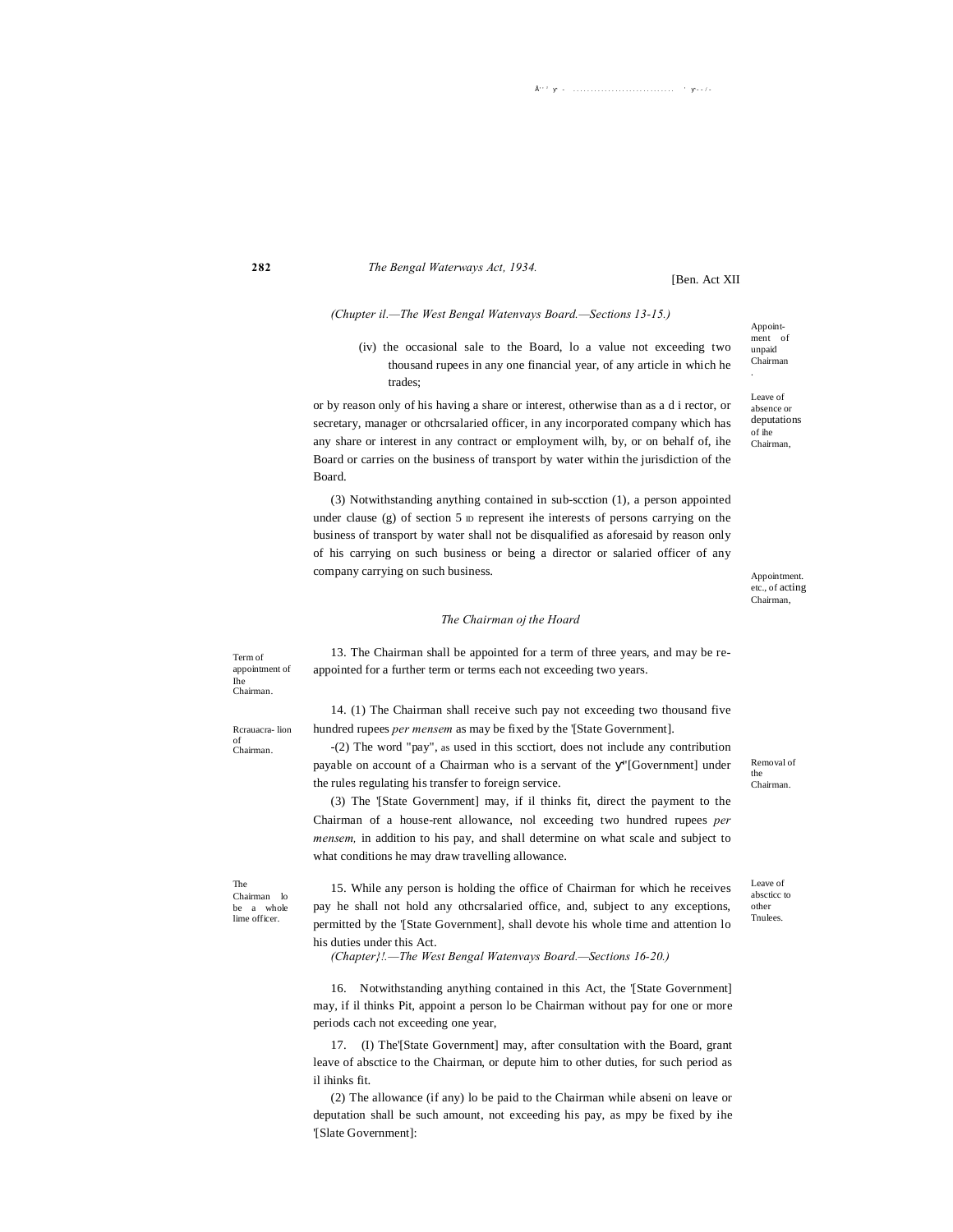*The Bengal Waterways Act, J934.* 283 Provided itiai, if the Chairman is -[a servant of the Government], the amount of such allowance shall be such as he may becntitled to '[under the conditions of his service under the Government regulating his transfer to foreign service].

18. (I) Whenever the Chairman is granted leave ofabsenceor deputed to other duties, the '[Stale Government] may appoint a person lo act as Chairman.

(2) The pay and house-rent allowance or any other allowance (if any) of any person appointed to act as Chairman shall be fixed by the '[State Government], subject to the provisions of sections J"4 and 16.

(3) Any person appointed to acias Chairman shall exercise Ihe powers and perform the duties conferred and imposed by and under this Act on the Chairman, and shall be subject to the same liabilities, restrictions and conditions as the Chairman.

19. If al any time il appears to the '[State Government] that the Chairman has shown himself to be unsuitable for his office, or has been guilty of any misconduct or neglect which renders his removal expedient, it may, by notification, declare that (he Chairman shall tease to hold office as such.

#### *The Trustees.*

20. The Board may permit any Trustee, oilier than the Chairman, the Chairman of the Port Commissioners or a person appointed under section 7, lo absent himself from meetings of the Board for any period not exceeding six months. ,.^<sub>vj<L</sub>^. L.,n-tlli^;I< kL.\L.^I,^gi.iyI.I^.ILSSV^SWV<sup>1,</sup>'-SS^V\*-

cf 1934.]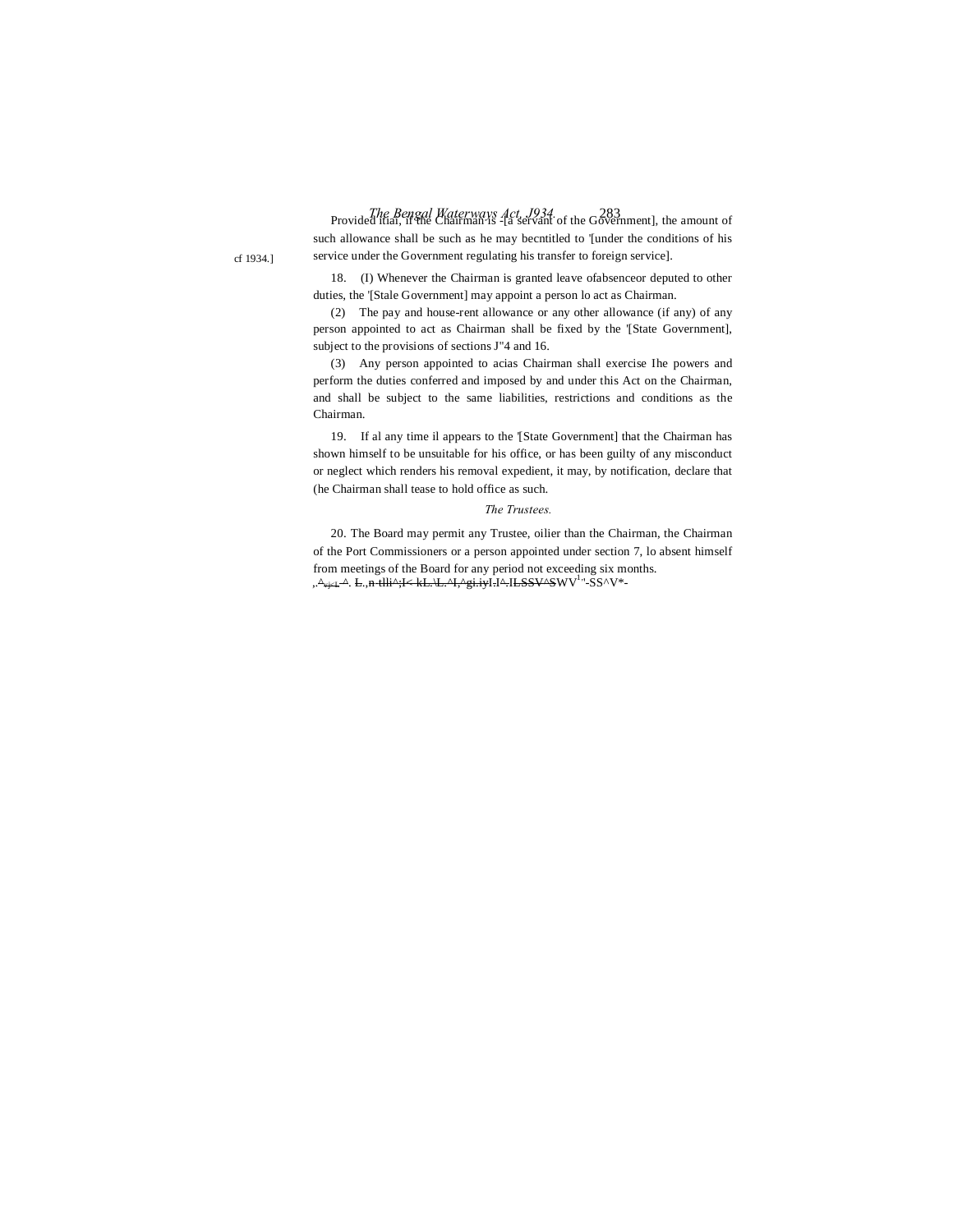## **[Ben. Act XII**

Board lo make rales,

*(Chapter I!.*—*The West Bengal Waterways Board.—Sections 21-23.)*

21. (1) The'[Slate Government] may, by notification, declare that any Trustee shall cease lo be a Trusteeô

- (a) if he has been absent from, or is unable to attend, the meetings of the Board for any period exceeding six consecutive months, or
- (b) if he has, without ihe permission of the Board, been absent from three consecutive meetings of the Board.

(2) The '[Slate Government] shall, by notification, declare (hat a Trustee shall cease lo be a Trusteeô

- (i) if he has become disqualified for appointment or election as a Trustee for any or the reasons mentioned in section 12; or
- Strength remuneration of staff. (ii) if he was elected or appointed as being a member of the -[West Bengal] Legislative <sup>3</sup>[Assembly], the Bengal Chamber of Commerce, a District Board or a body referred lo in clause (d) of secLion 5 and if he is, at ihe date of such notification, no longer a member of such '] Assembly], Chamber, Board or body, as ihe case may be; or

(iii) if he has acted in contravention of section 36.

Ruiiioval of Trustees,

22. If any Trustee is permitted by ihe Board lo absent himself from meetings of ihe Board for any period exceeding three months, or if any Trustee, other than the Chairman of ihe Port Commissioners, dies, or resigns the office of Trustee, or ceascs to hold the office of Trustee in pursuance of a notification published under section 21, the vacancy shall be filled, within one month, by a fresh election or appointment under section 8 or section 10, as ihe case may be.

23. (1) The term of officc of the first Trustees elected or appointed under section 8 or section 10 shall commence on such day as may be appointed by the '[State Government].

(2) Subjcct lo Ihe provisions of sub-section (2) of section 10 and scaion 21, the term of office of Trustees (other than the Chairman and the Chairman of the Port Commissioners) shall be as follows: ô

> (a) a Trustee appointed or elected in pursuance of section 22 in llie plate of a Trustee who has been permitted to absent himself from tnee tings or I he Boardô the period of Ihe absence of the laller Trustee;

(b) other Trustees<sub>ô</sub> three years.

*(Chapter fI.—The Wesi Bengal Waterways Board.—Sections 24, 25.)*

(3) Any Trustee shall, if not disqualified for any of [he reasons mentioned in section 12, be eligible for re-appointment or re-election at the end of his term of office.

*Officers and servants,*

- 24. The Board shall from time to time determine  $\hat{o}$ 
	- (a) the number, designations and grades of the officers and servants (other than employees who are paid by the day or whose pay is directly charged to work) whom they consider it necessary and proper to employ for the purposes of this Act:

Provided lhal the engineering staff of ihe Board shall includeaChiefEngineerandoneormorcExccuiiveEngineers lo be designated Waterways Executive Engineers,

(b) the amount and nature of the pay, fees and allowances to be paid to each such officcr and servant.

| The Board shall from time to time make rulesô<br>25. |  |  |
|------------------------------------------------------|--|--|
|------------------------------------------------------|--|--|

- (a) fixing the amount and nature of the security to be furnished by any officcr or servant of the Board from whom it may be deemed expedient to require security;
- (b) for regulating ihe grant of leave of absericc, leave allowances and acting allowances to the officers and servants of the Board; and
- (c) for establishing and maintaining a provident or annuity fund, for compelling all or any pf the officers or servants of the Board (other than

Riling of casual vacancies in certain coses.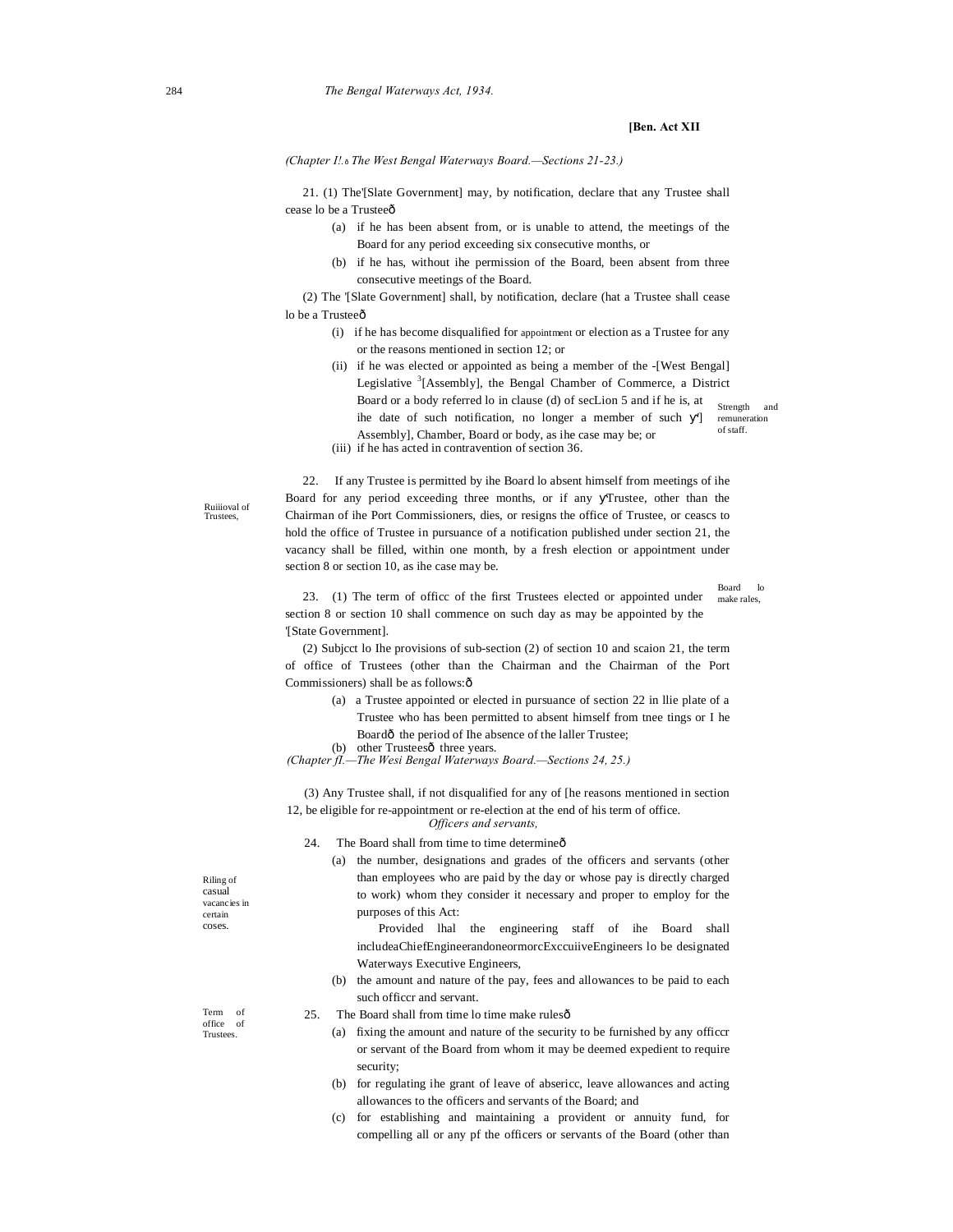*The Bengal Waterways Act, J934.* 285 any '[servant of the Government] in respcct orwhom a contribution is paid under section 136)ioconiributc lo such fund, at such rates and subject to such conditions as may be prescribed by such rules, and for supplementing

Provided that a '[servant o f the Govemmeni] employed as an officer or servant of the Board shall not be entitled lo leave or leave allowances otherwise than as may be prescribed in '[ihe conditions of his service under ihe Government regulating his transfer lo foreign scrviccJ.

such contributions out of the funds of the Board:

of 1934.]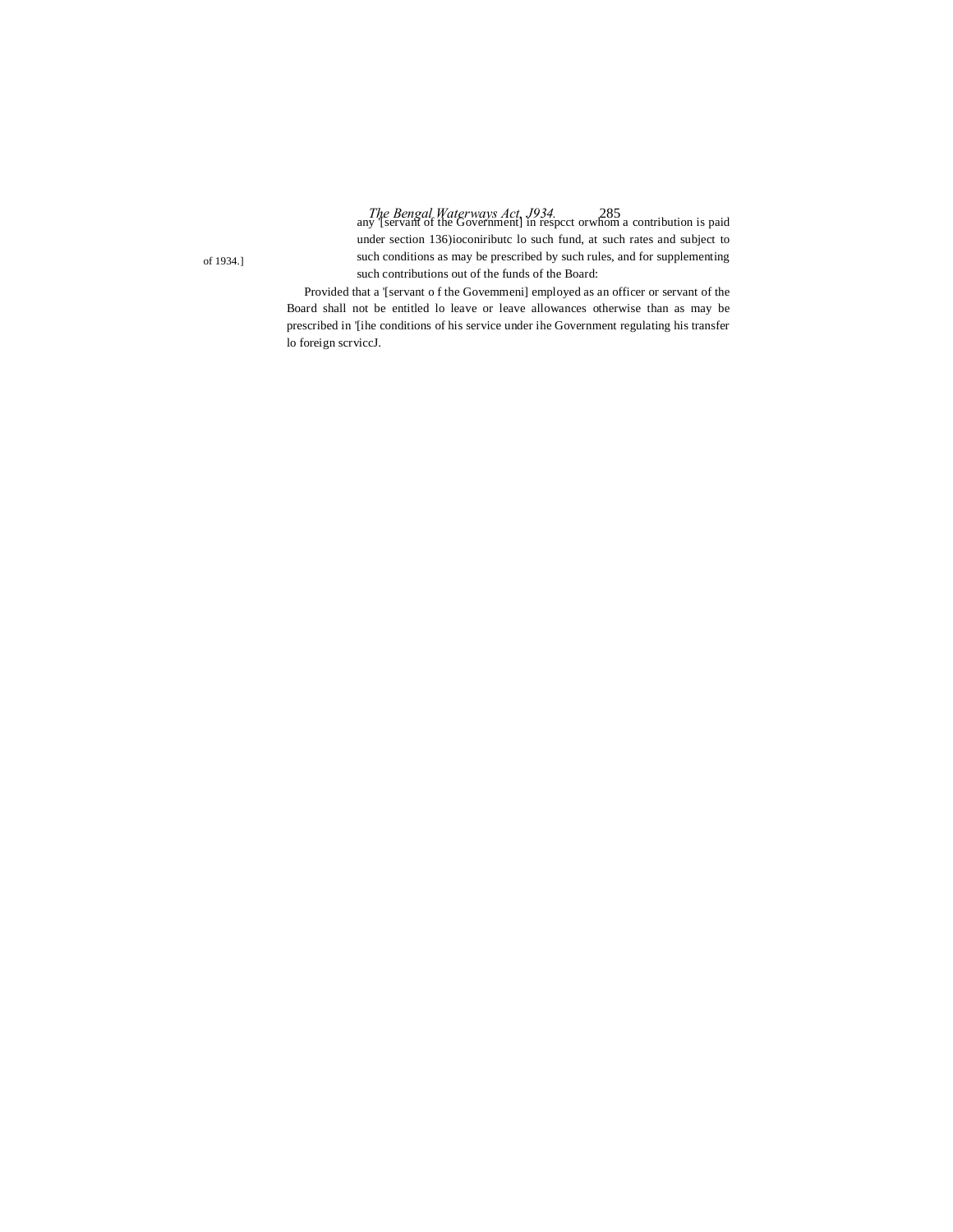*The Bengal Walenvays Act, 1934.*

#### **[Ben, Act XII**

#### *(Chapter 11.—The IVesr Bengal Waterways Board.—Sections 26-29.)*

*26.* Subject lo any orders made by theBoardundersection24andany rules made under section 25, and for the lime being in force, the power of appointing, promoting and granting leave lo officers and servants of ihe Board, and reducing, suspending or dismissing ihem for misconduct, and dispensing with their services for any reason other than misconduct shall be vestedô

> (a) in the case ofofficcrsand servants holdingposis the maximum monthly pay of which docs not exceed one hundred and fifty rupeesô in Ihe Chairman, and

 $\overline{X}$  -  $s_{\psi}$ .

- (b) in oilier casesô in the Board: Provided thaL any officer or servant holding a post the maximum monthly pay of which excceds fifty rupees, who is reduced, suspended or dismissed by the Chairman, may appeal io ihe Board, whose decision shall be final.
- 27. (a) The creation or abolition of any post the maximum monthly pay of which exceeds five hundred rupees,
	- (b) all rules made under clausc (b), or clause (c) of section 25, and
	- (c) all orders passed by the Board under section 26 and relating to any officer appointed to hold a posi the maximum monthly pay of which exceeds five hundred rupees, except orders granting leave to, or suspending, any such officer,

shall be subject lo the previous sanction of the '[State Government].

28. The Chairman shall cxercisc supervision and control over the acts arid proceedings of all officers and servants of the Board, and, subject LO the provisions of this Act, shall dispose of all questions relating to the service of the said officers and servants, and their pay, privileges and allowances.

*29.* (1) Tiie Chairman may, by general or special order in writing, delegate to

Defamation of L-cmm of Chairman "s functions.

2S6

Siaie Covernirujni lo saiicibj) certain poM.s. oi c.

Control by Chairman.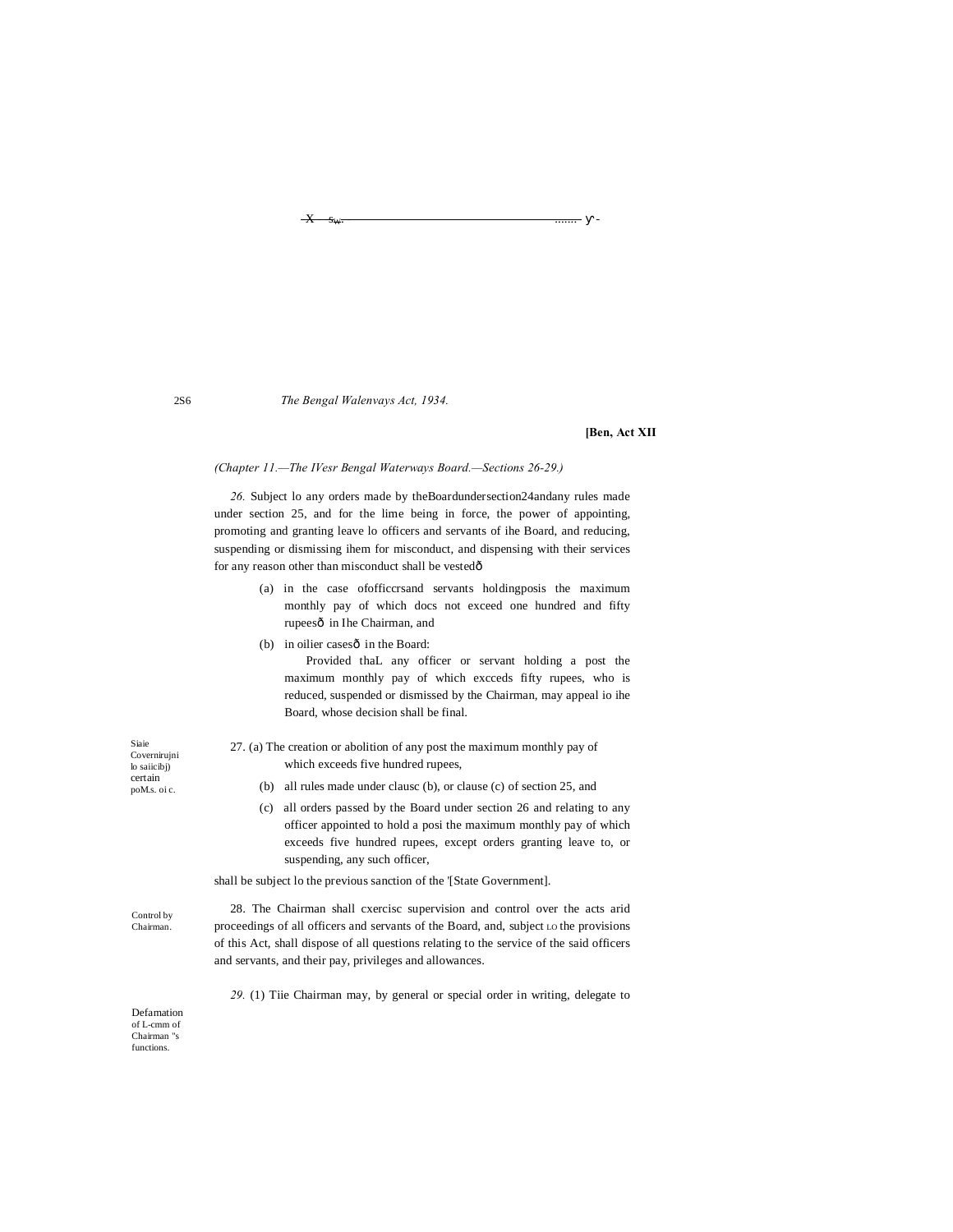any officer of Ihe Board any of the Chairman's powers, duties or functions under this Aci or any rule made thereunder, except those corFerred or imposed upon, or vested in him by sections 30, 32, 34, 39, 85, 101, 174, 108, 110 and 137:

Provided as follows:ô

(a) the Chairman shall not delegate his power under section 26 lo make appointments lo any office the maximum monthly pay of which cxceeds fifty rupees;

Powers or appoint in  $LTL$ , in  $*$  "<br>whom veiled.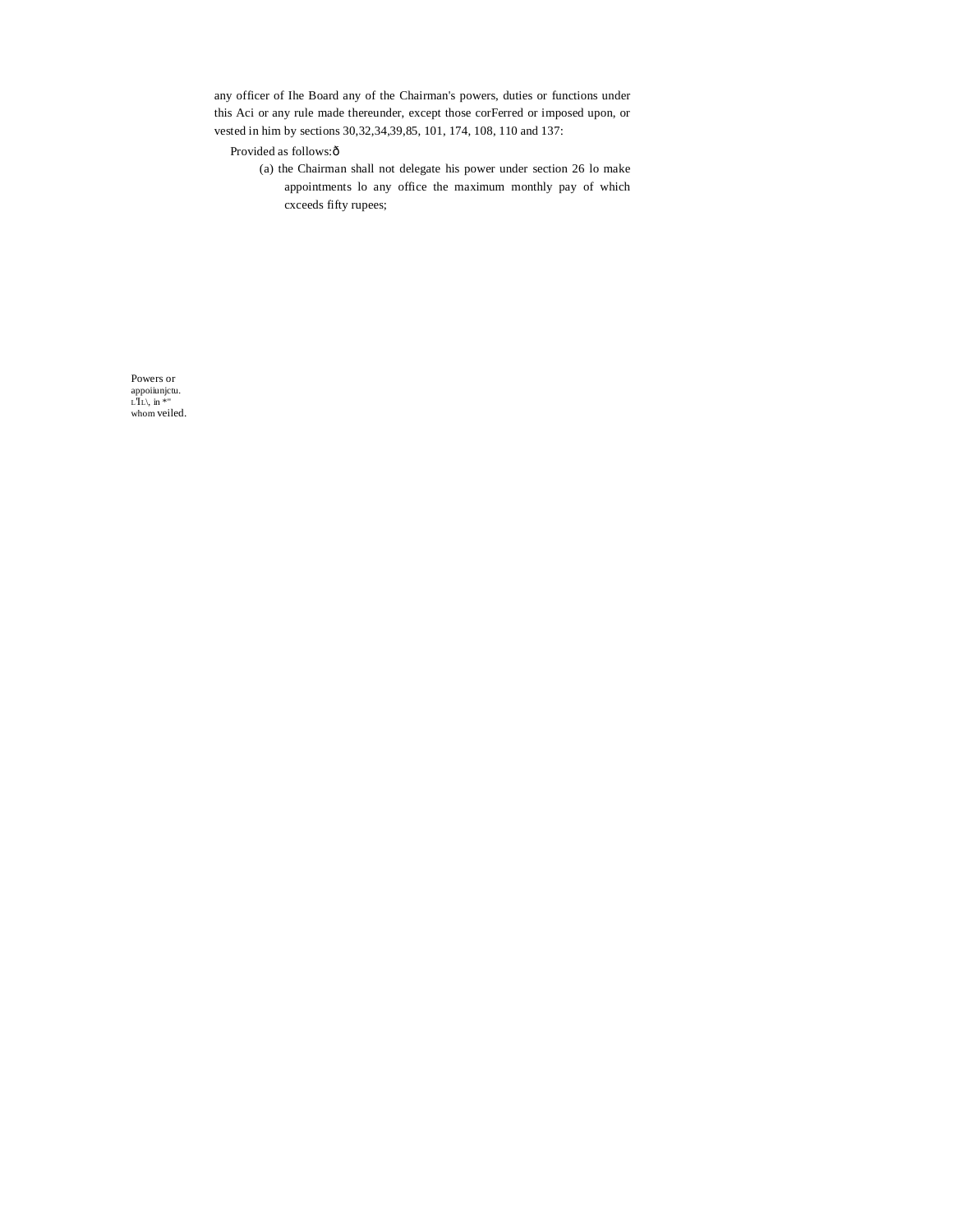of 1934.]

## *(Chapter HI,—Conduct of bus iness. —Sec tioiis 30-32.)*

(b) the Chairman shall not delegate to any officcr his power under section 26 to gram leave to, or lo reduce, suspend, dismiss, or dispense with the services of, any employee, u n less such employ ee was appointed by such o fficer by virtue of a delegation of the Chairman's powers of appointment conferred by rtigi scclion.

(2) The exercise or discharge by any officer of any powers, duties or functions delegated lo him under sub-section (1) shall be subject to such conditions and limitations (if any) as may be prescribed in the said order, and also to control and revision by the Chairman.

#### CHAPTER ni Conduct of business.

30. (1) An ordinary meeting of the Board shall be held at lease once in every monlh.

(2) The Chairman may, whenever he thinks fit, and shall, upon the written request of not less than two other Trustees, call a spccial meeting,

Meetings of the Board. j

i

31. Subject to the provisions of sections 11, 66, 63 and 72 district members shall be summoned, in accordance with rules made underseclion 129, to attend meetings of the Board at which district schemes are to be considered.

> District members lo i be

<sub>l</sub><br>summoned to attend ccnain mcciings of the Board.

The Chairman lo attend every meeting of ' the Board.

32. (1) The Chairman shall attend every meeting of the Board unless absent on leave or prevented by sickness or oihcr reasonable causc.

> (2) No business shall be transacted at any meeting unless at least five Trustees other than the Chairman are present from the beginning to the end of the mecling:

Provided that if a quorum is not present within hair an hour after the time appointed for a meeting, or at any time during a meeting, (he meeting shall stand adjourned to some future day to be appointed by the Chairman, At such adjourned meeting, or at any subsequent adjourned meeting at which the same business is to be transacted, the Chairman and two other Trustees present shall form a quorum.

(3) The person to preside at a meeting shall be the Chairman, or, in his absencc from any meeting, the Trustees present shall choose one of their number to preside.

(4) All questions shall be decided by a majority of votes of the Trustees and district members, if any, present, the person presiding having a second or casting vote in all cases of equality of votes.

i

i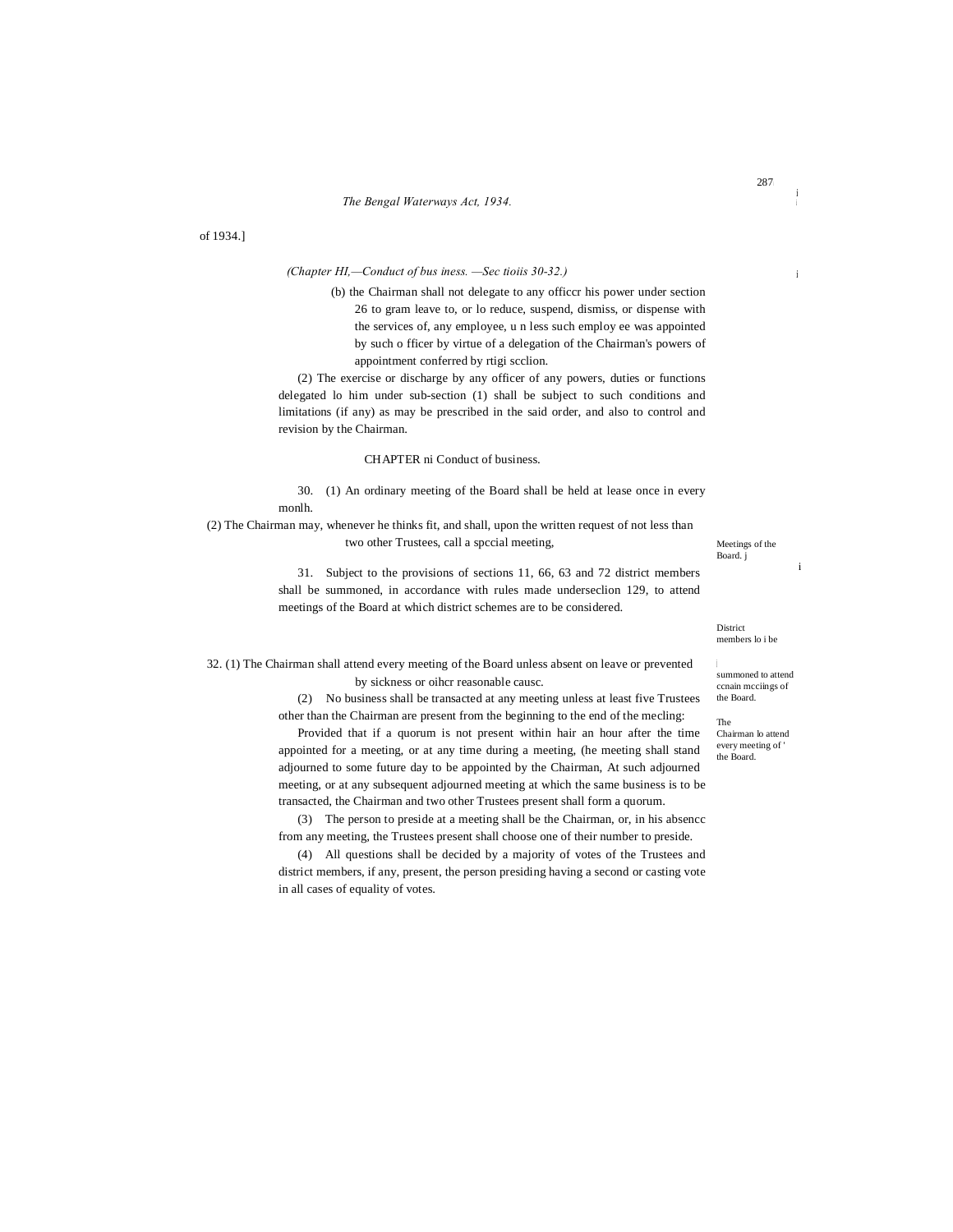**[Ben. Act XII**

## *(Chapter III.—Conduct of bnsitiess.—Set"lions 33, 34.)*

(5) If a poll he demanded, ihe names of [lie Trustees and district members voting, and the nature of ilieir voics, shall be recorded by the person presiding.

(6) Minnies of tbc names of the Trustees and district members present, and or the proceedings, ai each meeting shall be kept in a book to be provided for the purpose, which shall be signed aL the next ensuing meeting by ihe person presiding at such meeting and shall be open to inspection by any Trustee or member of a district committee during office bours,  $\acute{E}$ 

33. (1) The Board may from time to time appoint committees, consisting of such persons of any of Lhe following classes as they may think fit, namely: ô (i) Trustees,

Constitution and functions of commit fees.

(ii) members of district committees,

(iii) .other persons whose assistance or advice the Board may desire:

Provided thai no committee shall consist of less than three persons.

(2) The Board mayô

- (a) refer lo such committees, for enquiry and report, any matter relating to any of the purposes of this *Aci.* and
- (b) delegate to such committees, by specific resolution and subject to any rules made under section 129. any of the powers or duties of the Board.
- (3) The Board may at any time dissolve, or subject lo the proviso to sub-section

(1), alier the constitution of, any such committee.

(4) Every such commilLee shall conform lo any instructions from time to time given to them by lhe Board.

(5) All proceedings of any sucli committee shall be subjeel to confirmation by the Board.

Mutiingsof **34.** (]) Committees appointed under section 33 may meet and LommittLcs. adjourn as they think proper; but ihe Chairman may, whenever he thinks fit, call a special meeting of any commitiec, and shall call a special meeting of any commitiec upon the written request of not less than iwo members therof.

> (2) The person to preside at a meeting of a committee shall be llie Chairman, if he is a member of the committee, or, if lie is not a member, the Board shall appoint a member of the commiiiee lo preside. If the Chairman or the person so appointed, as the ease may be, is absent, Lhe members present shall choose one of their number to preside.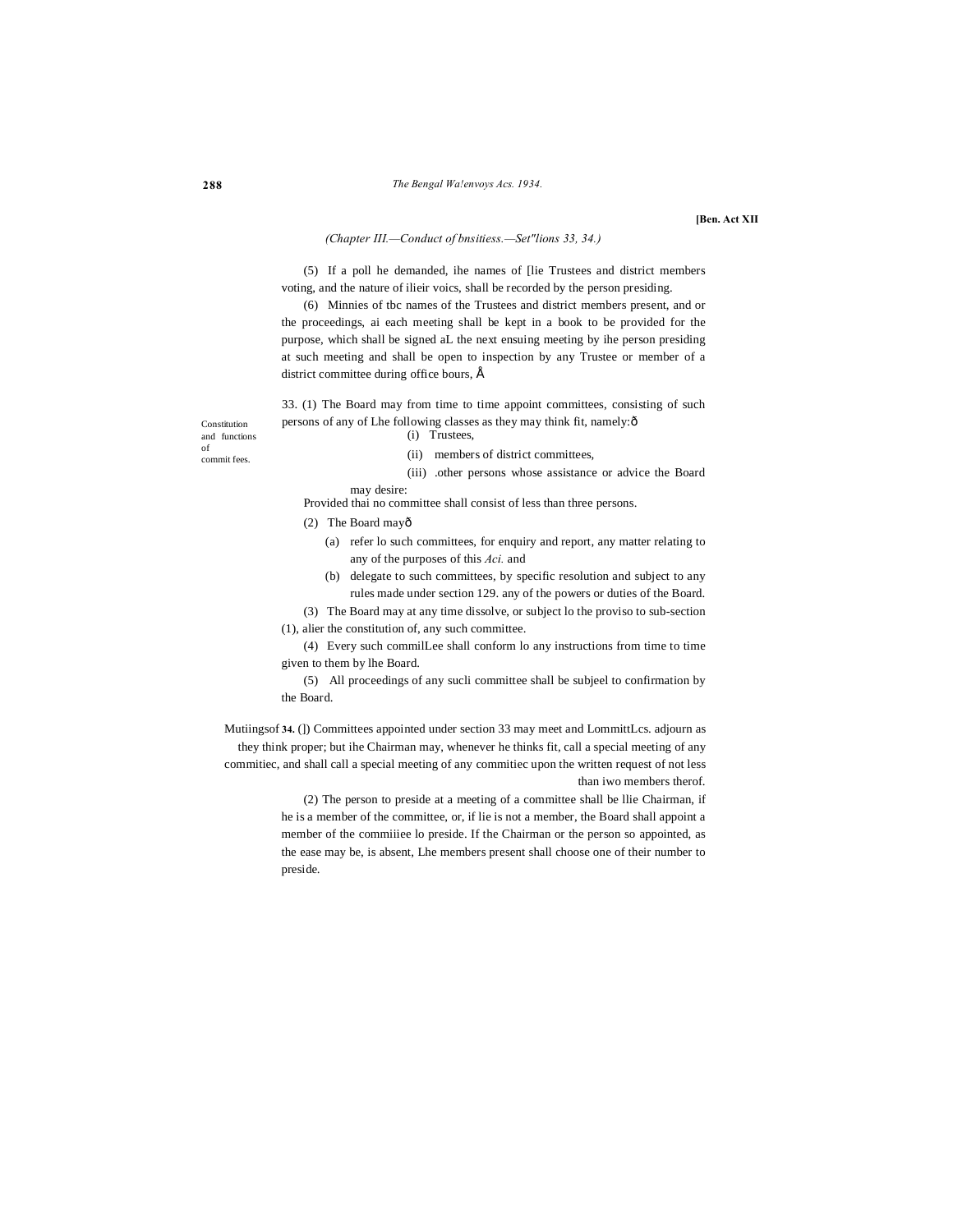*( Chapter III.—Conduct of business.—Sections 35, 36.)*

(3) No business shall be transacter and Mateury of a committee unless 20 lenst half lhe number of the members of lhe committee arc present from the beginning lo lhe end of lhe meeting.

(4) All questions at any meeting of a commitiee shall be decided by a majority of voles of the members present, the person presiding having a second or casting vole in all cases of equality of votes.

35. (1) Subject to the provisions of sub-sections (2) and (3) $\hat{0}$  Fecsmd

(ravelling

- (a) every Trustee, and every district member, attending a meeting allowance of lhe Board shall be entitled lo receive a fee of sixteen rupees, attendance and every member of a committee appointed under section ='meetings. 33 shall be entitled lo receive a fee of cighl rupees, for each
	- meeting of lhe Board or the committee $\hat{o}$
	- (i) at which business is transacied, and
	- (ii) which he attends from the beginning to the end thereof, or for such period as the person presiding al the meeting may consider sufficient to justify the payment of the fee: "

Provided lhat no '{servant of the Government] shall be entitled to any fees for attending a meeting.

(b) Trustees, district members and members of committees appointed under scciion 33 shall be entitled to receive travelling allowance, in such cases and at such rates as may be prescribed by rules made under section 129, for attending meetings of the Board or of a coinmillce.

(2) Neither the Chairman, if he be a whole-lime paid officer, nor any officer or servant of the Board shall be entitled to receive any fee or travelling allowance under this section.

(3) The aggregate amount of fees and travelling allowance payable under this scction lo any person in respect of meeting of any kind held during any month shall not exceed such sum as may be prescribed by rules made under section 129.

## 36. (1) A Trustee or a district member who—

(a) has, dirccily or indirectly, by himself or by any partner, employer or employee, any such share or interest as is described in sub-section (2) of section 12 in rcspccl of any matter, or

Trustees and district members not to lake pan in proceedings . of the Board in which ihey arc personally interested.

*'See* fuot-notc 2 on page 285, *nine.*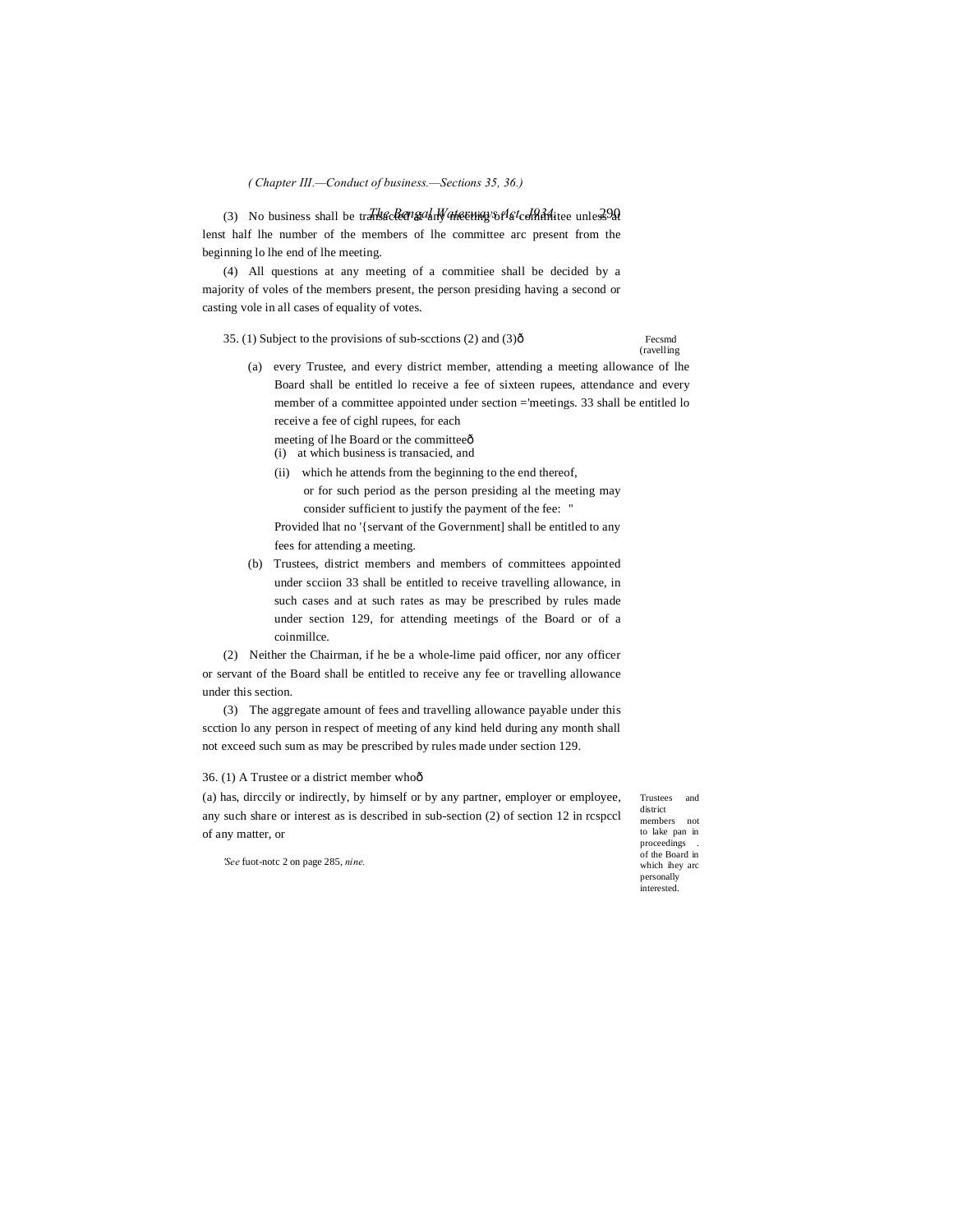## 291 *The Hctigtil UfarenWVS A'c'l, j'934.* f *Chapter III.*—*Conduct of business.—See lions 37-39.)*

[lien.

(b) has acted professionally, in HJlilUBfi to any mailer on behalf of any person hoViUg therein any such shire or interest as aforesaid,

shall not vote ur take any other part in any proceeding of Ihe Board relating to such matter.

37. The Board mEiy enter into and pttrlWiVi till such contracts us they may consider necessary of expedient for carrying out any of the purposes of this Act,

38. (I) Every estimate of expenditure shall he sanctioned nnd every contract shall be made on behalf of ihe Board hy the Chairman or other officcr of the Board in accordance with rules tiUide Under scction 129:

Ppxccf to ninkc and perform conimctis.

Provided that an csllittilte or con trad for a project or for a work cliargcable to it particular project, shall not be sanctioned or made without the approval of  $\delta$ (a) the Board, if such estimate or contract involves expenditure

Exctruti^nof CurilraCtSai ltJ approval of e,sii mules.

of more than ten thousand mpccs;

(h) i ho '[Stale Government], Ifstich estimate or contract involves expenditure of more than fifty thousand rupees:

Provided further that the total amount of such estimates sanctioned in rcspcct of works chargeable to a particular project shall not exceed the'estimated cost of the total

project as apflfoVed by the competent authority.

(2) Sub-section (1) shall apply to every variation or abandonment of an estimate or contract as well as to an original cslimalc or contract.

39. (!) The Chairman shall furnish the '[Stale Government) with a copy nf the minutes of the proceedings of every meeting of the Boiiftl within ten days after the person presiding has signed such minutes under sub section (6) of section 32,

(2) The Chairman, if so required by the ^Slale Government) shall furnish it withô

- (a) a copy of any paper luid before the Board Tor consideration at any meeting; or
- (b) any reLurn, statement, estimate, statistics or other information regarding any matter under the control of the Board; or
- (c) a report on any such mallei; or ,
- (d) a copy of any document in the cliargc of ihe Chairman.

*'See* fool-noli: 2 an 277.,/«fe.

Supply of documents and infonrmlfon loth\*: Covomnwni.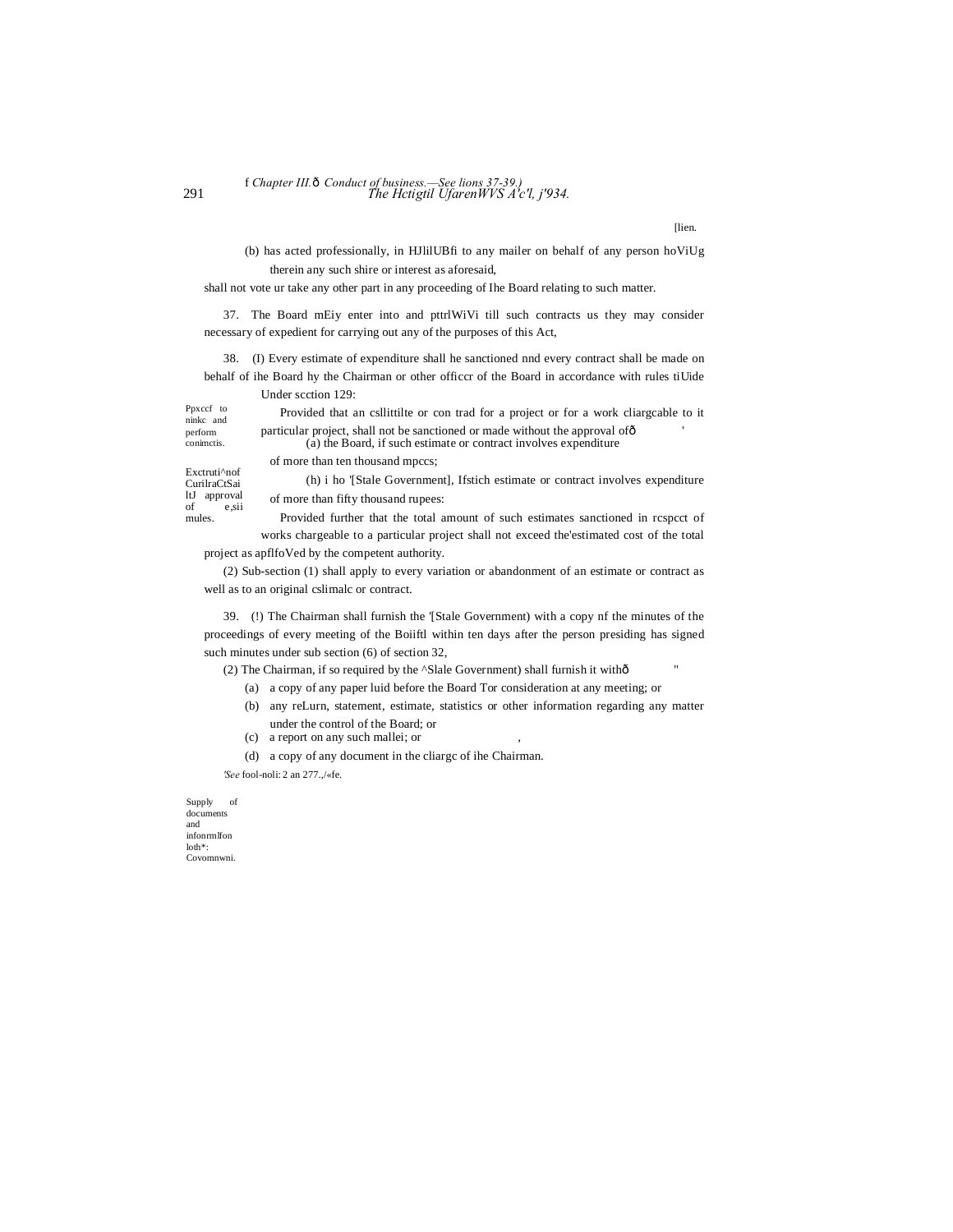of 1934.]

## *(Chapter IV.—Powers and duties of the Board.—Sections 40, 43.)*

## CHAPTER IV Powers and Duties of the Board.

The Board 10 control and administer 40. (1) The Board shall Lake charge of such machinery, tools, dredgers, vessels and [heir equipment as the '[Stale Governmeru] may make over to [hem free of cost, subjea to such restrictions as regards sale or disposal thereof as may be determined by Lhe'[Stale Government), and subject to such financial arrangements as may be made between the Board and the '[Stale Government] as regards maintaining, or repairing the same. The Board shall thereupon bear all necessary expenses in maintaining, repairing, altering, improving or working the same:

navigable than nds and navigation works with lands, etc.. appertaining

to them.

Provided Lhalô

**)**

(a) the Board shall not be liable lo pay any interest on the capital cost of sucli articles or to repay any loan incurred by the '[State Government] for the purchase thereof;

ir any such articles are employed on work for the '(State Government], it shall pay to the Board only the actual working expenses incurred by them.

channels, other  $(t>$  than canals as defined in the Bengal Irrigation Act, IE176, and [he (2) The '[Stale Government] may, by notification, declare which or lhe navigable navigation buildings, locks, sluices and other works appertaining thereto held by or under the control or administration of Lhe '[Stale Government] shall, for [he purposes of [his Acl, be controlled and administered by the Bnard:

Provided that no navigable channel within such limits as may have been declared under the Indian Ports Acl, 1908, to be the limits of the HPorl of Calcutta], and of the navigable rivers and channels leading lo Lhe ^said port] shall be placed under the control and

XVofl90S.

Hen Acl IN  $i > f$  IS76.

41. The Board may—

administration of, the Board,

(a) wilh the previous sanction of the '[Slate Government], assume the conirol and administration of any other channel noL being a canal as defined in the Bengal Irrigation Act, 1876, and not held hy or under the control or administration of the '[Stale Government!, and maintain it for ihe purposes of this Acl:

Power of the Board in rtgard lo

navigable channels. Provided lhal if, under the provisions of lhe Canals Acl, 1864, any local authority or person has constructed or improved a

5n' foot-note *2* on page 277. *ante.*

: The words within square brackets were sutmiiuitd (bribe words "Pon.sofCalcultaand Chiuaeong" by An, 3( I) of. anil the Schedule lo, ilk' Indian Independence (Adaptation of Bengal and Punjab Acts) Order. 19JS.

Ben. Ail V of ISM.

The words within square brackets uere substituted tor the words "said ports", *ibid.*

navigable channel or has been appointed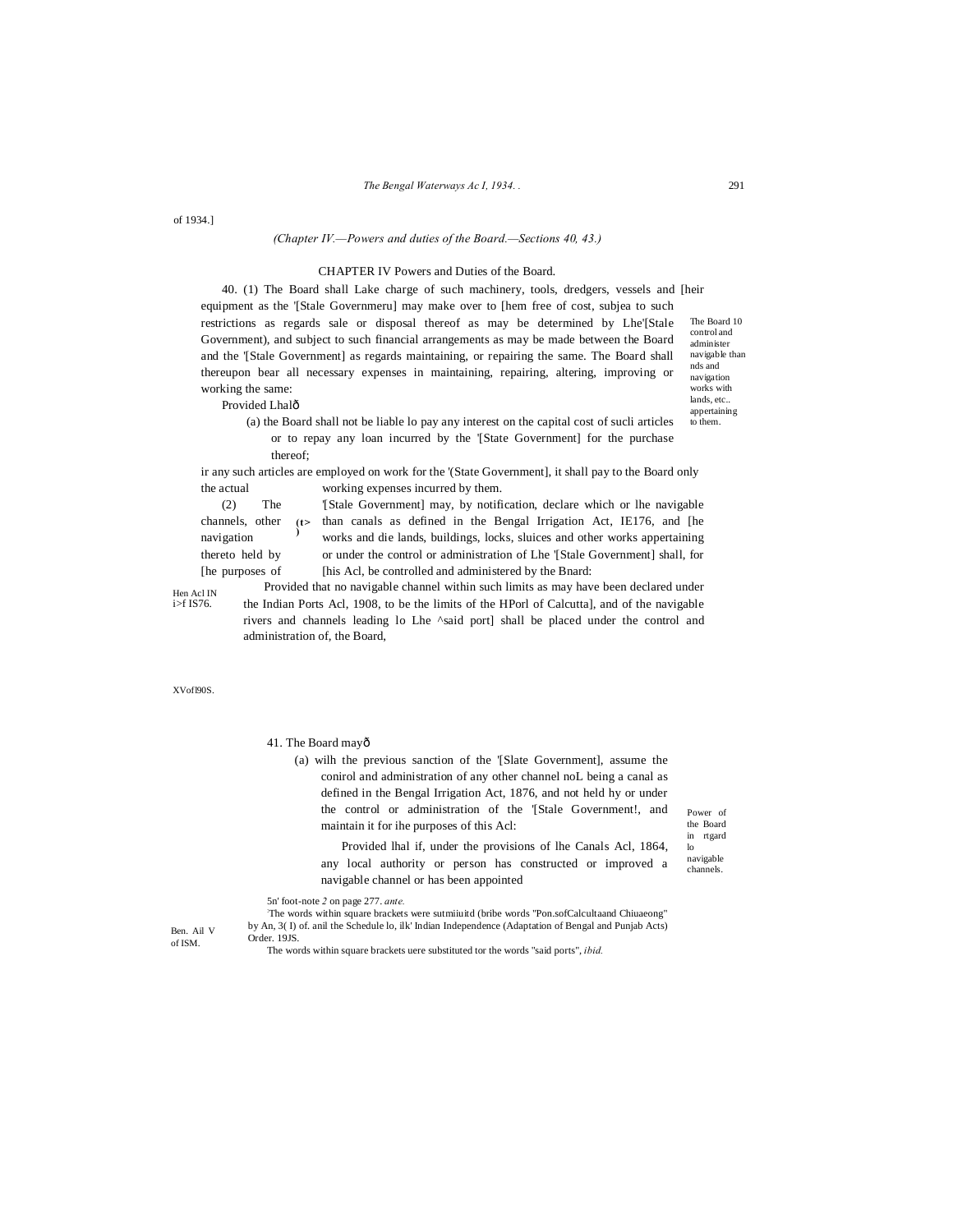**[Ben. Act XII**

*{Chapter IV.—Powers and duties of the Board.—Section 41.)*

co colled lolls on any line of navigation, the Board on assuming control of such navigable channel or line of navigation shall pay such compensation to the local authority or person as ihe Collector may dccide, and shall thereupon become entitled to collect such tolls:

Provided further that an appeal sha)I lie to (he Commissioner from a decision of the Collector on (he question of compensation within sixty days from (he date thereof and subjcct lo the result o 1 such appeal the decision of the Collector shall he final;

- (b) for the purposes of this Actô
	- (i) make and open new navigable channels,
	- (ii) dear, widen, deepen, divert or otherwise improve existing channels which are under the control and administration of the Board,
	- (iii) construct locks, sluices, wharves, jetties, landing stages, warehouses, sheds, sidings, lowpaths and other works, whether protective or otherwise,
	- (iv) provide dredgers and other plant,
	- (v) clear or destroy water-hyacinth in any district where (here are navigable channels under the control and administration of the Board, and
	- (vi) do all other acts necessary for the making and maintenance of such channels or for the sa'fcty and convcnicnce of navigation or for improvement of waterways:

Provided thai ihe '[Slate Government] may prohibit any such action if il considers that it is likely to cause damage or to be detrimental lo agriculture or public health:

Provided also lhai ihe Board shall not do any act in contravention of the provisions of section 76 of the Bengal Ben. A« tt Embankment Act, 1882, without the previous sanction of 1882. of the ofTtccr mentioned therein;

- (c) with the previous sanction or the '[State Government], turn, divcri, abandon or close any channel under ihe control and administration of the Board;
- (d) construct, purchase, or hire offices, toll-houses, quarters for officers and servants and any other building required for the ' operations of the Board;
- (e) control navigation and traffic upon lines of navigation which are under the control and administration of the Board, and employ such establishment as may be necessary for the purpose;

*'Sec* fool-nole 2 On pajw 277. *iinlr.*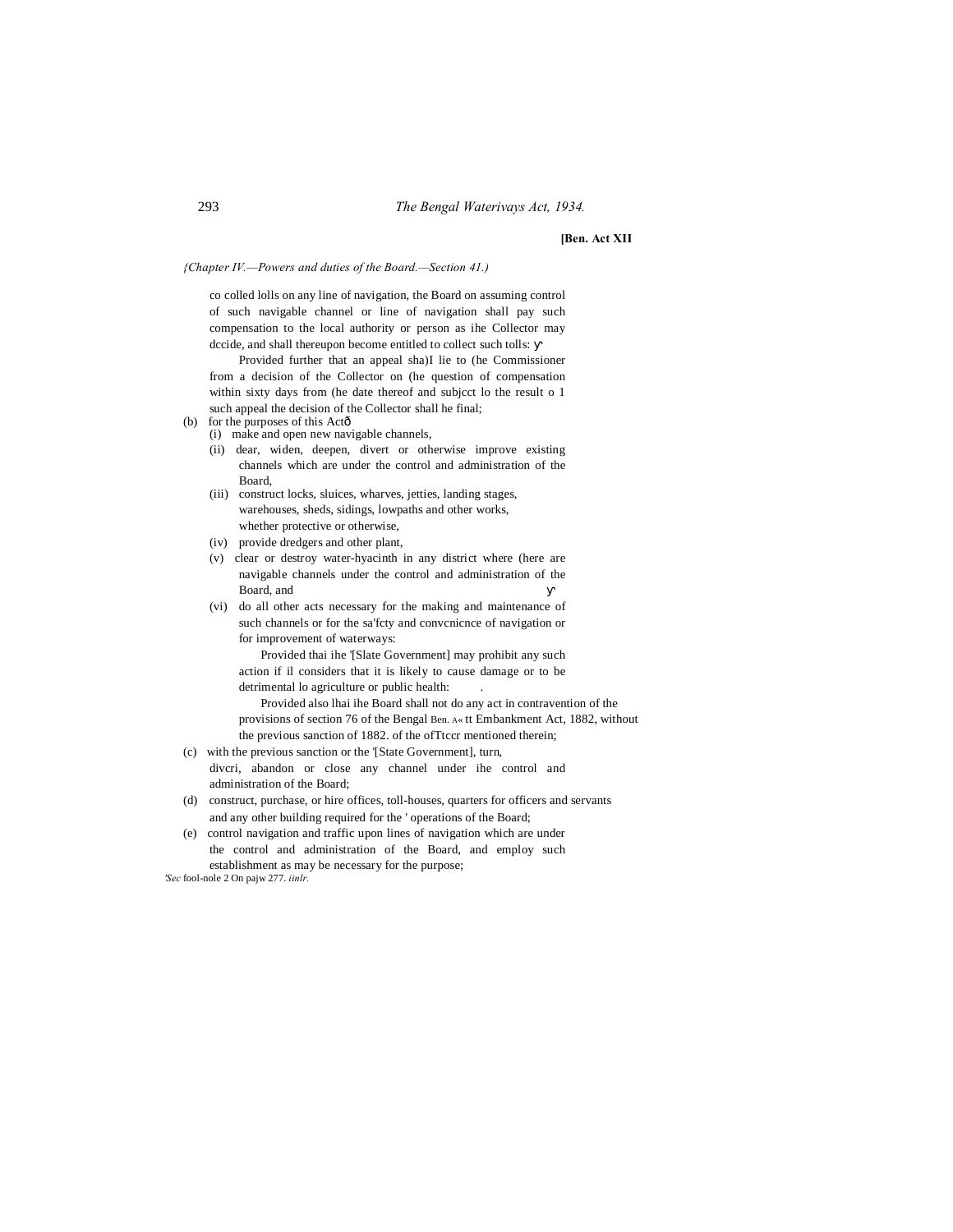## *(Chapter IV.—Powers and duties of the Board.—Sections 42-46.— Chapter V.—District committees.—Scclion 47.)*

(f) contribute towards the cost of any work which is executed or to be executed by another authority and is likely to improve a line of navigation under ihe control of the Board or to benefit navigation.

42. If ihe '[Slate Government] is of opinion that any channcl which is under the control and administration or the Board under scclion 40 or scciifan 41 should be under the control and administration of the '[Stale Government] for any purpose other than navigation, il mayfa) withdraw such channcl from the control and administration of ihe Board and assume control ihereorboth for navigation and such other purpose, or (b) impose conditions for ihe purpose orregulating or restricting the powers of ihe Board in respect of such channcl.

43. Il shall be ihe duty of the Board to make surveys and observations and to record hydraulic and lidal data in respccL of all channels under their control and such other places as may be necessary for ihe maintenance of complete records of such channels.

44. The Board may enter into an agreement with any person for the purchase by the Board from such person of any land which the Board are authorised lo acquire, or any interest in such land, or for taking on lease such land or interest therein from such person.

Power lo 45. The Board may, with ihe previous sanction of the '[State Government], acquire land under the provisions or the Land Acquisition Act, 1S94, Tor canying out any of ihe purposes of this Acl.

*46.* The Board may retain, or may let on hire, lease, sell, exchange or otherwise dispose of any land vested in or acquired by them:

Provided thai the Board shall not lease or otherwise alienate any such land for any period exceeding three years without the previous sanction of the '[State Government].

## CHAPTER V District committees.

47. In every district in which the '[Siaic Government] so directs a district committee shall be formed, consisting of the following members, namely: $\delta$ 

<sup>1</sup> (a) the District Magistrate, *e.x-nfficio:*

(b) the Chairman of the District Board, *e.x-officio;*

Formation of adisirici commht<.\*e.

Government LucorHiol channels in cenain eases.

Power of Sule

Duly of ihe Board lo make surveys, elc.

purchase or tease by agreemenl.

Power lo nee qui n: land undtirihu Land Acquisition Acl. 1K94. Power lo dispose of land.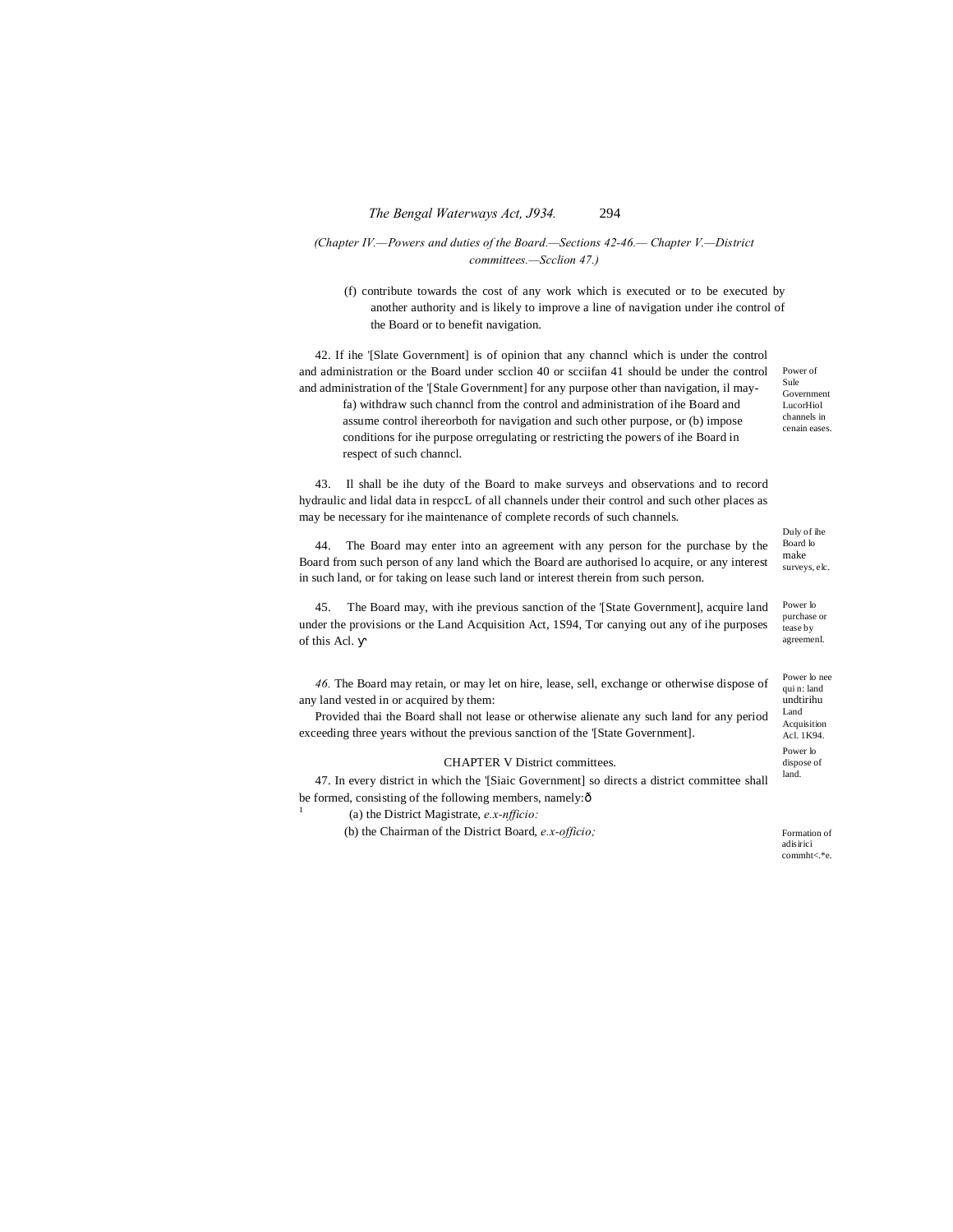## 294 *The Bengal* VV'«/t'n»'a*\M Act, 1934*

*The Bengal Waterways Ac:, 1934,* 295 of 1934.]

**■ [Ben. Act XII**

*(Chapter V,—District committees.—Sections 48-50.)*

(f) the District Engineer, *cx-officio\*

- (d) lhe Waterways Executive Engineer, *cx-officio,* or a person appointed under section 48;
- (e) not more than three members to be appointed by the '[State Government];
- (f) four members to be elected in the manner prescribed by rules made under section 129 by the District Board of whom two shall be members of Union Boards in the district who arc not members of the District Board; and
- (g) if the district contains any municipality which includes any navigable channel within its limits, one member **lobe** clectcd,

in the manner prescribed by rules made under section J29, by tlie: Commissioners of sucli municipality or municipalities:

Provided that the '[State Government] may direct that the number of municipal representatives to be clccied shall be increased froin One to two or three.

**48.** Willi **the** consent of the Board, the Waterways Executive Engineer may appoint another person lo perform his duties as a member of the district committee.

Appointment or member in plose of .<br>Waterways Extc u live Kngineer, Appointment

in default of election.

**49** (1) If a body of electors referred to in clausc (f) or, where applicable, clause (g) of scction 47 docs not, within such period ;is may -be prescribed by rules made tinder section 129, cleci a person to be a member of the district committee, lhe '[State Government] shall, by notification, appoint a person belonging to such body

to be a member of the district committee.

(2) A person appointed under this section shall be deemed to be o member of the district committee as if he had been duly clected under section 47.

Disqualifications for being appointed or ctccierfn member of the<)isiriei coin mil ice

50. A person shall be disqualified for being appointed or elected a member of (he district conuniuee if he is disqualified for appointment or election as a Trustee for any or the reasons mentioned in section 12:

Provided that a Waterways Executive Engineer or a person appointed under section 48 shall not be disqualified from being a member of the" district com mince by reason only of hii employ me ni under the Board. ,  $fn.$ « $T - P$ ----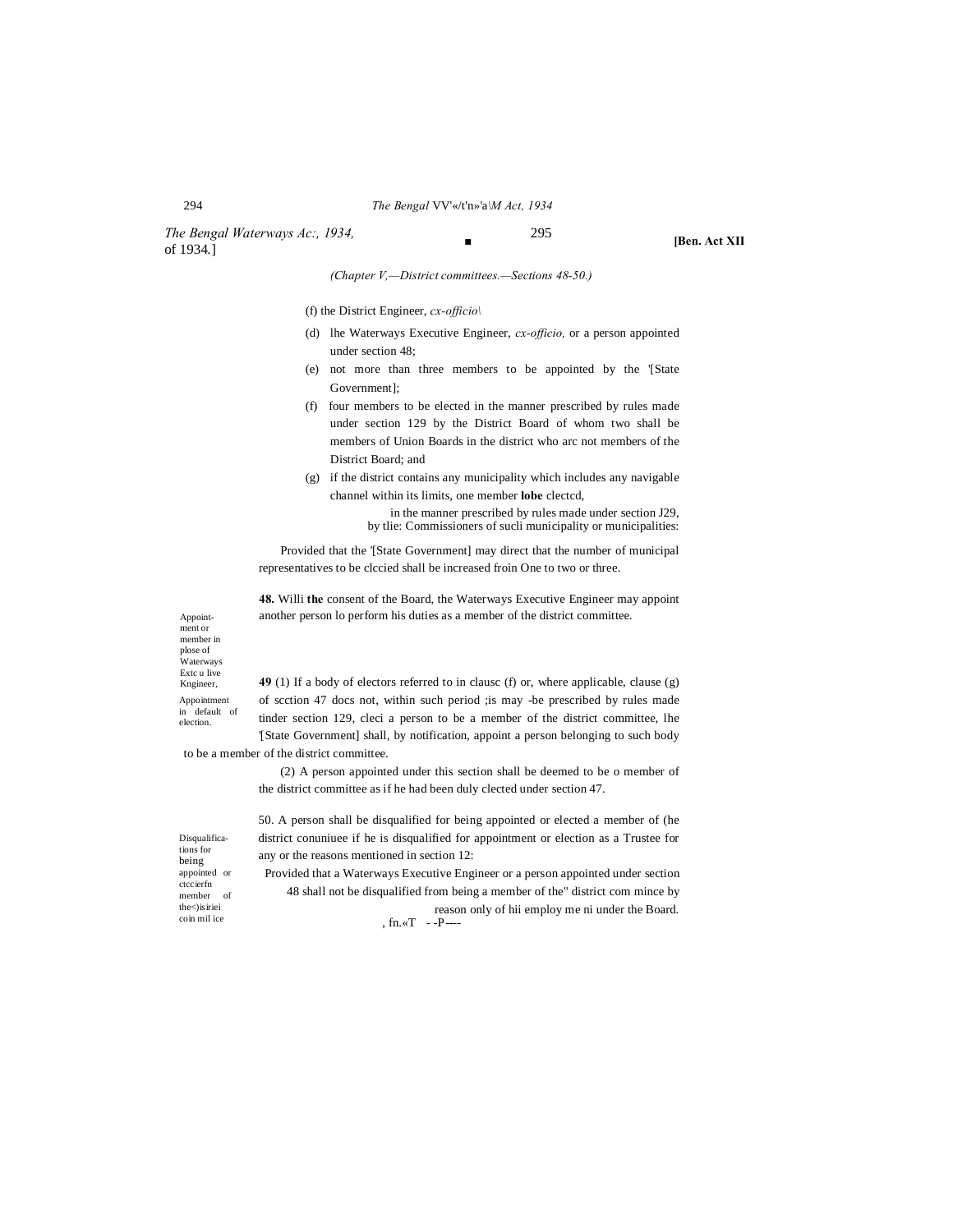## *<Chapter V.—District coinmiiiees,—Sections 5J-56.)*

51. The  $<sup>1</sup>$  [Slaie Government] shall, by notification, declare thai any member of the</sup> district committee shall cease to be a member of such committeeô

- (a) if lie has become disqualified for appointment or election as a member of the committee for any of the reasons mentioned in scclion 12, or
- (b) if he was elccied as being a member of a Union Board and if he is, at the date of such notification, no longer a member of such Union Board.

Removal of members of district committees.

Filling of casual vacaiicics.

Termor office of KKintxre of dislncl committees .

52. If an appointed or elected member of the district committee dies, resigns, or ceases lo he a member in pursuance of a notification published under section 51. the vacancy shall he filled within one month by a fresh appointment or election, under scclion 47 or section 49, as the case may be.

S3, Subject to the provisions of scclion 51. the term of office of the members referred to in clauses (e), (I) and (g) of scclion 47 shall be ihree years and any such member shall, if not disqualified for any of ihe reasons jnentioned in section 12, be eligible for reappointment or rc-elcclion, as the case may he, at the end of his term.

- 54. The Chairman of the district Committee shall be elected by the committee. '
- 55. The District Engineer shall be the Secretary of the district committee.

56. Il shall be the duly of the district committee $\hat{o}$ 

- (a) to collect information concerning the internal channels of the district, and, with ihe assistance of the Waterways Executive.Engineer, to make preliminary investigations inlo any proposal for ihe improvement of such channels for the purposes of navigation which in their opinion should be investigated;
- (b) lo submit lo the Board any proposal for which, in the opinion of the district committee, a detailed project should be prepared;  $\acute{E}$
- (c) lo report on any proposal which may be sent by the Board to ihem for their opinion;
- (d) lo report to the Board their opinion regarding any detailed project which may be sent to them by the Board:

The Chairman of die district commillcc. The Sec re dry  $\delta$ district commiltcc. Duties i>T

district

committee.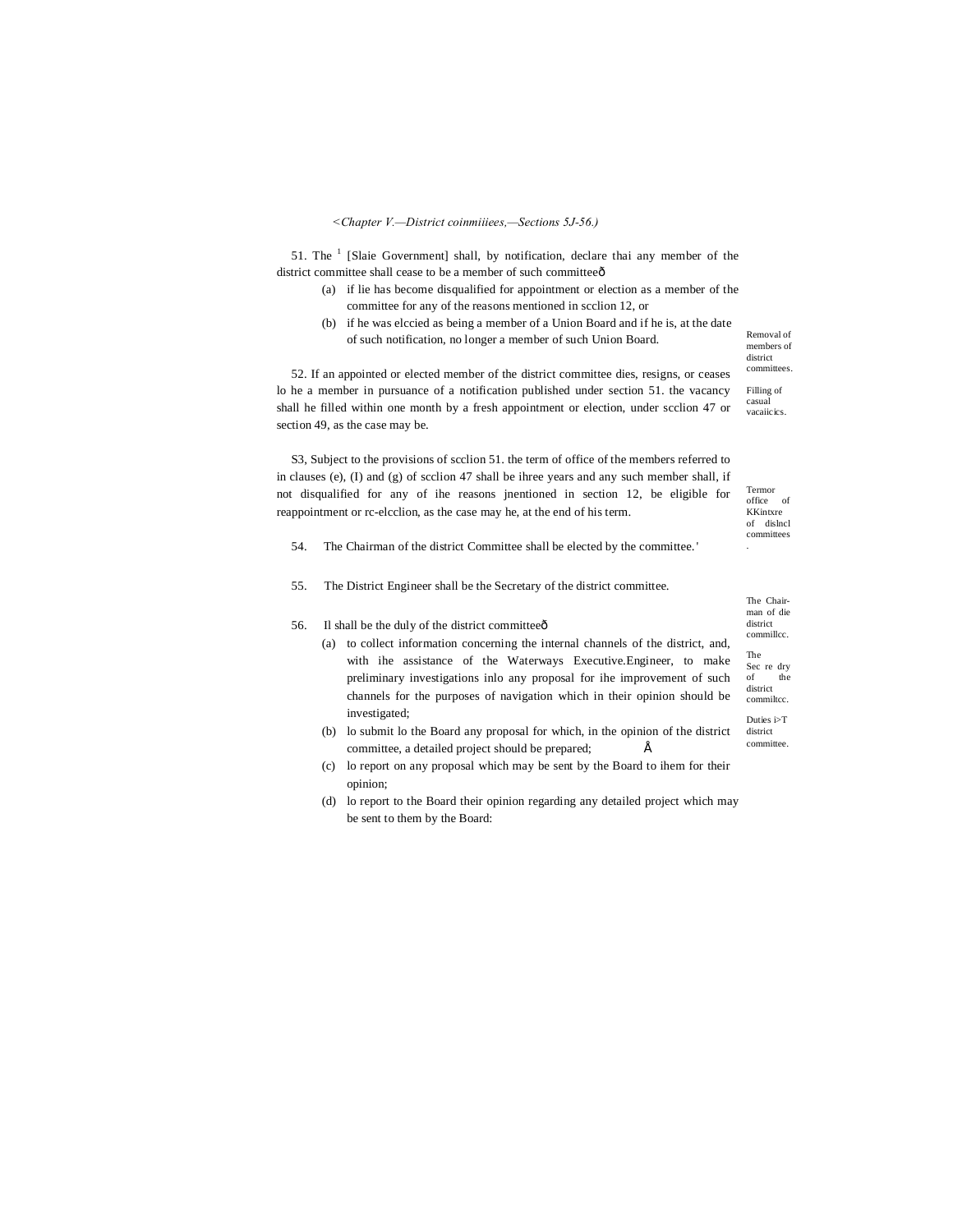#### The Bengal IVurtruYivy Act, 1934.

#### [Ben. Acl XII

#### (Chapter V.-District Cnnimitrees.-Sec! ions 57, 58.-Chapter VI.-Execution of works.-Sea ions 59-62.)

(c) lo eleel a disirict member lo represent lhe district coinmitlee at arty meeting of the Board to which they may he required hy the Board to send a district member; and (f) generally to assist the Board in carrying out die purposes, of this Acl.

57. Every member of [he disirici commiiice. ofher than an officer or servant of lhe Board, shall be entitled to receive such travelling allowance as may he prescribed by rules made under section 129.

58. The conduct of business and proceedings of the district coinmitlee, including lhe number of meetings lo he held, the manner of giving notice of meetings, lhe fixing of a quorum, the due record of proceedings and nil other necessary matters, shall be regulated by rules made under section 129.

## CHAPTER VI Execution of works.

internal navigable clinnnels wiihin a district or districts. The decision of II\c Board ;tx w

| 59. For the purposes of this Act works shall bo classified as $\delta$<br>maintenance works;<br>(a)<br>(b) new works;<br>in accordance with yules innde under section 129. |
|----------------------------------------------------------------------------------------------------------------------------------------------------------------------------|
| 60. The Board may, subject to the provisions of section 38, sanction and execute all<br>maintenance works without reference to any oLhcr authority.                        |
| 61. New works shall be divided intoot                                                                                                                                      |
| (a) minor works, costing nol more than ten thousand rupees, and<br>(h) major works, costing more than ten throusand rupees.                                                |
| 62, New works shall also be divided into-ô                                                                                                                                 |
| (a) district schemes, and (bj other schemes.                                                                                                                               |
| A district scheme is a sthenic for liew work for the improvement or extension of the                                                                                       |

whether a sclicinc is a district scheme  $U..1T L - C..\;.1$ 

Disirici<br>schemes. mil  $oiler$ schciiku.

296

Travelling<br>ul

members of

Praced un;

mtclings of ihedislricl commit<br>(cc.

Classification<br>Of \v01k£.

Fu^vi ill" board lo sanction and exec u It maintenance  ${\rm works.}$ Major and minor works.

district commince.

Tor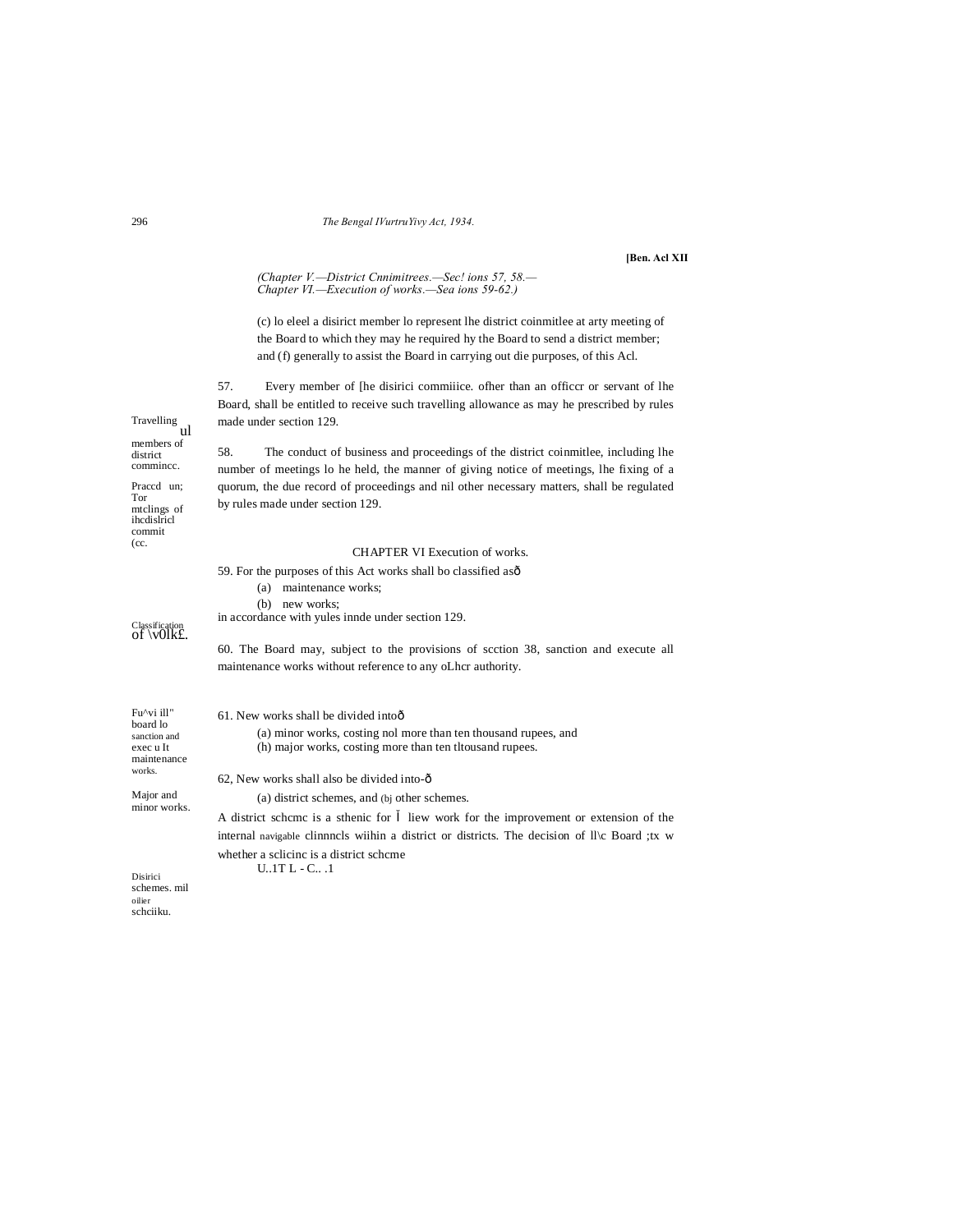of 1934.]

## *(Chapter VI.—Execution of works.—Sections 63-6S.)*

63. If any proposal for a district scheme is received by ilie Board from any person or body other than a district committcc. they shall send the proposal lo the district commillec.

64. The district committcc, on receiving a proposal for a district scheme from ihe Board or from any other body or person, shall cither reject the schcirtc or send il lo Ihe Waterways Executive Engineer for report.

65, After considering the Waterways Executive Engineer's report, and making such further investigation as they may deem fit, the district committee shall cither reject the proposal or submit it to [be Board with their recommendation regarding tiie preparation of a detailed projeti. together wilh ihe report of the Waterways Executive Engineer and any opinion which any other member or the district committee may record for the consideration of the Board.

66. On receiving the recomrjicndation of the district committee, the Board shall either reject the proposal or direct ihe Chief Engineer lo prepare a detailed projcci;

Provided thai no order which is substantially contrary to the recommendation of ihe district committee shall be passed by the Board until (he matter in issue has been placed before a meeting of the Board to which a district member has been summoned from such district committee.

67. When a detailed project for a district schemc, or for any major work which is not a district schemc, has been prepared it shall be sent lo ihe district committee of every district in which any portion of the work is proposed lo be executed. Each such district commillec shall record its opinion and submii it to ihe Board within such lime not being less lhan one month as may be fixed by the Chairman.

68. On receiving the opinion of the district comniitLcc on the detailed pmjeel or on ihe expiry of the period mentioned in section 67, the Board shall either rejeel (he scheme or approve it:

Provided thatô

 $T_{\cdot} \ldots I_{\cdot} \ldots$  . (a) if ihe schemc is a district schcme which is a minor work, no order which is substaniially contrary to the opinion received hy a district committee shall be passed by the Board until the scheme has been considered ai a mcetina to which a district

*..... ..............I r, ...................,i" .......p.;,,T*

Proposal for  $\int$  district scheme in be sent tt> district committee.

Procedure of district committee on a-ceiplof proposal.

Procedure ol~ district commitlto on receipt of wal^nvays Executive Lnjiineeis report.

Procedure of Rua/ii on reedptof district com mi lie\*: rccomirendaiion.

DeLjitad projcci tw M^nlto disuici committcc for opinion.

Procedure of Board in dealing with detailed project.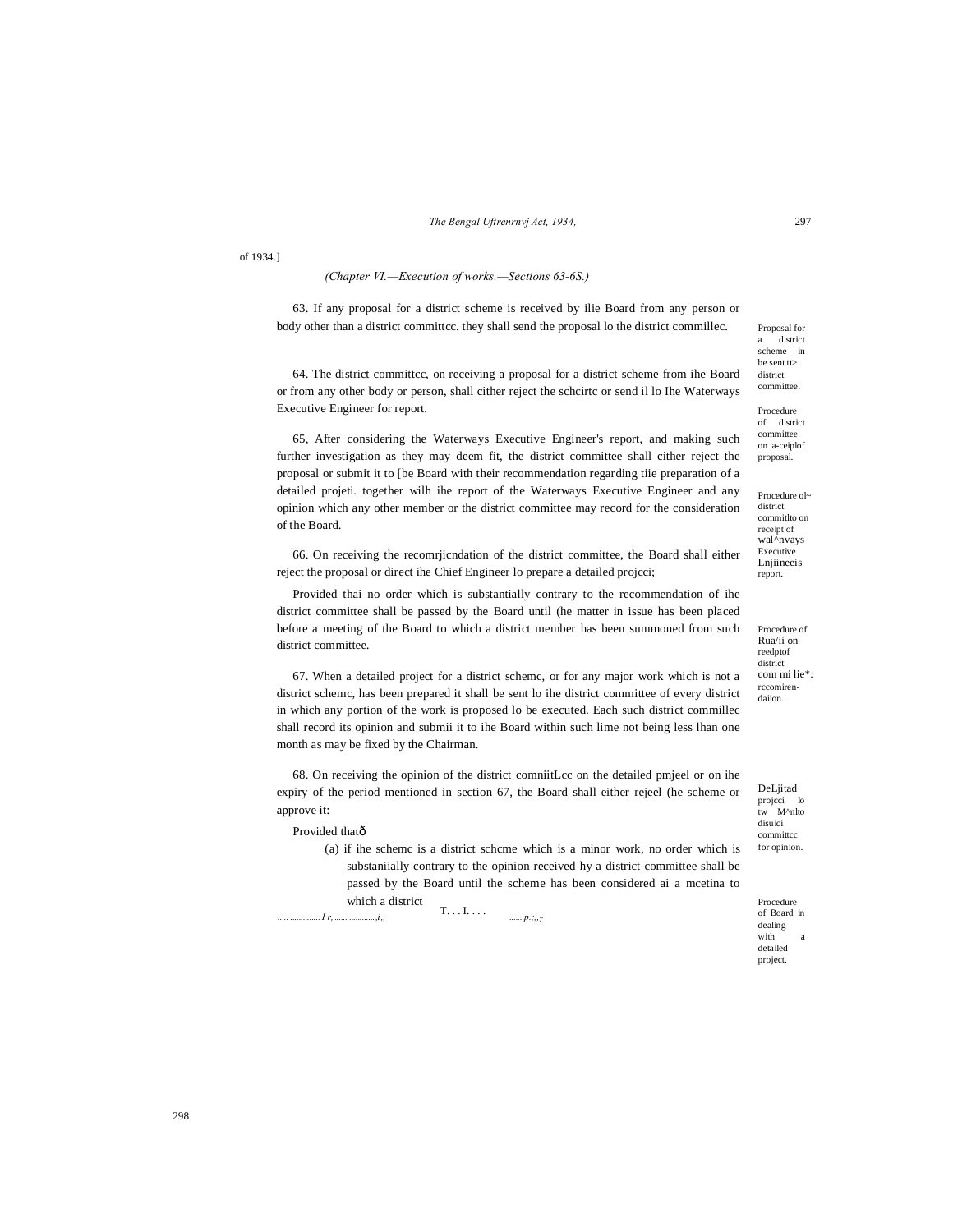.. ....... - ........... ------>" É' - $\frac{11}{2}$ 

The Bengal Waterways Acl, 19S4.

## [Ben, Act XII

(Chapter VI.-Execution nf works-Scrtions 69-7),)

- (b) il ihe scheme is ; i disirici scheme which is a major work, .1 district member from the disirici committee or each district in which any portion of the work is lo be executed shall, subject to the provisions of section 11, lw summoned lo allend the meeting or meetings al which ii is lo be considered;
- (c) if llie scheme is a major work which is not a disirict scheme and a district committee in submitting their opinion under scciion 67 have recorded an objection to the scheme, the scheme, ibe Beurd shall not approve lhe scheme unless it has been considered aui meeting to which a district member from such district commince has been summoned; or, if lhe objection of the district committee ii that the scheme ought not to be approved unless il is modified in ;i particular manner, the Board may approve the scheme as so modified, after informing ihe oilier disirici committees consulted under scciion  $67$ , and after considering any objection to the modification which may be received from them within such time as may be fixed by die Chairman.
- 69. Subject, in the ease of minor work which is a disirici scheme, to the provisions of seciions 67 and 68, llie Board may sanction any scheme for a minor work without reference to any oilier authority.

Power of Board la sanction schemes far nvniir warts, Publication uf particulars oftletailed projects for majnr worts.

70 Such particulars as may be prescribed by rules made under section 129 or all detailed projecis Tor major works, whether sucli works are district schcmes approved ur.der section 68 or other schcmes, shall be published hy notification for general information, and copics of (he notification shall be sent forthwith to lhe '[Stale Government].

71. After the expiry of a period of iwo months from the date of lhe publication of the notification under section 70 and after considering any ohjcctions which may have been received, the Board-

Procedure after<br>publication ofpaniculars  $\mathbf{u} \mathbf{\hat{T}}$ i detailed project.

fa) in the case of major work estimated to cost not mure than one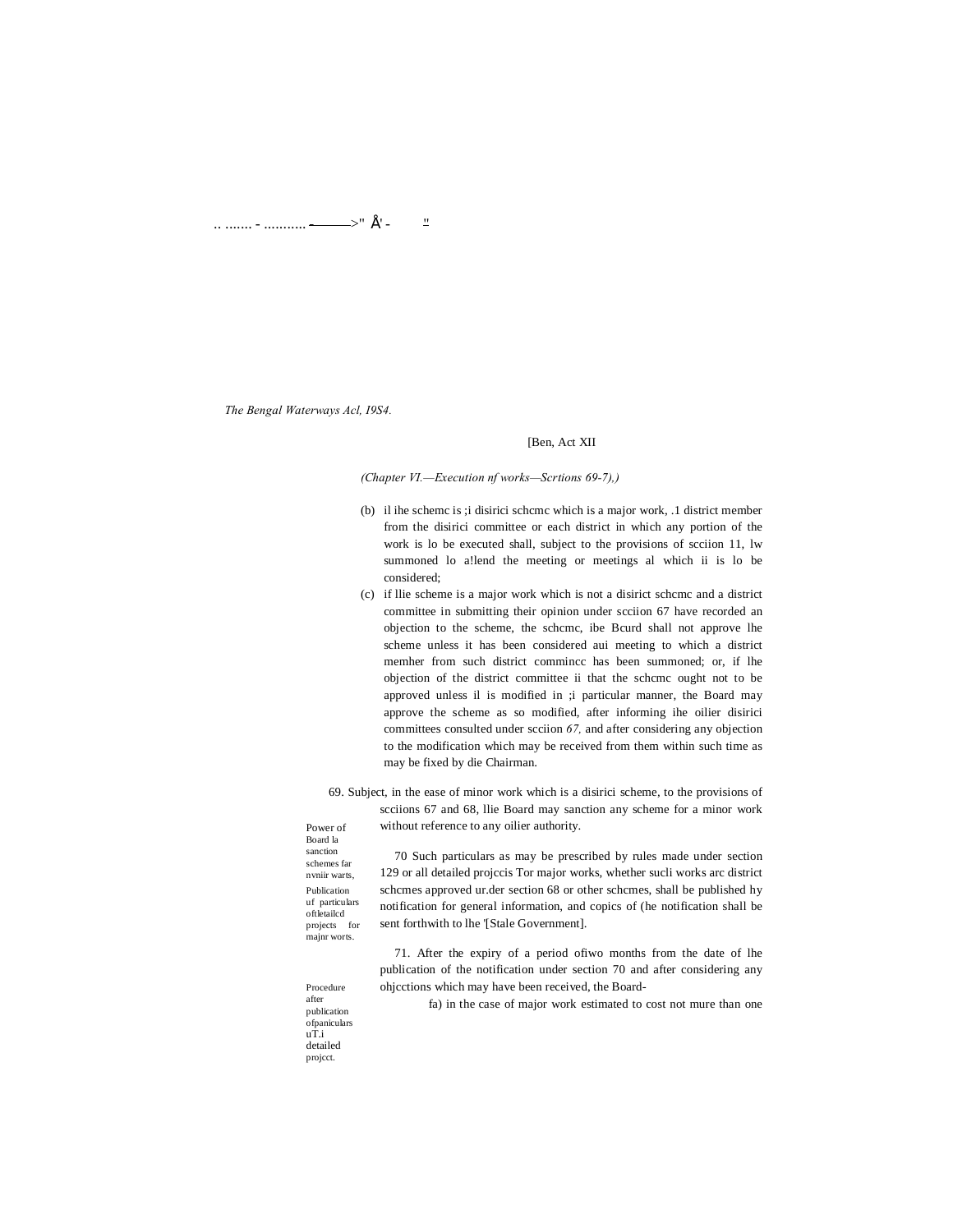lakh of rupees in respect of which no objection has been received from lhe 'fSiatc Government], shall either sanction the execution of lhe" schemc or pass such olhcr orders as they may think til,

(b) in the case of a major work estimated ro cost noi mure lhan one lakh of rupees in respect of which an objection lias been received from lhe '[Suite Government), and in the case of a major work estimated lo cost in ore than one lakh of rupees, shall reject or abandon the scheme or sanction lhe execution of lite schcmc after having received the approval of the'[Slate Government];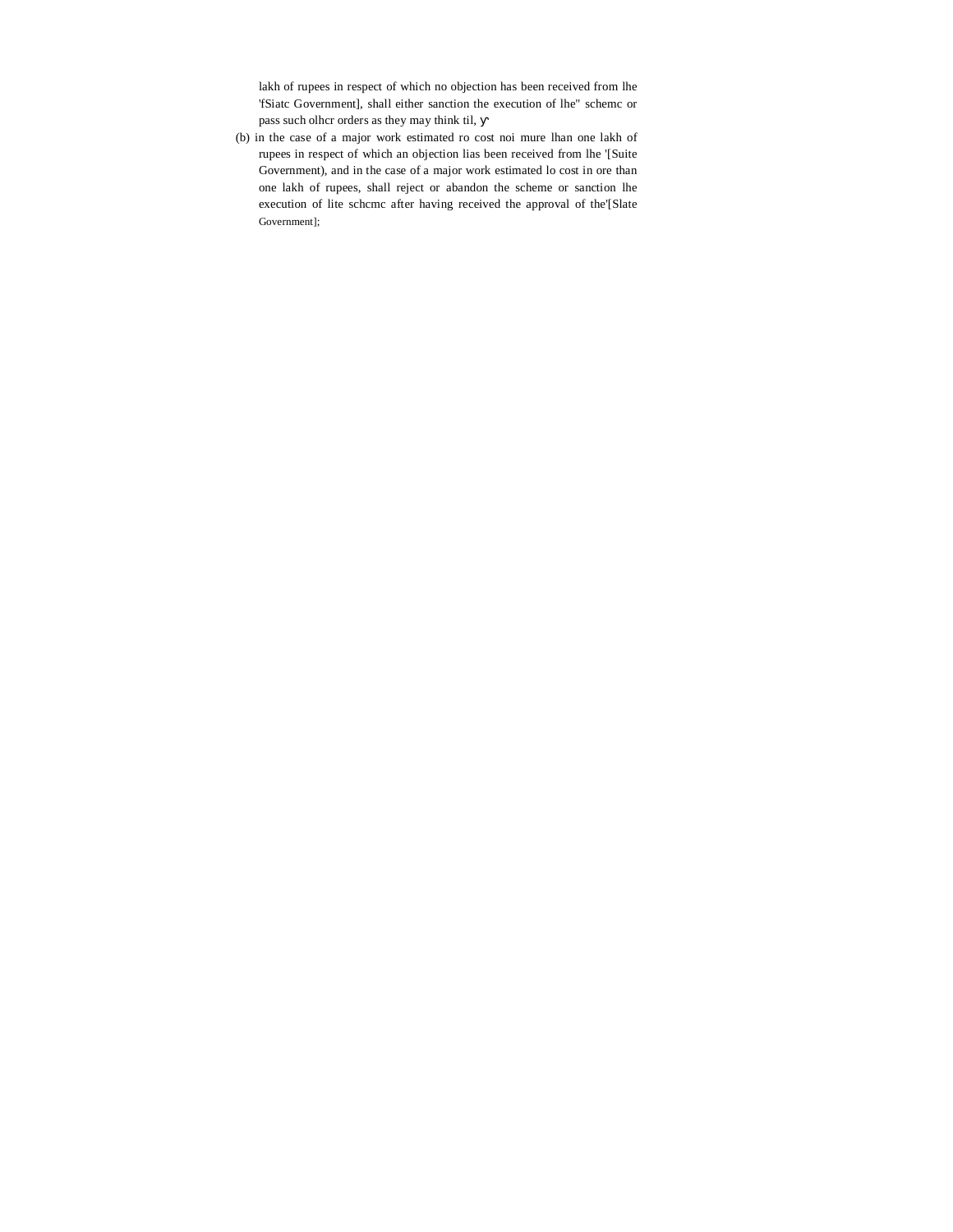#### $\begin{array}{ccccccccccccccccc}\n & T & " & , & * & A & \& & M & W & J & - & \& & & \& & & \& & & \end{array}$ *^9\v^SMU^*

#### *The Bengal* Hij/tvirayj *Ac*r, *1934.*

## *(Cha/ircr VI.•—Execution of works.-—Scclion 72.- Chapter VII.—Taxation.— Sections 73-76.)*

Provided ihal nothing con wined in ibis Acl shall authorise the Board lo sanction or execute any work contrary  $u$  a prohibition under the (irsi proviso lo clause (b) of section *4* 1, or without previous sanction under clause (c) of thai section or in contravention of the provisions of scclion 76 or llie Bengal Embankment Acl, 1X82.

*72.* A district member from the district committee of each district in which any portion of ihe work is proposed to be executed, shall, subject to the provisions of section 11, be summoned to :my meeting of (he Board ai which a district schemc which is a major work is to be deah with under section 71,

## CHAPTER V]] Taxation.

73. All navigable channels under ihe control of the Board shall be deemed lo be navigable channels notified by the '[State Government] under scclion 2 of die Canals Act, 1864, and ihe provisions of the said Act shall apply to and be in force as regards all such channels.

74, Notwithstanding anything contained in the Canals Act 1864, the Board shall, in respeel of all lines of navigation under their control, discharge llic functions of the person appointed to collcct tolls under the Canals Acl, 1864, and of the supervisor of a line of navigation under lhal Acl,

75- The Board may require the owner ofc very steam-vessel used Tor ihe transport of passengers or of goods on lines of navigation under the control of the Board-

- fa) to pay to ihe Board such percentages on the fare received in resptcl of such passengers, or such rate according to ihe number of such passengers, as may be prescribed by the Board with ihe sanction of (he '[State Govemmeni J,
- (b) to pay to the Board such percentages on the freight received in respeel of such goods or oT any class of such goods, or such rale according to weight, quantity or volume of such goods, or any class of such goods, as may be prescribed by ihe Board with lite sanction of the  $4$  [Slate Government],

*76.* (1) The owner of every steam-vessel referred lo in section 75 shall prepare and deliver, or cause to be prepared and tie live red, to the Chairman a return for every quarter showing in the form prescribed by

lobe summone d 10 certain meetings »r ItiL: BonnJ. The Canals Aci, J S64, io LippJy (o juivi^ablc channels.

Disiricl rivii'KiN 299

The Board lo discharge certain functions unfertile Canals Acl. 1864.

> Tax on ihe owners of slcam vessels.

Owners of slearnvessels lofurniili quarterly leuirns.

Ben. Ati il of 18S2

of 1934.]

Ben. Aa v<br><sub>(</sub>>nfl64<br>.

4 Sfc If > nt-nnlf>  $\land$  in m-.i 17 $\land$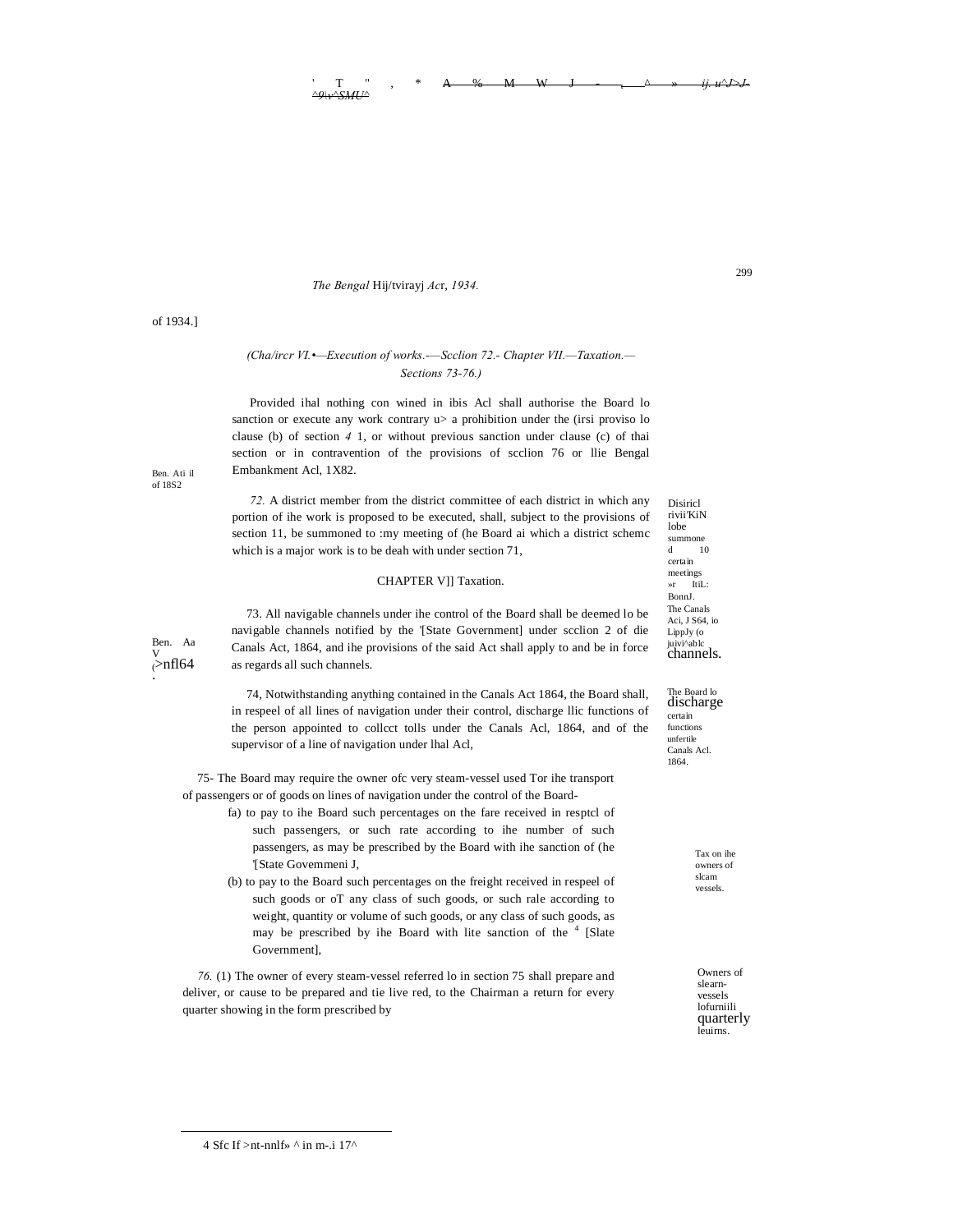$I -$ ^<del>的面</del>的一 <u>A'AÉÉ</u>

The Bengal Hfcifmiviyj Act, 1934.

[Ben. Act XII

## (Chapter VII.-Ta.xatian.Sections 11-19.)

rules made under section 129 nil passengers and gooJs or oiher articles carried by such vessel, on account of whom or which ihe lax imposed by scclion 75 is payable, and shall subscribe, 'at ihe fool of such Teiurn, a declaration of (he iruili thereof.

(2) Every such return shall be delivered to [he Chairman or posted to his address within iwo months after the end of ihe quarter lo which il relates.

(3) If this Act comes into force during a quarter, (he first of the said reiurns shall be made for the unexpired portion of lhal quancr.

77. (!) The Chairman may direct an inquiry lo be made by an officer of ihe Board in order to ascertain the amounl received by the owner of any stes in-vessel referred lo in section 75 on account of passengers arid goods, or ihe number of passengers, or the weight, quantity or volume of goods or any class of goods, carried by the vessel during any quarter and on receiving ihe report of such officer may certify (he amounl due from the owner. A copy of the ccruficaic shnll be served-on the owner by pDSI, and the owner shall lliereupon be liable, subjeci to (he provisions of sub-sections (2) and (3), lo pay the certified amount together with any amounl payable as penalty on a con vie lion uncicr sen lion 148.

Inquiry and<br>clti i li.r^i" by Chairman<br> $x > 10$  ajncuw of lax due.

(2) Art owner from whom any nmouni has been tenifietl under sub-section (1) lo be due may appeal to llic '[Stale Government], within thirty days alter Ihe service of the copy of the certificate, to cancel or modify such certificate and ihe '[Stale Government] after calling for such information and causing such inquiry, if any, to be made as il ihinks fit. shall determine the amounl, if any, for which the owYier shall be liable and shall cancel, modify or confirm the ccrtificaie accordingly.

(3) Where on owner ha\* appealed lo the '[State Government) under subsection (2) he shall not he liable, pending the orders of the '[Slate Government] on Ihe appeal, to pay to the Board any part of the atnounL in rcspeci of which ihe certificate has been made, excepi such part as he admits vo be due from him lo the Board.

78. Every amount due from the owner of ; i sieam-vessel in respeel of any  $u \mid x$ imposed under section 15 shall be puitj in such manner and within such period as may be prescribed by rules made under section 129.

79. (!) With the previous sanction of the  $<sup>1</sup>$  [Stale Governmeni] ihe Board may,</sup> by notification, give nolice of their intention to levy licence fees in respect of any class of vessel using any line or navigation under ihe control of ihe Board.

(2) Every notification issued under sub-section  $\{1\}$  slwll be published at such plates and for such period .is the '[Siaie Govemmeni] may fix, and shall spccifyô

- (a) ihe licence fee which il is proposed to impose; (b) ihe place of collection of such fee; and fn<u-nute 2 on pugc 277

Manner and [ItllC of] payment of<br>la.\.

Po\* er  $\blacktriangleright$ Board 10  $1\backslash$  y liLvncc fee:

300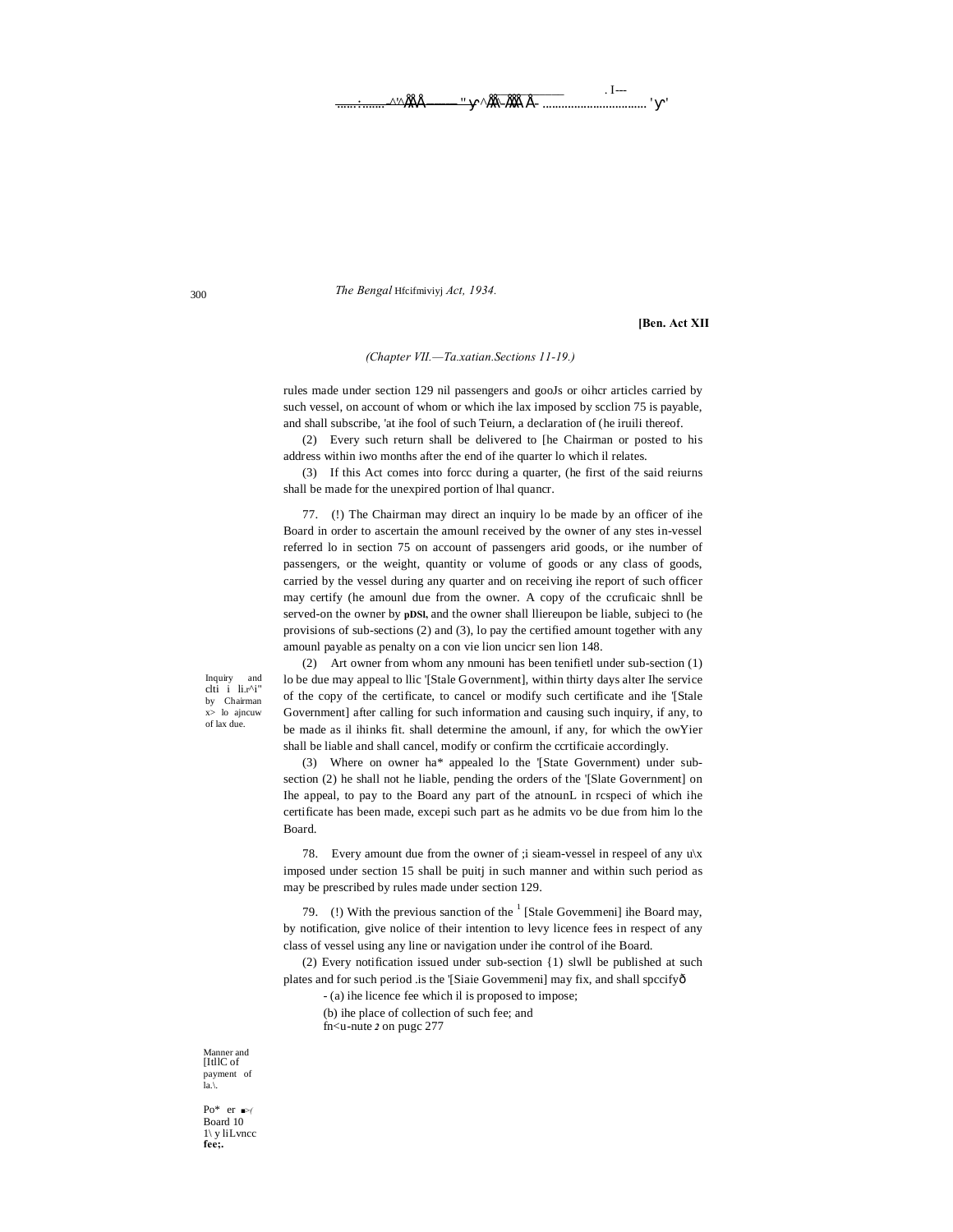## *The Bengql Watenvays Acl, 1934.* 303 of 1934.]

## *(Chapter VII.—Taxation.—Sections 80, SI,—Chapter VIU.— Finance.—Sections 82, 83.)*

(c) the time within which any objections to the proposal may be submitted to the Board by persons interested.

(3) Aflcr lhe expiry of the time mentioned in clause (c) of sub-seelion (2) and after considering any objections which may have *been* received, the Board may impose the proposed licence fee with or without modification.

80, The Board shall appoint such persons as they may think fit to collect licence fees under lliis Act.

The Board (o appoint pcreons 10 licence fees.

Enforcement ofpaymeni oflicenec fees.

81. (1) If any liccnce fee due under the provisions of this Act in respect of any vessel is not paid on demand to (he person authorised lo collect the same, such person may seize such vessel, and any furniture thereof, and detain the same until the fee is paid.

(2) Where any vessel is seized under sub-seclton *(1), the provisions* of section 9 of the Canals Acl, 1864, shall be applicable, and lhe vessel and the furnilure thereof shall be liable to be sold, as if the vessel had been seized for failure to pay a toll under thai Acl.

#### CHAPTER VIII Financc.

#### *Loans.*

*82.* The Board may from lime to time borrow, at such rate of interest and for such period, and upon such terms, as to the lime and meihod of repayment and otherwise, as the '[State Government] may approve, any sum necessary for the purpose ofô

(a) meeting expenditure debitable to the capilal account under section 115, or .

(b) repaying any Joan previously taken under this Act.

83. Whenever the borrowing of any sum has been approved under section 82, the Board may, instead of borrowing such sum or any part ihercof from the public, bui subject to any direction given by the '[State Government], take credit *from any* Bank, on a cash *account lo he* kepi in the name of the Board, to the extent of such sum or part;

and, with the previous sanction of the'[State Government], may grant mortgages of all or any property vested in *(he* Board by way of securing the payment of the amount of such credit or of the sums from time4o time advanced on such cash account with interest.

*'See* fool-note 2 on page 277. wife.

: The proviso was omitted by para. 3 and Sch. IV to the Government of India (Adaptation of Indian Laws) Order. 1937.

bonow money.

*Pawcro f* Board (o

Loans *from*  Banks.

Ben. Acl V of 1864.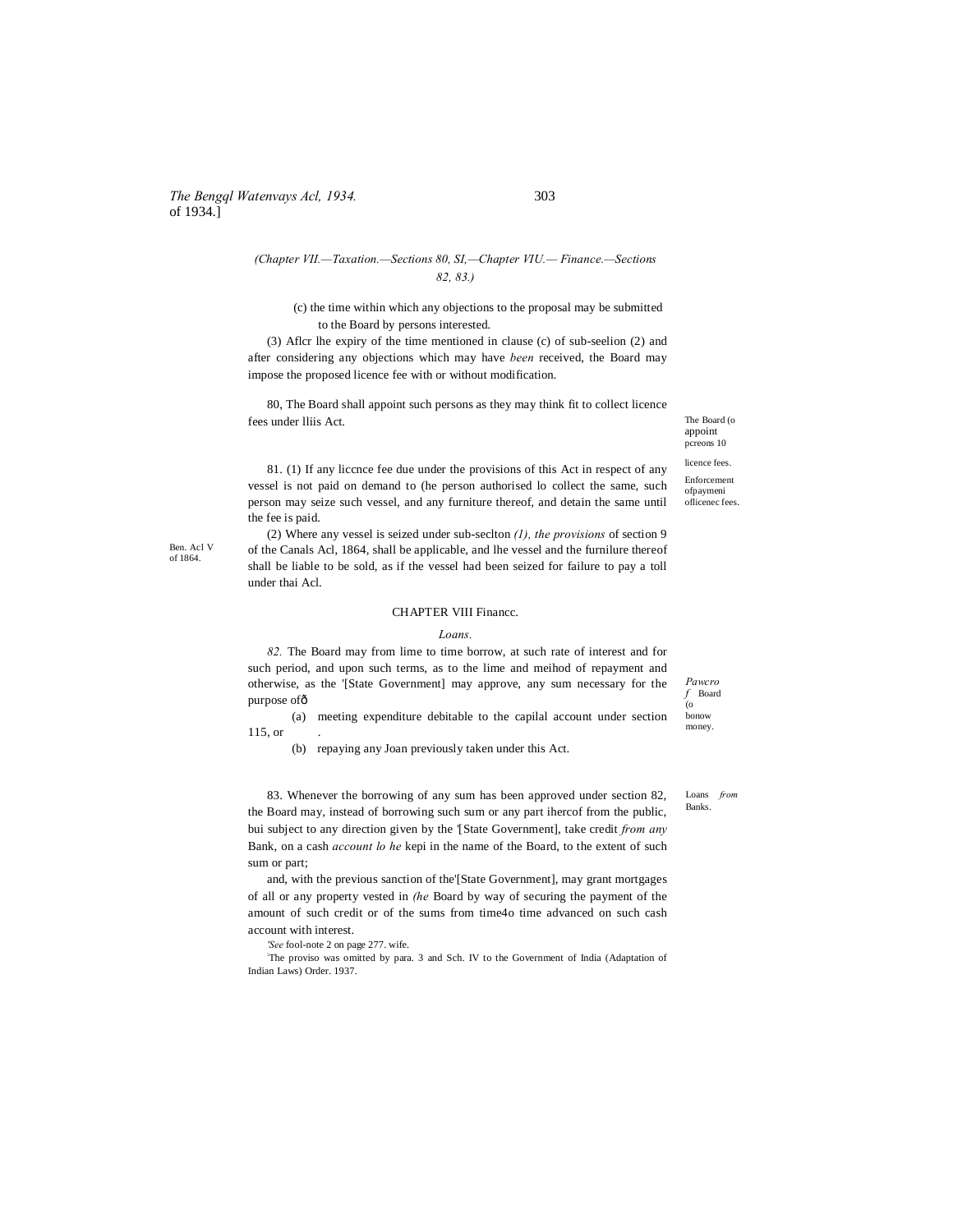The Bengal Waterways Act, 1934.

[Ben. Act XII

## (Chapter VIU.-Finance.-Section.? &4-SS.)

84. When any sum of money has been borrowed under scciion 82 or section 83 for ihe purpose of meeting particular expenditure or repaying a particular loan no portion (hereof shall be applied lo any other purpose without the previous sanction of the '[Stale Government!.

85. (1) Whenever money is borrowed by the Board on debeniures, lhe debeniures shall be in such form as the Board, with lhe previous sanction of the '(State Government], may from time to time determine.

(2) All debentures shall be signed by lhe Chairman and one oilier Trustee.

(3) The holder of any dcbenlurc in any form prescribed under subsection (I) may obtain in exchange therefor, upon such terms as lhe Board may front time lo lime determine, a debenture in any other form so prescribed.

(4) Every debenture issued by Ihe Board shall he transferable by endorsement, unless some other mode of transfer be prescribed therein,

(5) The right 10 sue in respect of moneys sccured by debentures issued by the Board shall vest in the respective holders <)f lhe debentures for lhe time being, without any preference by reason of some of such debentures being prior in dale 10 others.

Signature of coupons attached m debentures

86. All coupons attached lo debentures issued under this Act shall bear lhe signature of the Chairman; and such signature may be engraved, lithographed or impressed by any mcchanical process.

Payment  $\cdot$  in survivors of joint payees.

87. When tiny debenture or security issued under this Acl is payable to two or more persons jointly, and cither or any of them dies, then, notwithstanding anything conlained in section 45 of the Indian Contract Aei, 1872. die debenture or security shall be payable 10 the survivor or survivors of such persons:

Provided lhal nothing in ihis scciion shall affect any claim by the representative of a deceased person against such survivor or survivors.

Receipt by joint holder foririlerestur dividend.

88. Where two or more persons arc joint holders of any debenture or security issued under this Acl, any one of such persons may give an effectual receipt for any interest or dividend payable in respeel of such debenture or security, unless novice lo the contrary has been given lo lhe Board by any other of such persons.

Sec font-note 2 on pace 277, mile.

Diversion of borrowed money 19. purposes\*<br>otherlhan diose first approved.

Form, signature, exchnnge. transfer and ol<br/>T<br/>cct of  $% \left\vert \left( \mathcal{A},\mathcal{A}\right) \right\vert$ debentures

IX of 1872.

 $302$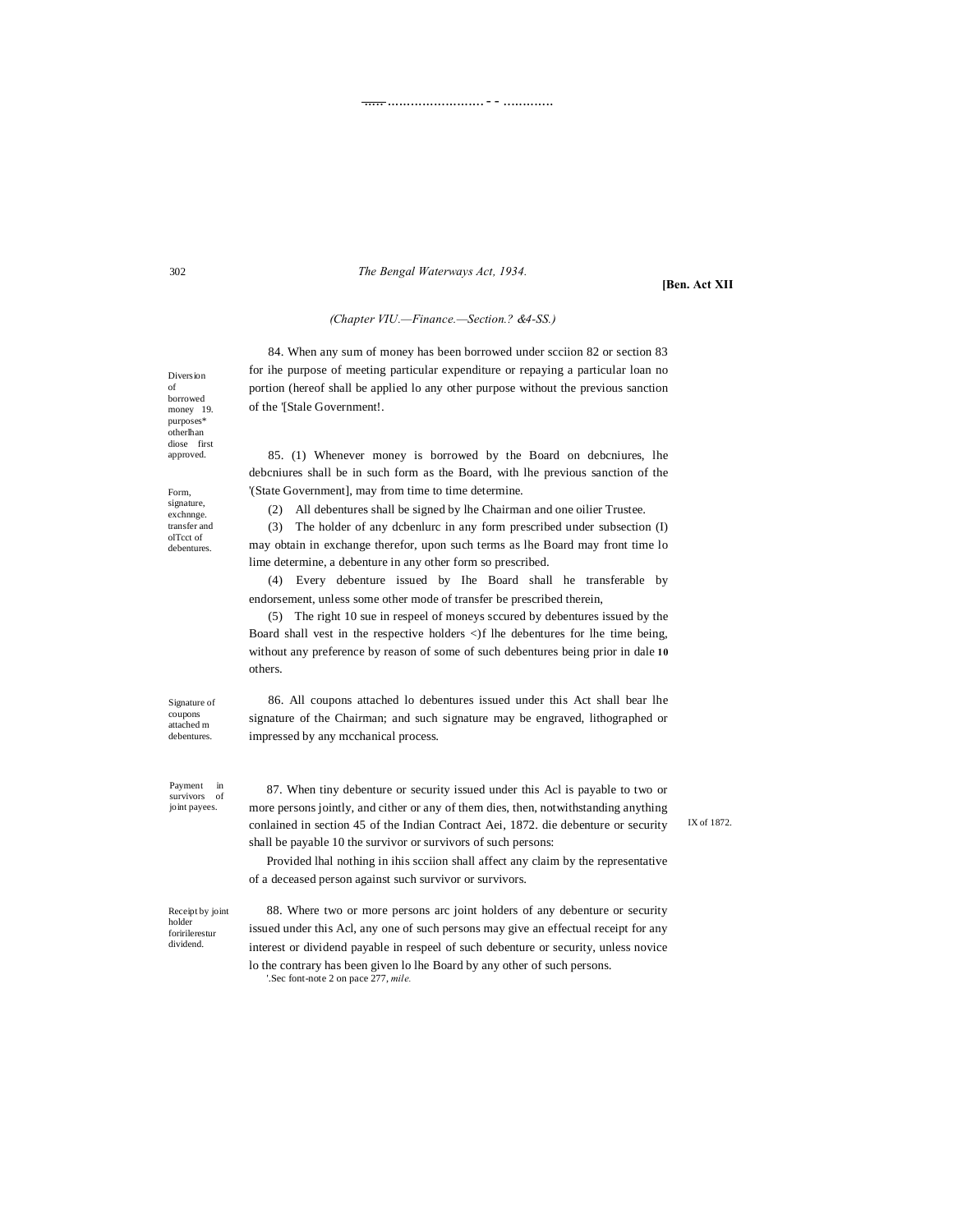of 1934.]

#### *(Chapter Viil.—Fimi/:ct\ —Scctionx \$9-92.)*

*89.* All payments due from the Board for interest on, dr the repayment *Monty of of.* loans, shall be made in priority to all other payments due from Ihe Fru Vraund" Board. repay mem of

**R**epayment or loans n läken under section 82. . l o

00. Every loan taken by the Board under section 82 shall be repaid withiri the period approved by the '[Slate Government] under thai scclion, and, subject to the provisions of subjection (2) of section 117. by such of the following methods as may be .so approved, iijirtiely; $\hat{o}$ 

- (a) from a sinking fund established under section 91 in rcspcci of the loan, or
- (b) by paying equal yearly or half-yearly instalments of principal, or or principal and insiere.st, throughout the said period, or
- (e) if ihe Hoard havc( before borrowing money on debentures, reserved, by public rloiitie, a power to pay off the loan by periodical instalments and lo select by lot the particular debentures to be discharged at particular periodsô Lhen by paying such instalments at such periods, or
- (d) from money borrowed for the purpose under clause (b) of section *R2,* or
- (e) partly froifl the sinking fund established under section 91 in respect of the loan and partly 1'rom money borrowed for the purpose under clause (b) of section 82.

S>1. (I) Whenever the '[State Government] have approved the Esiablish- rcpaymcnt of a loan from a sinking fund, ihe Board shall establish sueli it fund and shall pay into it every year, until the loan is repaid, a sum so of sinking calculated that, if regularly paid throughout the period approved by the lullils' '[State Government] under section 82, it would, with accumulations in the way of compound interest, he sufficient, after payment of all expenses. to pay off the loan at the end of that period.

(2) The rate of interest on the basis of which the sum referred w in Kuh-.sectirm (I) shall be calculated shall be such as may he prescribed by ihe '[State Government].

*92.* Noiwilfisiaiidiit" anything contained in section 91, if at any time the sum standing at credit of the sinking fund established for the repayment of any loan, is *of such amounl* that, if allowed to accumulate lit the rale of interest prescribed under sub-section (2) of that scclion. it will he sufficient to repay the loan at the end of the period approved by the '[Slate Government] under scclion 82, then, with the permission of ihe <sup>1</sup> [Stale Government] further annual payments into such funds may be disconiinued.

Koueno discontinue pj>mens inlo sinking fund.

'.Tt-t <sup>1</sup> fool-rune 2 page 277. *time.*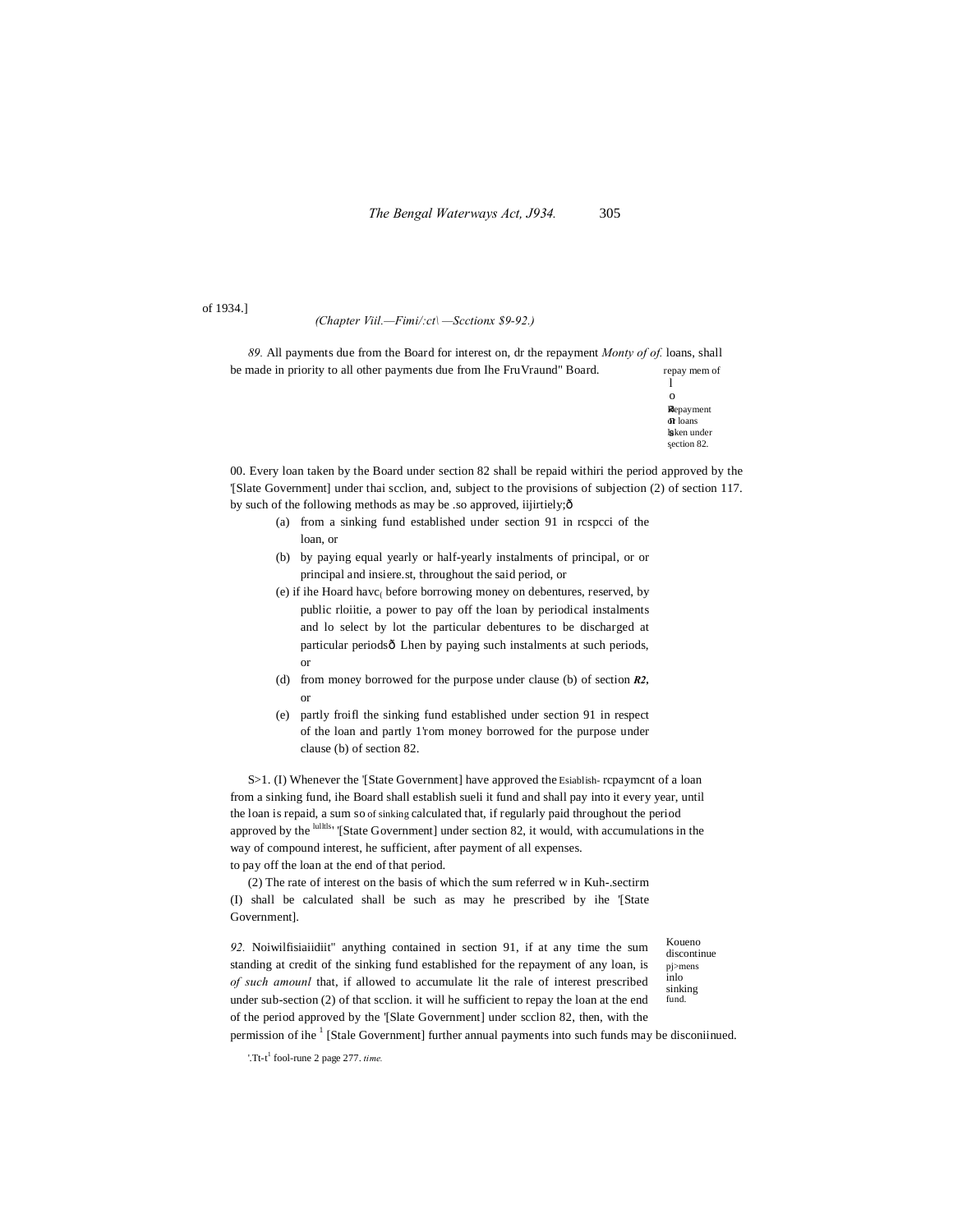## 306 *The Bengal lU/wni'ay.f Act, 1934.*

### **[Ben. Act XH**

## *(Chapter VIII.—Fittat ice. —Suctions 93-95.)*

93. (1) All money paid into any sinking fund shall as soon as possible be invested, under the orders of the Board, in—

(a) Government securities, or

(b) securities guaranteed '[by the Central or the Suite

- Government], or
- (c) Calcutta Municipal debentures, or
- (d) debentures issued by the Port Commissioners, or
	- . (c) debentures issued by the Board,

in the joint names of the Secretary to the Government or [West Bengal] in the Finance Department and the Accountant-Gencral, [Vest Bengal], to be held by them as trustees for the purpose of repaying from time to lime the debentures issued by the Board.

(2) All dividends and other sums received in respect or any such investment shall, as soon as possible aficr receipt, be paid into the appropriate sinking fund and invested in the manner prescribed by subsection (1).

(3) Any investment made under (his section may, from time to time, subject to the provisions of sub-scction (1), he v; tried or transposed.

94. The aforesaid trustees may from lime to lime apply any sinking fund or any part thereof, in or towards the discharge of ihe loan or any pan of (he loan for which such fund was established and until such loan is wholly discharged shall not apply the same for any other purpose.

|                              | Annua) | 95. (I) The aforesaid trustees shall, at the end of every financial                                          |
|------------------------------|--------|--------------------------------------------------------------------------------------------------------------|
| Application<br>sinking<br>of |        | irusires" <sup>1</sup> by y <sup>ear, Iransm<sub>1</sub> 10<sup>1</sup>hc Chairman a suttemem showingô</sup> |
| fund.                        |        | the amount which has been invested during the year<br>(a)                                                    |
|                              |        | under section 93.                                                                                            |
|                              |        | ihe date of the last investment made previous to the<br>(b)                                                  |
|                              |        | transmission of the statement,                                                                               |
|                              | (c)    | the aggregate amount of lhe securities held by them,                                                         |
|                              | (d)    | The aggregate amount which has, up to the date of the statement, been                                        |
|                              |        | applied under section 94 in or towards repaying loans, and                                                   |
|                              |        |                                                                                                              |

(c) lhe aggregate amount already paid into each sinking fund.

'The words "by lhe Ccnlral or [he Provincial Government" were originally subililulcd for :1K words "by llie Government"' by para. 3 anil Sch. IV lo ihcGovcnunero oflmJin I Adaption or Indian Laws) Order. 1937, and thereafter lhe word "Stale" was substituted for rhi; w ord "Provincial" by para. 1) of lhe Ailaplalion of Laws Order. 1950.

*'See* foot-note 3 on page *271,time.*

Investment of sinking fund.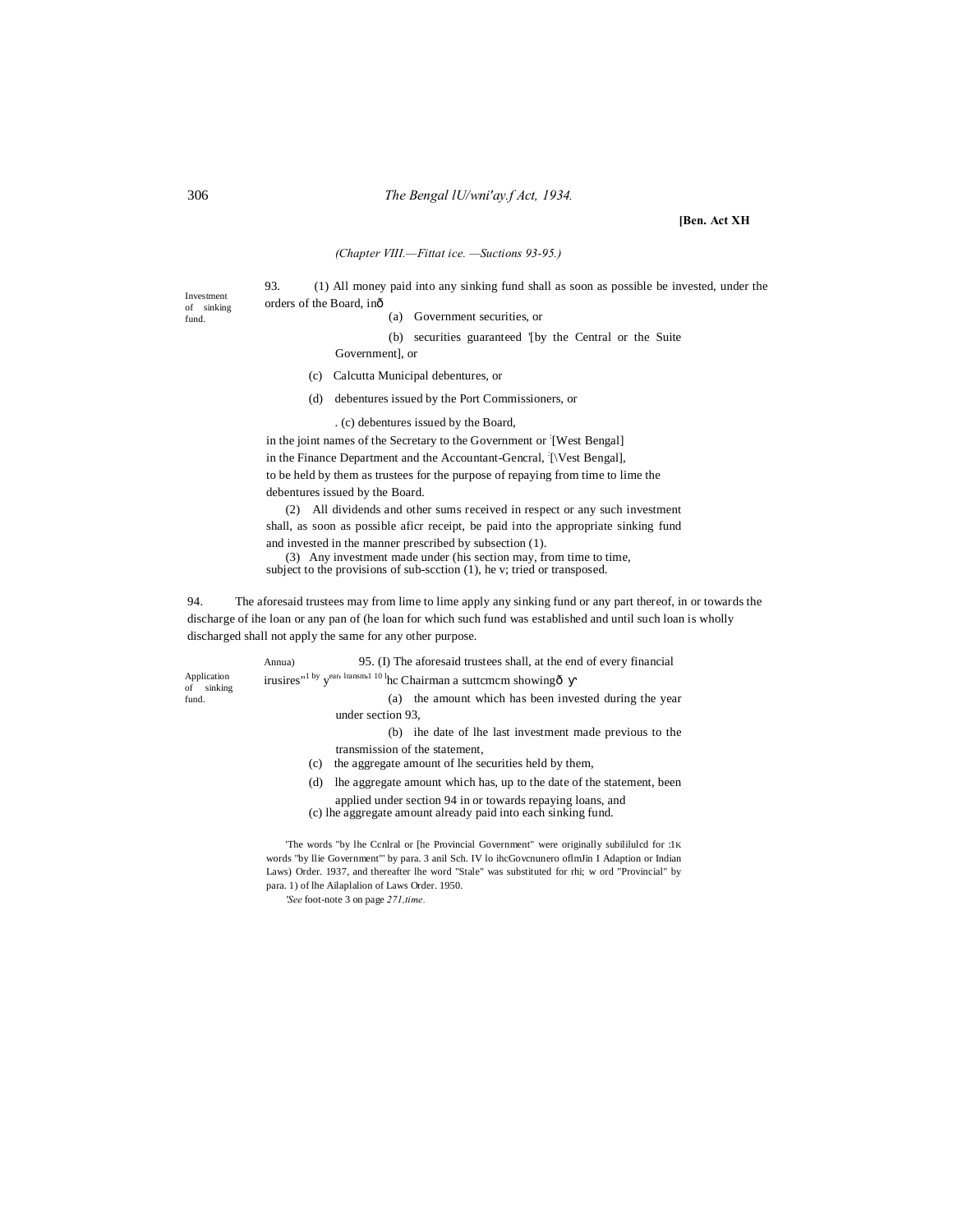*The Bengal Waterways Act, 1934.* of 1934.1

(2) Every sucil slatemeni shall be laid before lhe Board and published by notification.

96. (1) The said sinking funds shall be subjeci lo annual examination by lhe Accountant-General, '[West Bengal], who shall ascertain whether lhe cash andlhc current value of lhe securities al credit of such funds arc actually equal to lhe amount which would have accumulated had investments been regularly made and had the rate of interest as originally esiimaied been obtained therefrom.

(2) The Board shall forthwith pay into any sinking fund any amount which the Accountant-General may certify to be deficient, unless the [Siale Government] specially sanctions a gradual readjustmenl.

#### *Enforcement of liabililies.*

97. (1) If the Board fail $\hat{0}$  -

(a) to pay any interest due in respect of any loan taken in ' pursuance of section 82, or

- (b) to make any payment prescribed by section 90, section 91 or subsection (2) or section 96, or
- (c) to make any investment prescribed by section 93,

the : fStaie Government] may take possession of any money or other assets, movable or immovable, belonging to the Board and of all rents and other income of the Board, and out of the aforesaid funds, assets or income may direct the Accountanl-General. '[West Bengal], lo make such payment or set aside and invest such sums as ought lo have been invested under the said scciion 93.

#### *Contributions.*

98. There shall be payable by the : [Staie Government] lo lhe Board during the first five years after the commencement of this Acl an annual contribution of not less than two lakhs and ft fly thousand rupees payable in equal instalments on lhe first day of each quarter and afier the expiry of the above period such annual contribution as may be determined from lime lo time by lhe -[Stale Government]:

Provided iliat on lhe representalion of the Board or otherwise the [State Government] may raise its contribution lo any sum larger than the amount provided in this section.

'.Tec fool-nole 3 on pnge 277. *i\>tlc. -*

*See* loo l-no le 2 on page 277. *wile.*

Annual examination of sinking funds,

Priu'i'dliic if Board Tail [o make any payment or investment in<br>respect of  $respect$ loans.

Govern men l oonlri bulian.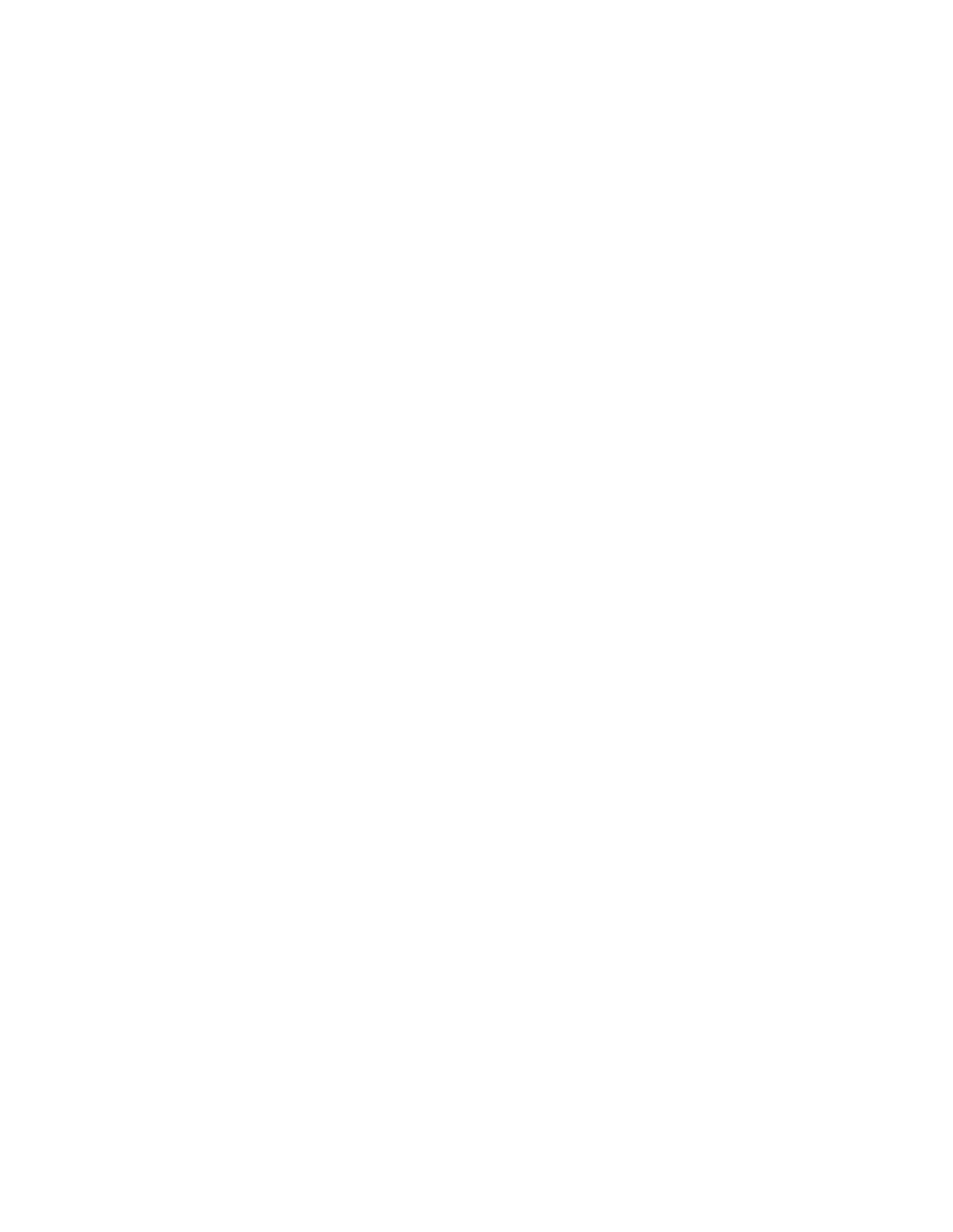## *The Bengal Waterways Acl, 1934, fChapter VIII.—Finaiicc.—Secliats 99-103.)*

99. Notwithstanding anything contained in [he Calcutia Port Act, 1S90, or in any other Act. the Porl Commissioners may, wiih the previous sanction of ihe '[Central Government], pay from the funds of (lie Porl Commissioners lo the Board a contribution towards ihe cost of any work executed or to be executed by ihe Board which in the opinion or ihe '[Central Government] will be direclly or indirecily beneficial lo ihe Port of Calcutta.

**100.** If ill is Act is directed to come into force during a quarter, die first instalment of the conlribulion payable under section 98 shall hear such proportion lo ihe sum payable thereunder as the unexpired portion of that quarier hears lo the whoJc quarter.

## *Budget estimates.*

**101.** (1) The Chairman shall, at a special meeting lo be held in the month of January in each year, lay before the Board an estimate or the income and expenditure of the Board for the next ensuing financial year.

(2) Every such estimate shall make provision for the due fulfilment of all the liabilities of the Board and Tor the efficienl administration of this Acl.

(3) Every such estimate shall differentiate capital and revenue funds, and shall be prepared in such form, and shall contain such details, as ihe -[Slate Government] or the Board may Trom lime lo lime direct.

(4) Every such estimate shall be completed and printed, and a copy thereof sent, by post or otherwise, to each Trustee at least len clear days before the date of the meeting al which the estimate is to be laid before the Board.

**102.** The Board shall consider every estimate so laid before them, and shall sanction the same, either without alteration or with such alterations as they may think fit.

Sanction or Hoard to esli males.

Approval of State Govemmeni to estimates.

- **103. (1)** Every such estimate, as sanctioned by the Board, shall be submitted to ihe -[Stale Government], who may, at any lime within two months after rcccipl uf the same, $\hat{0}$ 
	- (a) approve the estimate, or
	- (b) disallow the estimate or any portion thereof, and return the estimate to ihe Board for amendment.

These words were substiru led forltie words "Local Govemmeni" by para, 3 and Sell. IV to the Govemmeni of India (Adaplalion of Indian bwi) Order. 19.17,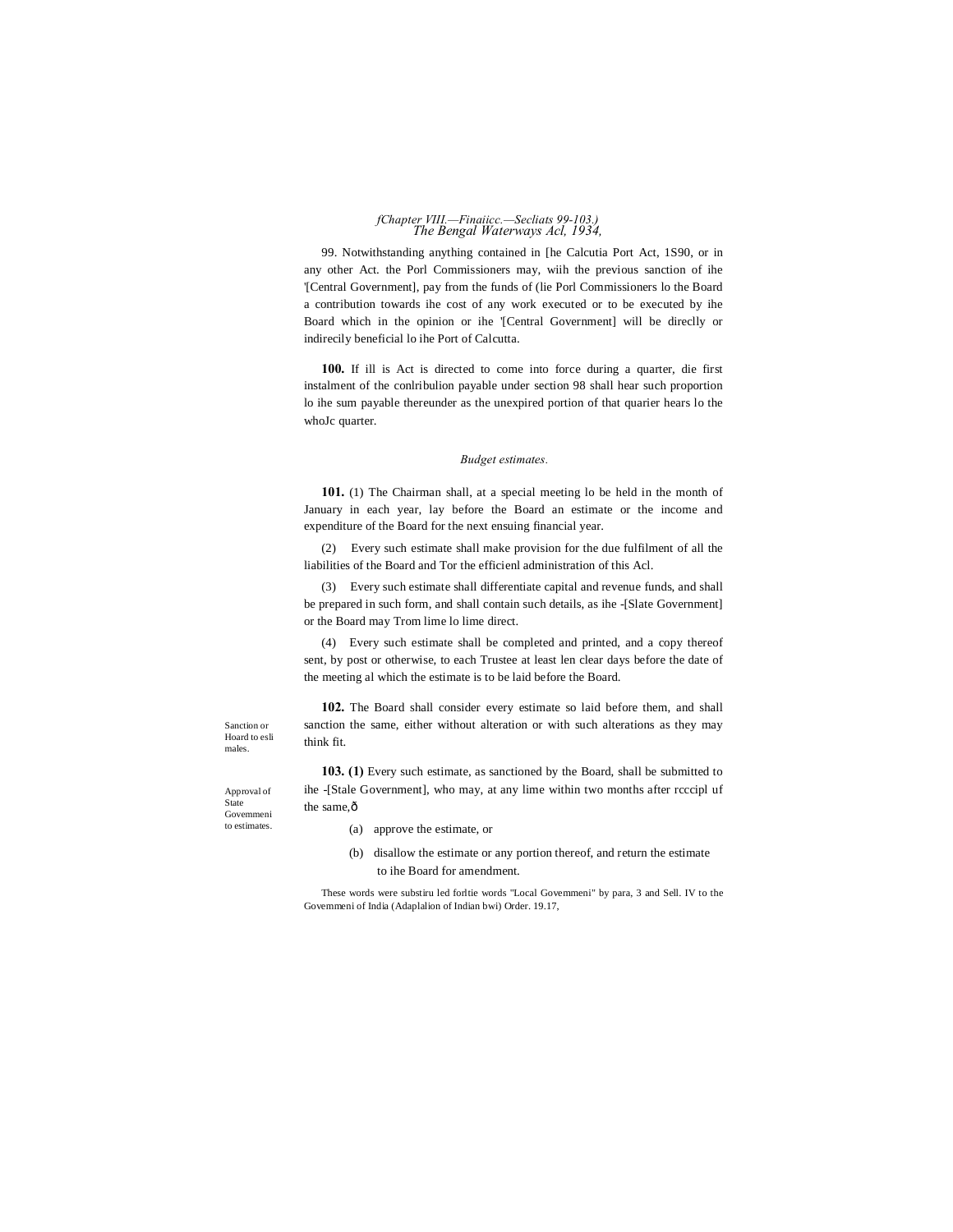$\label{eq:2.1} \begin{array}{ccc} \tilde{I} & A \backslash V, \backslash V, & SNS{>}S \\ V: & - \end{array}$ 

The Bengal Waterways Acl, 1934,

306

'iVt<sup>1</sup> fool-note 2 on pa^c 277, ante.

Con! ribu<br>
iron by the<br>
Port<br>
Commis-<br>
sioner Tor<br>
any work<br>
bene lie i;U<br>
Ki ihii Port<br>
nf Calcutta.

Manner of<br>payment of<br>conlribulion<br>forlhcfirsl quaner.

Eslimaltsor Eslimaltsor<br>income and<br>expenditure<br>lobe laid<br>annually<br>before ihe<br>Board. [Ben. Act XII

Bon. Acl вон.<br>111<br>18'J0.  $% \left( \left( \mathcal{A},\mathcal{A}\right) \right)$  of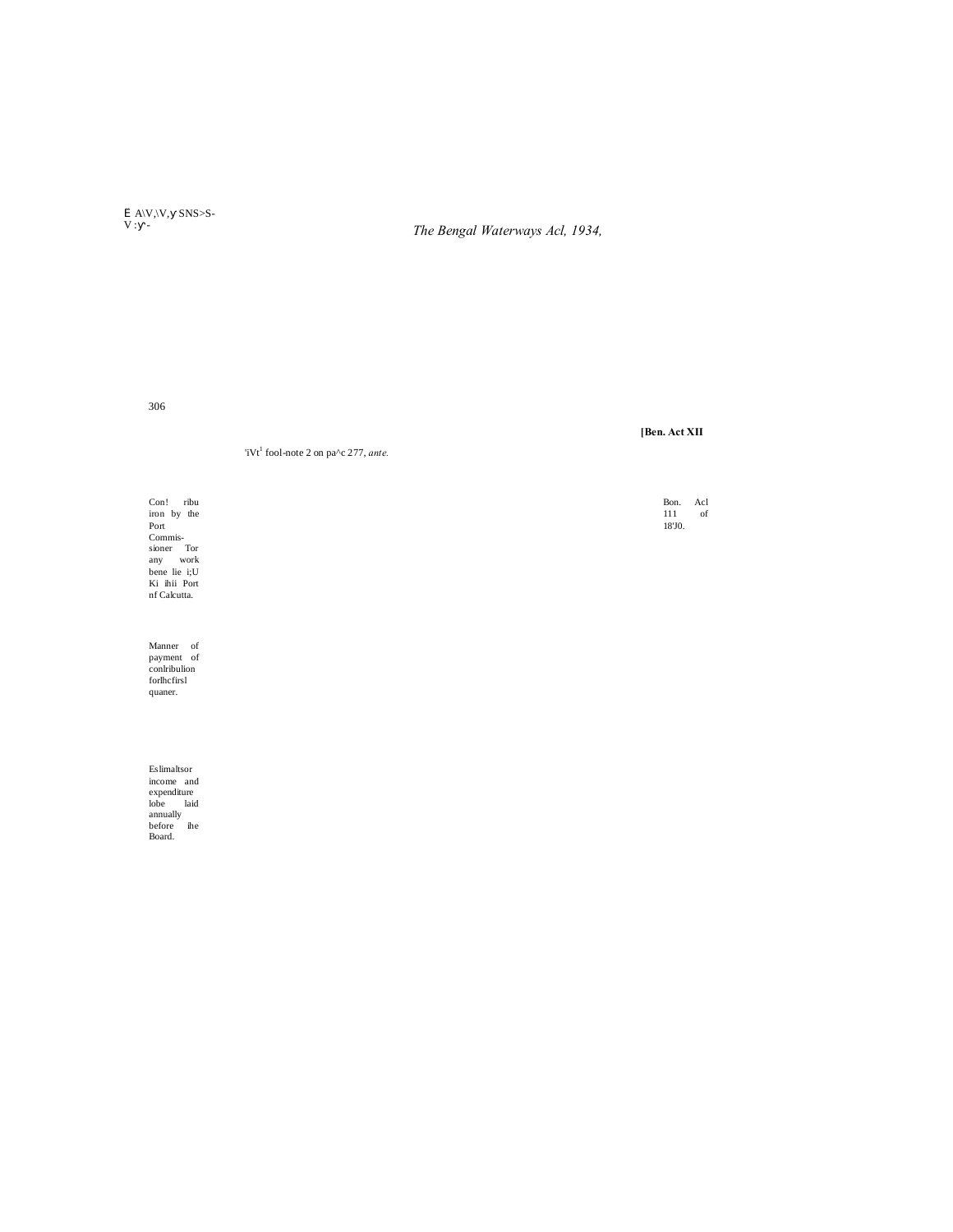### *The Bengal Hfa/wicuyj Act, 1934,* 307 *(Chapter VIII.—Finance.—Sections 104-106.)*

(2) ir any csiimale is so relumed (o (he Board, they shall forthwith proceed lo amend il, and shall re-submit lhe estimate, as amended, lo the '[State Government], who may then approve it,

104. (1) A special meeting of the Board shall be held as soon as may be expedient after the day appointed under sub-scciion (I) of section 23 and the Chairman shall ai such special meeting lay before the Board an estimate of the income and expenditure of lhe Board for the portion of the financial year which on the said day had not expired.

(2) The provisions of sub-sections (2) to (4) of scciion 101 and sections 102 and 103 shall apply to lhe said estimate.

105. (I) The Board may, at any lime during lhe year for which any estimate has heen sanctioned, cause a supplementary estimate lo be prepared and laid before them at a special meeting.

(2) The provisions of sub-seclions (3) and (4) of seelion 101 and sections 102 and 103 shall apply lo every supplementary estimate.

106. (1) No sum shall be expended by or on behalf of lhe Board unless the expenditure of the same is covered by a current budgel- grant or can be met by reappropriation or by drawing on !hc clnsing balance.

(2) The closing balance shall not he reduced below one lakh or rupees wilhoul the previous sanction of the '[Slate Government],

(3) The following items shall be excepted from the provisions of sub-seclions  $(1)$  and  $(2)$ , namely: $\hat{o}$ 

- (a) re-payments of moneys helonging to contractors or oilier persons and held in deposit, and of moneys collected by, or credited to, lhe Board by mistake;
- (b) payments due under a decree or order of a Court passed againsi lhe Board or against the Chairman *ex-officio,* or under an award by a Court under the Land Acquisition Act, 1 894;
- (c) sums payable under a compromise of any suit or other legal proceeding or claim effected under section 137;
- (d) sums payable under ibis Act by way oT compensation; and
- (e) payments required to meet some pressing emergency.

*'See* fool-nolc 2 on page 277. *time.*

Adl.vaiKv to estimate and mainknOTcc o<sup>^</sup> cKlsill^! balancc

SupplcnicnliU

)' cii i males

Special provisions as lo lhe first iMi:illl'\_" aflerlhe const i l til ion oflhc Board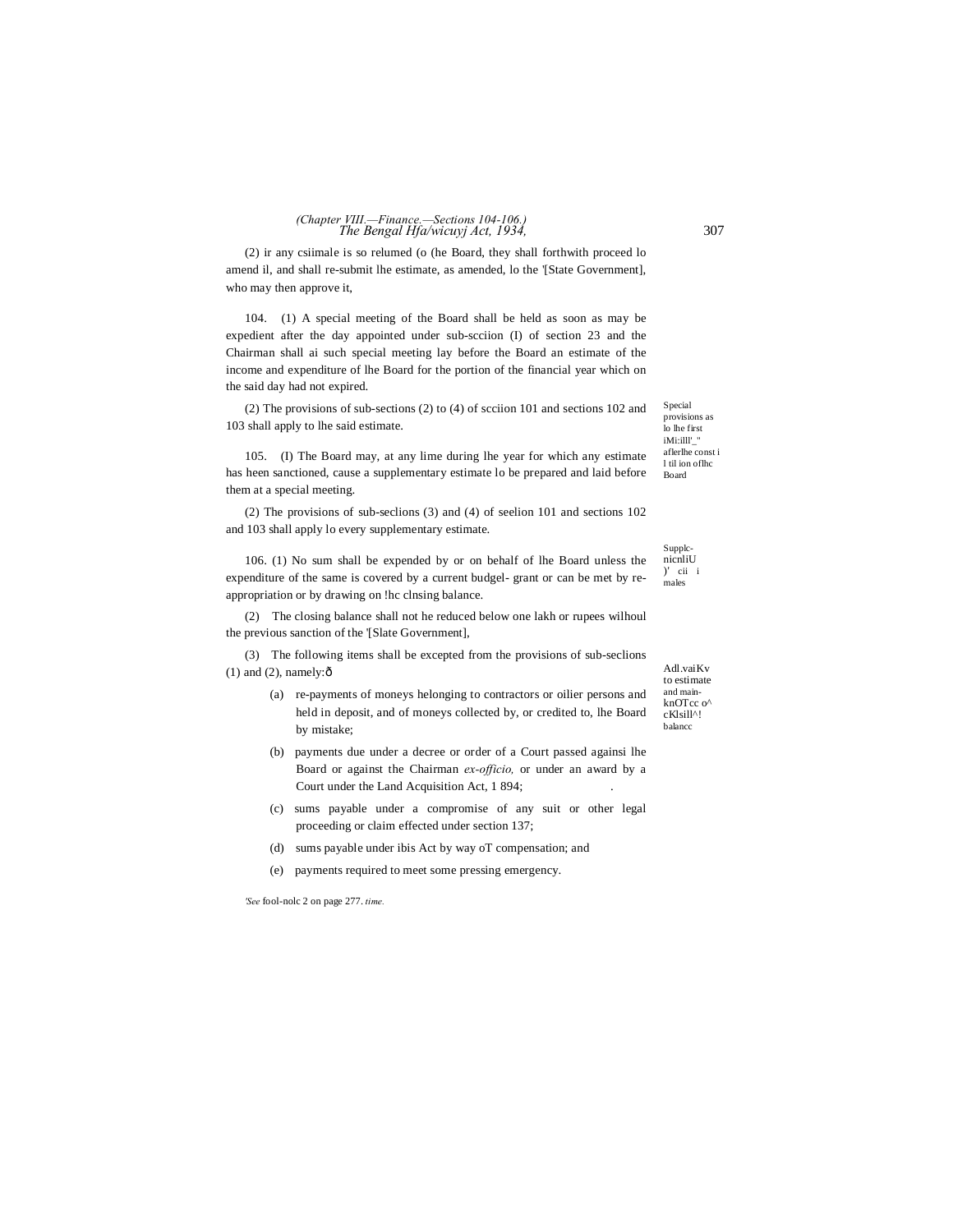308 *The Bengal Act, 1934.*

## **[Ben. Act XII**

*(Chapter Vlll.—Finance.—Sea ions 107-109.)*

| $_{1}$ (4) Whenever any sum exceeding five thousand rupees is expended    |  |
|---------------------------------------------------------------------------|--|
| under clause (c) of sub-section (3), the Chairman shall forthwith report  |  |
| the circumstances to the '[State Government], and shall all the same lime |  |
| explain how the Board propose to cover the expenditure.                   |  |

## *Banking and Investments.*

107. (1) All moneys payable to the Board shall be received by the Chairman, and shall forthwith be paid into the Imperial Bank of India or a branch thereof or into a Government treasury to the credit of an account to be called "The - [West Bengal] Waterways Board Fund."

(2) 'Hie Chairman may, on behalf of, and with the sanction of, the Board transfer any money at the credit of the said account between the Imperial Bank of India, such of its branches and such Government treasuries as Ihe Board may from time to time determine,

108. (1) Surplus moneys at ihe credit of the said account may from lime to lime beô

| kCL'L'Ipl of |  |    |  |
|--------------|--|----|--|
| moneys, and  |  |    |  |
| deposit      |  | in |  |
| Ihe Imperial |  |    |  |
| Bant         |  | of |  |
| India or a   |  |    |  |
| Government   |  |    |  |
| treasury'.   |  |    |  |

Bank in Calcutta approved by the '[Stale Government! in this behalf, or (b) invested in any of the securities or debentures mentioned in subsection (I) of section 93 of this Act or in section 20 of lite Indian

(a) deposited at interest in the Imperial Bank of India or in any olher

il r>r 18S2.

(2) All such deposits and investments shall be made by the Chairman on behalT of, and with the sanction of, the Board; and, with the like sanction, the Chairman may al any time withdraw any deposit so made, or dispose of any securities, and redeposit or re-invest the money so withdrawn or the proceeds of the disposal of such securities.

Investment oTsurplus money. Payments by clicque.

109. (1) No payment shall be made by the Imperial Bank of India, or any of its branches or a Government treasury outofiheaccounl referred to in scclion 107, except upon a cheque.

(2) Payment of any sum due by the Board exceeding one hundred rupees in antount shall be made by means of a cheque, and not in any other way. »»: » >: s>y»>^^N^y

Trusts Acl, I 882.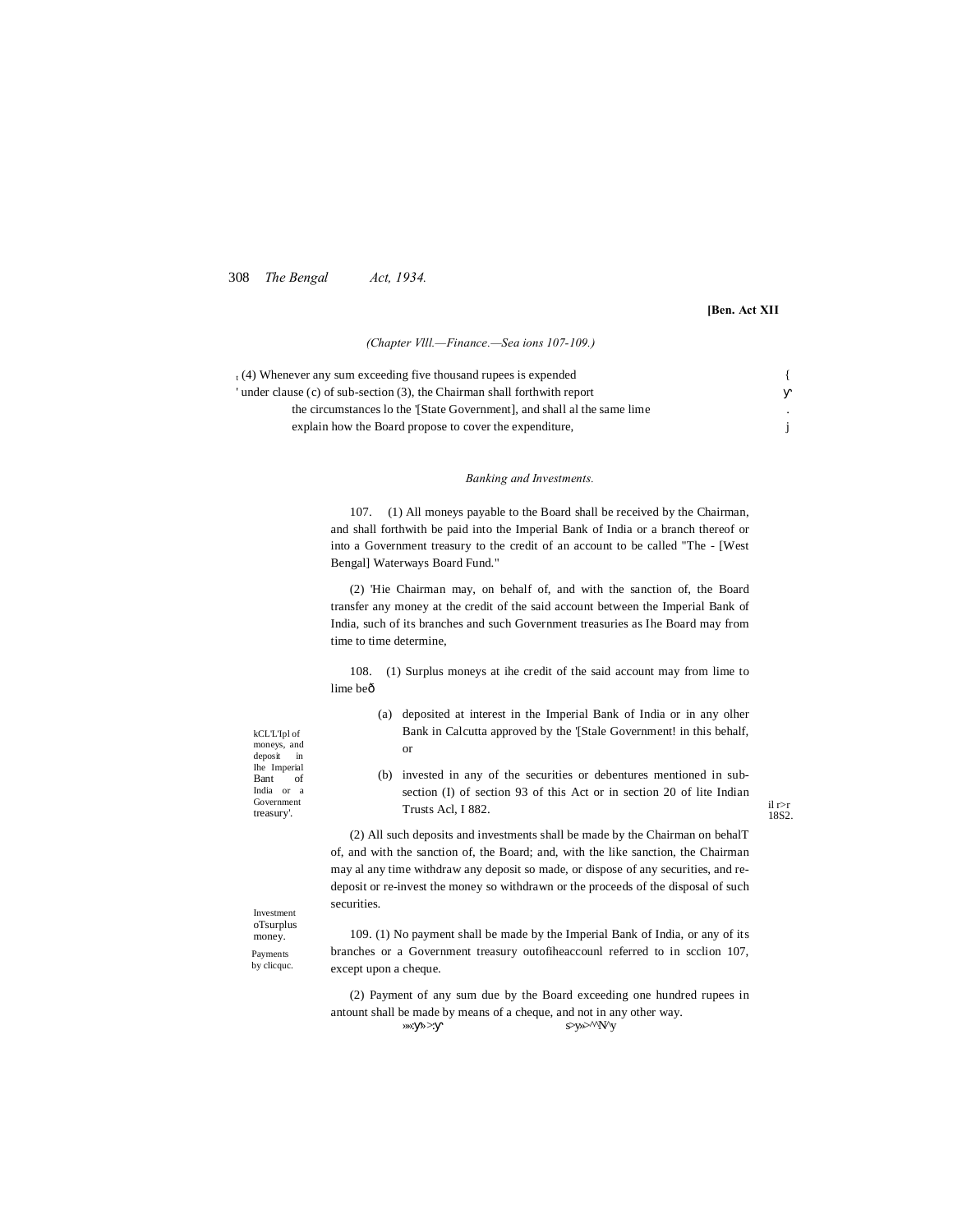*(Clteiptcr VIU,—Finance.—See!ions 110-112.)*

110. (I) AH orders for making any transfer under sub-section (2) of section 107 or for making any deposit, investment, withdrawal or disposal under section 108 shall be signedô

- (a) by the Chairman and the Secretary lo lhe Board, or
- (b) in the event of the illness or occasional absence from Calcutta of the Chairman or the Secretary, then by the Secretary or the Chairman, as the case may be, and by a Trustee oilier lhan the Chairman.

(2) All cheques referred to in section 109 shall be signedô

- (a) by the Chairman and the Secretary to the Board, or
- Si an mure of orders under sections 107 (b) in the event or the illness or occasional abscncc from Calcutta of lhe Chairman or the Secretary, then by lhe Secrelary or the Chairman, as lite case may be, and by a Trustee other lhan lhe Chairman, or
- (c) in lhe case oT payments which a Waterways Executive Engineer or otherofficer of the Board may make under rules made under section 129, then by such Engineer or officcr, as lhe case may be.

111. Before the Chairman or any other Trustee or lhe Secretary or a Waterways Executive Engineer or any oihcr officer of the Board signs a cheque under section 110, he shall satisfy himself that the sum for which such cheque is drawn is required for a purpose or work specifically sanctioned by the Board or is an item of one of the excepted descriptions specified in sub-section (3) of section 106.

#### *Accounts.*

112. (I) The expression "cosi of management", as used in the Dcfinitmn following sections in ihis chapter, meansô

mana

- ge
- (a) lhe pay and house-rent allowance (if any) of the Chairman  $<sup>J,1Ln1</sup>$  or acting</sup> Chairman, and the contributions referred to in sub-section (2) of section 14;
- (b) all fees and travelling allowance paid under section 35, for attendance at meetings:
- (c) all travelling allowance paid lo members of district committees under scciion 57;
- (d) all grunts made to lhe district committees for carrying nut the purposes of this Act;

| ۰ |  |
|---|--|
|   |  |
|   |  |

and ICS, and cheques.

Duly of Chairma n and others before .iyninB chequcs.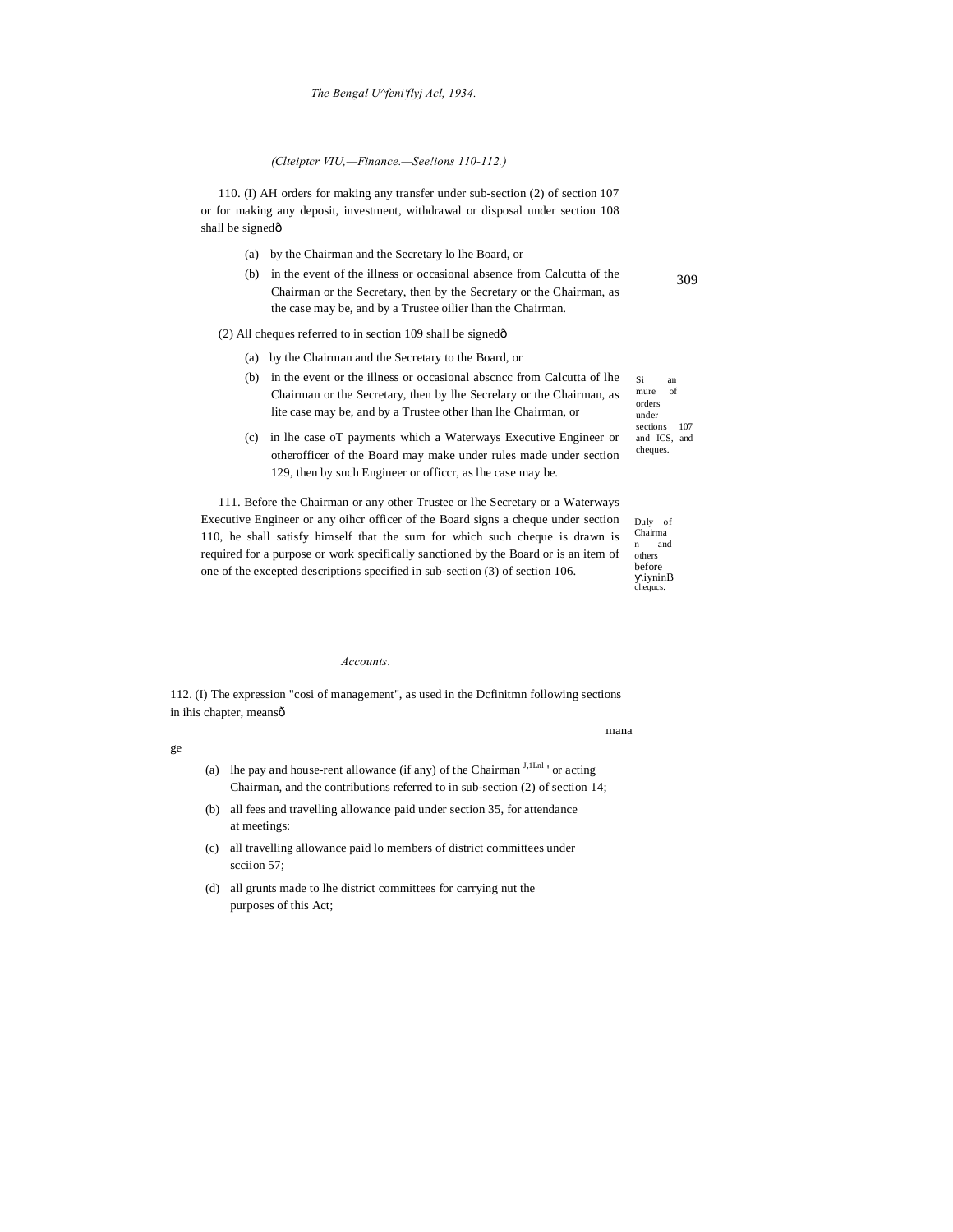*The Bengal Waterways Acl, 1934,*

**[Ben. Act XI)'**

*(Chapter VIII.—Finance.—Sections 113, 114.)*

- (e) the pay, fees and allowances of, and Ihe contributions paid under section 136 in respeel of, officers and servants of the Board who are employed in accordance with ihe provisions of scction 24;
- (0 llie remuneration of oilier employees of the Board except employees who are paid by the day or whose pay is directly eharged to work;
- (g) the cost, if noi chargeable to any specific work, of working launches and other bouts maintained by the Board; and
- (h) all office expenses incurred by the Board and by the district' committcc.

(2) The expression "office expenses", in clause (h), means expenses incurred for carrying on offiec work, and includes the rent of offices, the provision of furniture therefor, and charges for printing and slalinnery.

Keeping of 113. (1) The Board shall keep a capital account and a revenue account. capilal account and (2) The capital account shall show separately all expenditure incurred

accouni. by the Board on every work which the Board, with the sanction of ihe '[State Government], may decide lo finance from capital accouni.

CreditsLO 114. There shall be credited lo Ihe capital accountô capital accouni. (a) all moneys received on account of loans taken by the Board

in pursuance of section 82 or section 83;

- (b) the proceeds of the sale of any land vested in the Board, or if the cost of the land was paid from revenue accouni or out of an advance from revenue account, only ihe portion of ihe sale proceeds which remains afier crediting to Ihe revenue account ihe sum paid or advanced from il;
- (c) the proceeds of ihe sale of any movable property (including tools and plants and securities for money invested from the capital accouni) belonging lo the Board;
- (d) all lump sums received from Ihe Government or any other source in aid of the capital accouni;
- (c) all premia received by the Board in connection with leases for any term exceeding thirty years;
- (0 all moneys resulting from ihe sale of securities by direction of the '[State Government] under scclion 118; and
- (g) all sums (if any) which the'[Stale Government] directs, under subscciion (2) of section 117, lo be credited to the capital accouni.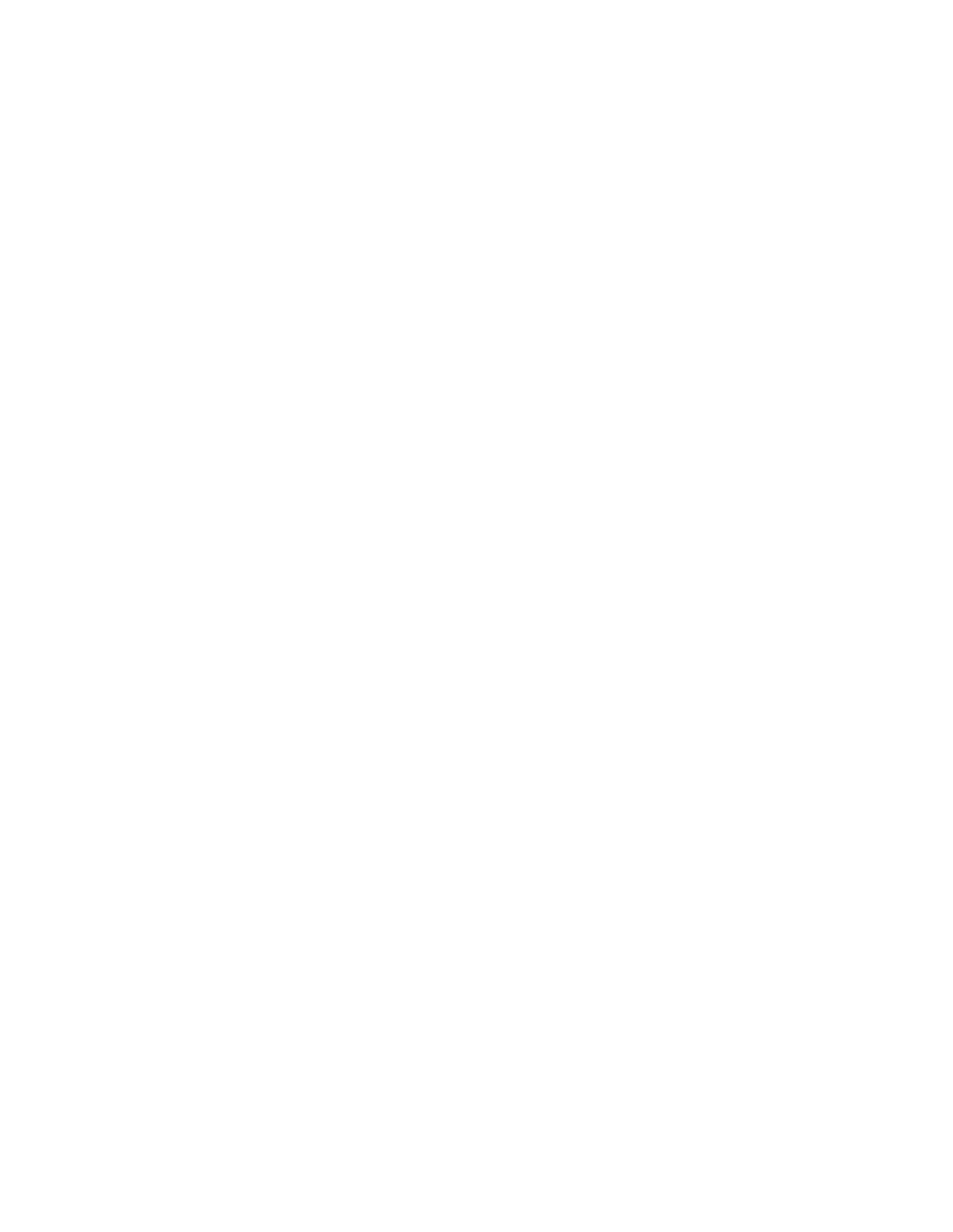of 1934.]

## *(Chapter VIII.—Finance.—Sections 115-117.)*

115. The moneys crediicd lo ihe capital accouni shall be held by the Board in irusl, and shall be applied loô

- (a) meeting all costs of framing and executing such works as ihe Board may, with llie sanction of the '[State Government], decide to finance from capital account;
- (h) llic repayment of loans from money borrowed in pursuance of clause (b) of section 82;
- (c) making, or contributing towards the cost of making, surveys, in pursuance of section 145;
- (d) meeting such proportion of the cost of management as the Board may, wilh lhe sanction of the '[Slate Government], prescribe in this behalf; and
- (c) temporarily making good the deficit (if any) in the revenue accouni at lhe end of any financial year.

#### 116, There shall be credited lo lhe revenue accouniô

- (a) all proceeds received by the Board of taxes, lolls and Tees imposed under Chapter VII;
- (b) all-\* \* \* damages and proceeds of confiscations received by the Board under section 153;
- (c) all annually recurring sums received from the Government or any other source in aid of the funds or lhe Board;
- (d) all premia received by the Board in connection wilh leases for any Icrm nni exceeding thirty years;
- (c) all rents of land vested in the Board; and
- (0 all other receipts by the Board which are not required by section 114 lo be credited lo lhe capital accouni.

117. (1) The moneys credited lo lhe revenue accouni shall be held by the Board in irusl, and shall be applied ioô

- (a) meeting all charges for interest and sinking fund due cni accouni of any loan taken in pursuance of clause (a) of seel ion 82, or section 83, and all other charges incurred in connection wilh such loans;
- (b) paying all sums due from lhe Board in respeel of rales and taxes imposed by a local authority upon land vested in the Board; *( Chapter VIJI.—Finance.—Sections I IS-120.)*
- (c) paying the cost (irany) of maintaining an establishment for the collection of tolls and revenue due lo the Board;
- (d) paying all sums which the '[State Government] may direct **Lo** be paid to any auditor under section 124;
- (e) paying the cost of management, excluding such proportion thereof as may be debited to the capital account under clause (d) of section 115; (0 Paying l he cost or works which the Board, al a meeting, may

Applievivi un of revenue accoum

Applicati on or capita) accouni.

Crcdiis io  $n$ H<sup>r</sup>enut: accouni.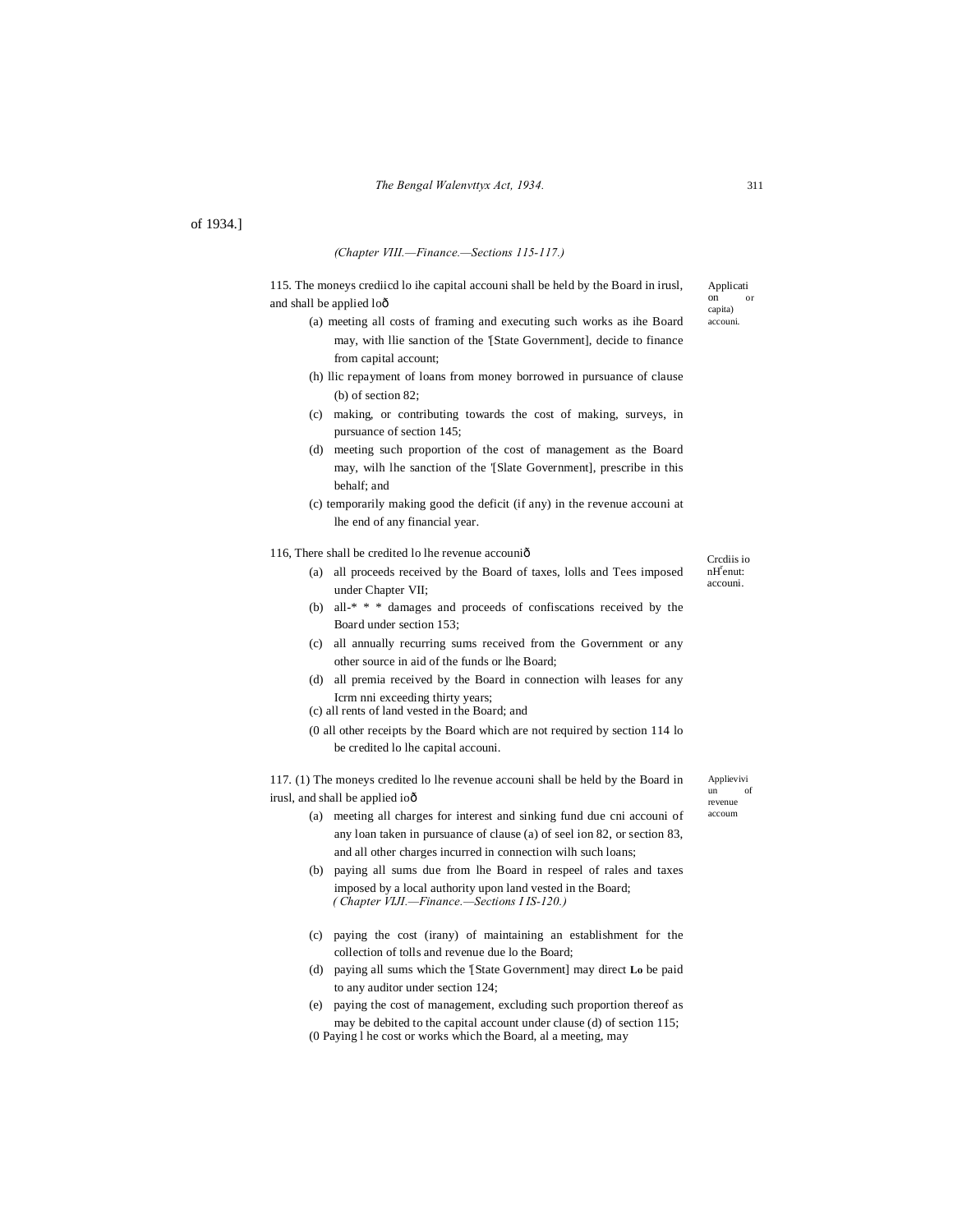#### **[Ben.** Ac( **XII**

decide lo meet from revenue account; and (g) paying all other sums due from the Board, olhcr than those which are required by section 115 lo be disbursed from the capital accouni.

and (2) The surplus (if any) remaining after making the payments referred to in sub-section (1) shall,

subject to ihe maintenance of a closing balance of one *lakh* of rupees, J

excepi as provided in section 119, and

sale of ihe .securities held under ihe investment.

unless ihe '[Stale Government] otherwise directs,"

be invested, in the manner prescribed in section 93, towards (he service of any loans outstanding after the expiry of sixty years from the commencement of this Act.

**118.** If. at any time after any surplus referred to in sub-seclion (2) of section 117 has been invested, liic '[State Government] is satisfied thai ihe investment is not needed for ihe service of any loan referred lo in that sub-seclion, il may dirccl ihe

Powers lo direct sale of securities in which any surplus or the revenue accouni is invested.

Advances from revenue account to capital account.

Advances frum capital account Lo IU venue account.

119. (1) Notwithstanding anything coniained in scclion 117. the Board may advance any sum standing at Ihe credit of lhc revenue account for the purpose of

meeting capital expenditure. (2) Every such advance shall be refunded to ihe revenue account as soon as may be practicable.

120. (1) Any deficit in [he revenue accouni al [he end of any financial year may be made good by an advance from the capital accouni.

(2) Every such advance shall be refunded lo I he capital account in the following financial vcar.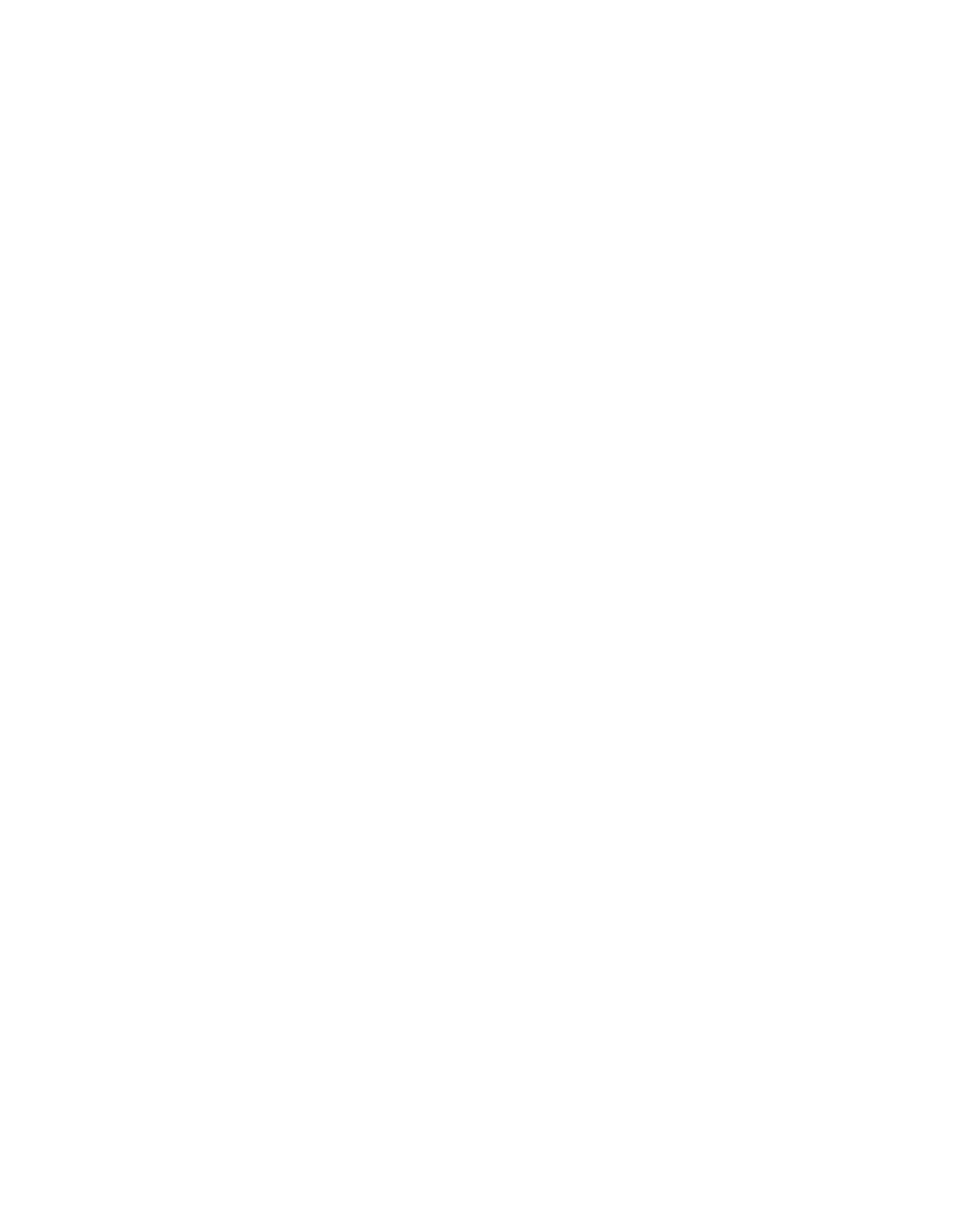## *The Bengal Waicnrays Act, J934,* 313 *(Chapter VISI.—Titiance. —Sections 121-127.)*

of 1934.] 121. The Board shall submit io lite '[Stale Government] ai the end of every financial year, an abstract of the accounts of iheir receipls and expenditure.

> 122. The accounts of the Board shall, once in even,' financial year, be examined and audited by such auditor as lhe '[Siaic Government] may appoint in this behalf.

123. The auditor so appointed may, ô

- (a) by written summons, require the production before him of any documcnl which he may consider necessary for the proper conduct of the audit;
- (b) by written summons require any person having the custody or control of, or being accountable for, any such document to appear in person before him; and
- (c) require any person so appearing before him to make and sign a declaration with respeel io any such document, io answer any question, or lo prepare and submit any statement.

124. The Board shall pay to the said auditor such remuneraiion as Rcmunera- ihe '[State Government] may direct.  $\blacksquare$ 

 $125<sup>1</sup>$ . The said audiior shallô

(a) report to the Board any material impropriety or irregularity which he may observe in the expenditure, or in lhe recovery of moneys due io the Board, or in lhe accounts, and report (he same io lhe '[Siaic Government],

- (b) furnish lo the Board such informal ion as iltey may from time lo lime require concerning the progress of his audit, and
- (c) within fourteen days after lhe compleiion of his audit, forward his report upon the accounts to lhe Chairman.

126. Ii shall he lhe duty of the Board forthwith io remedy any defects or irregularities lhal may be pointed out by the auditor.

127. The Chairman shall cause lhe report mentioned in clause (c) of section 125. to be primed and shall forward a printed copy thereof to each Trustee, and shall hring such report before lhe Board for consideration ai ihcir next meeiing.

Submission of abslracls ofuccounl\_s io Slate Government, Annual audit of nccounls.

'

Powers of auditor.

Rcpons and information lobe fuonalned by auditory (olhc Board. defects pointed out by auditor.

Auditor's report lobe sentioeach Trustee and considered bv Board.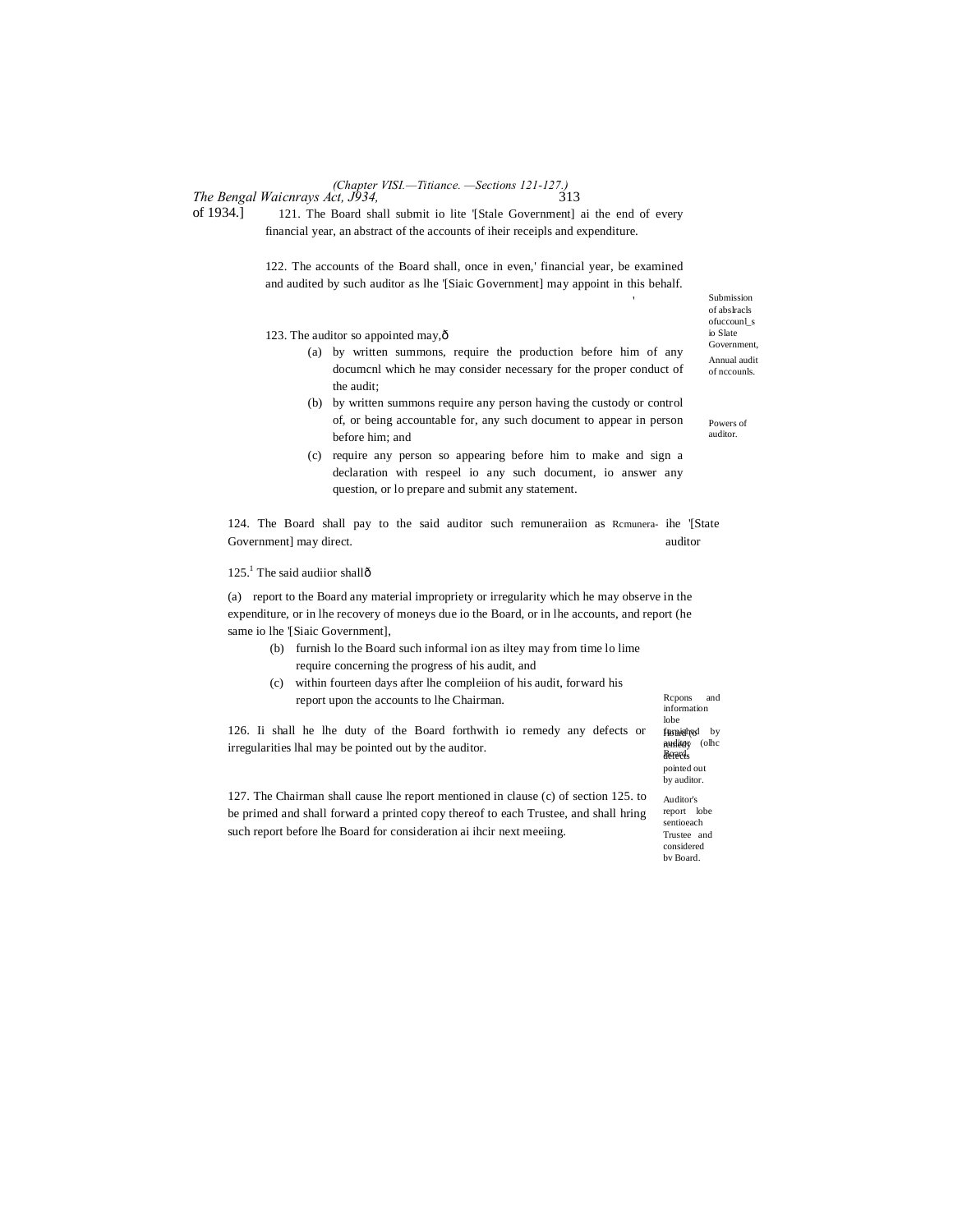## *The Bengal Waterways Acl, 1934,*

**[Ben. Act XII**

## *(Chapter Vlll.—Financc.—Seciion 128.—Chapter IX.— Rules.—Section 129.)*

of the account\*. Publication 128. Within two months after the receipt of ihe said report, or within  $nv^{\wedge}$ oriof such longer period as the '[Slate Government] may appoint, the Board an abstract shall prepare an nbslraci of the accounts to which it relates, and shall publish such abstract hy notification, and shall send a copy of the abstract to the '[State Government].

## CHAPTER IX Rules.

Funhcr 129. (1) With the previous sanction of the '[State Government] the imkcrukvi Board may make rules for carrying out the purposes of this Act.

(2) In particular, and without prejudice to the generality of [he foregoing power, the Board may make rulesô -

(a) regulaiing elections under sub-sections (1), (2) and (4) of section 8,

- (b) prescribing lite date referred to in section 10,
- (c) regulaiing the summoning of district numbers to atiend meetings of the Board under scclion 31,
- (d) regulating ihe delegation of powers and duties of ihe Board lo committees appointed under seciion 33,
- (e) prescribing ihe cases in which and the rales at which travelling allowance shall be payable under seciion 35 and ihe maximum amounl of fees and travelling allowance payable under sub-section (3) of that seciion,
- (0 prescribing the officers by whom estimates may be sanctioned and contracts made under section 38,
- (g) regulating navigation and traffic under clause (e) of scclion 41,
- (h) prescribing the manner in which members are lo be elccted under clauses (0 and (g) of seciion 47,
- (i) prescribing the period within which, under section 49, members are lo be electcd,
- (j) prescribing the Iravelling allowance payable under section 57, ~
- (k) regulating the conduct of business and proceedings of the dislricl committee under section 58,
- (1) regulating the classification of works as maintenance works and new works under section 59.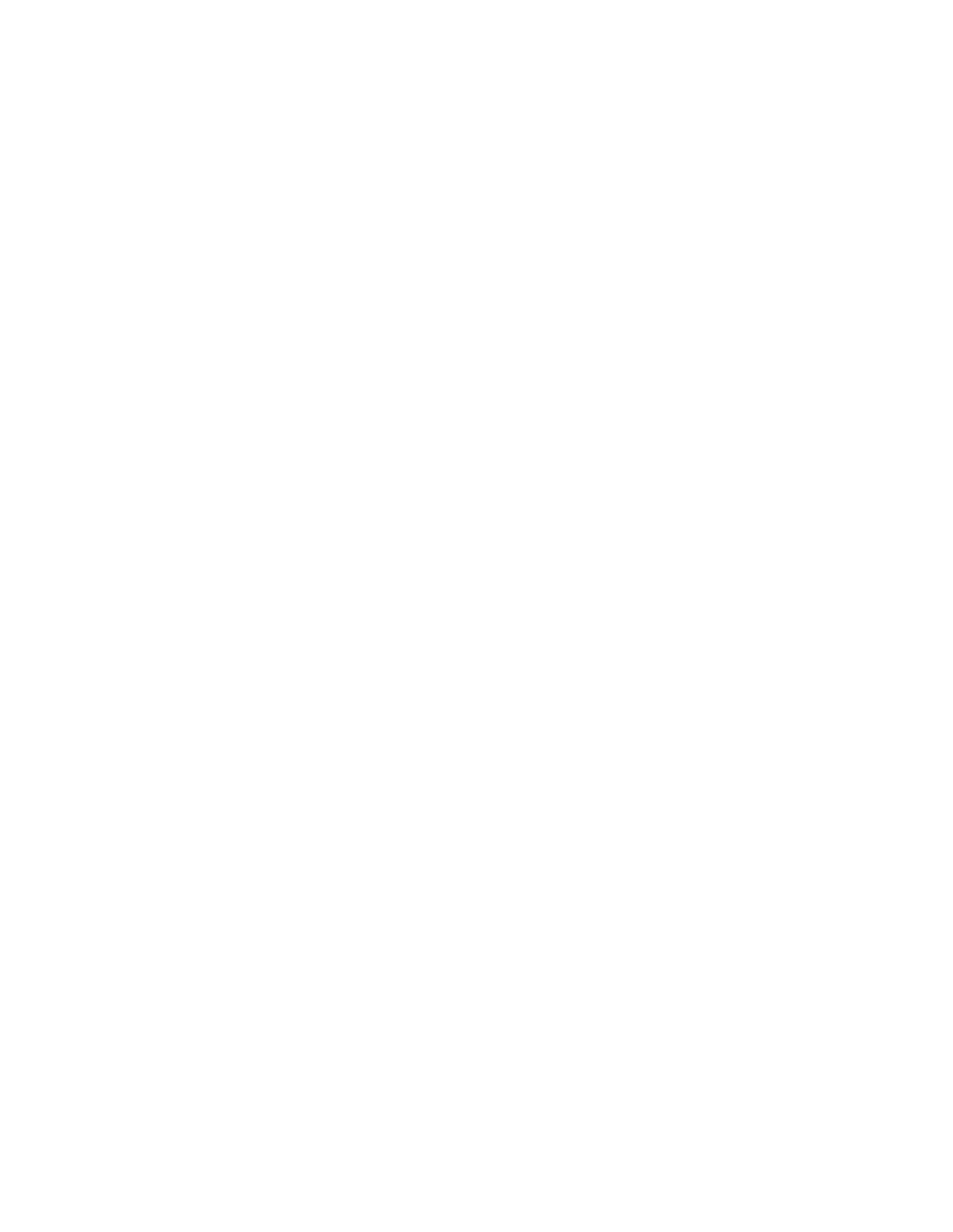## of 1934.] *The Bengal Waterways Acl, 1934. (Chapter IX.—Rules.—Section J30.)* 335

- (m) prescribing ihe particulars **Lo** be published under **sccLion** 70 ' of detailed projects Tor major works,
- (n) prescribing the manner of payment of amounts due in respect of (axes imposed under section 75, and lhe periods within which such amounts shall be paid,
- (o) prescribing  $\heartsuit$  he fomi of return t<sup>'</sup> be made under section 76,
- (p) prescribing the payments which may be made by a Waterways Executive Engineer or such cither officer under scciion 110,
- (q) prescribing lhe proportion of the cost of management lo be met from capital accouni under clause (d) of section i 15.

(3) In making any rule under sub-section (1) or sub-section (2), the Board may provide thai a breach of it shall be punishableô

- (i) wilh fine which may extend to five hundred rupees, or
- (ii) in ease of a continuing breach, wilh fine which may extend to 11 fly rupee\*; for every day during which the breach continues after receipt of written notice from (he Chairman to discontinue the breach,

(4) If, in lhe opinion of the '[State Government], il is necessary or expedient for the purposes of this Acl that any rule should be made under this scciion and the Board fail lo make, or io propose in a form approved by ihe '[Stale Government], such rule within sucli time as the '[Stale Government] may fix, lhe '[Siaic Government] may, subject to the conditions of section 130, itself make such rule. A rule so made shall he deemed to be a rule duly made by the Board under this scciion,

130. The power lo make rules shall be exerciscd subject to lhe following Conditions condilinns; CSS?

- (1) after approval hy the '{Stale Government] draft rules shall °rnilcs- be published in the *-[Official Gazelle]* for a period of six weeks;
- (2) any objections received lo llie draft rules shall be considered by the '[State Government] and the rules, after such modification as may be nccessary, shall be finally sanctioned;
- (3) all rules which have been finally sanctioned shall be published in the  $^{2}$ [Official *Gazette]* and in such newspapers as the '[State Government] may direct, and shall come into effect on the fifteenth day after such publication in the *-[Official Gazette].*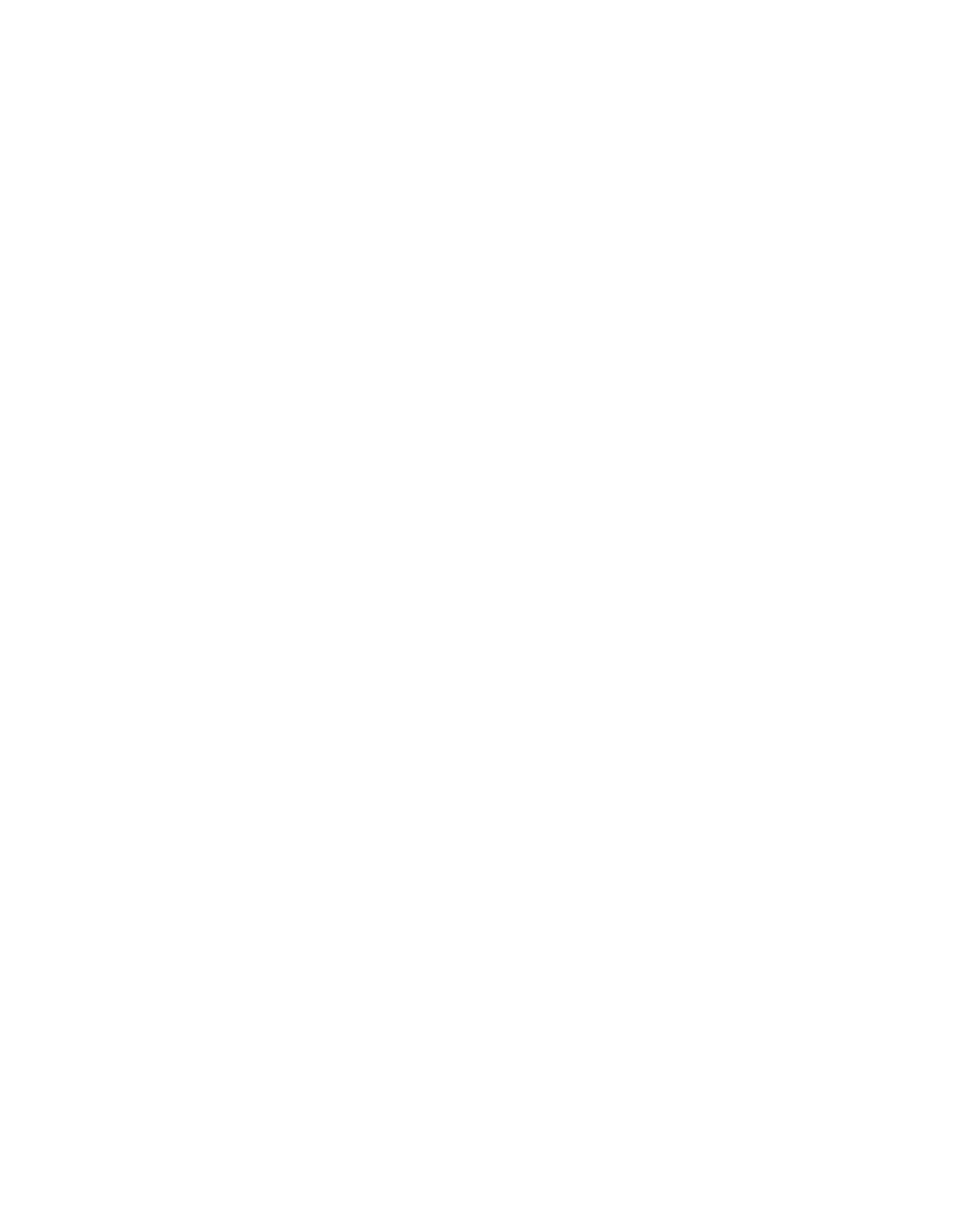#### *(Chapter IX.—Rules.—Sec I ions 131-134.—Chapter X. — Supplemental Pmvisions.—Sections 135, 136.)*

131. (1) The Chairman shall cause all rules made by the '[Stale Government] under the Canals Act, 1864, Tor ihe management of lines of navigation under ihe conirol of the Board, and all rules made by the Board under clause (g) of sub-seclion (2) of section 129, lo be printed in English and Bengali, and shall cause printed copies thereof to he delivered to any applicant on payment of a price to be fixed hy ihe Chairman.

(2) Noiice of ihe rati that copics of rules are obtainable al the said price, and of the place where and the person from whom the same are obtainable, shall be given by the Chairman by advertisement in local newspapers.

3.16. <sup>on</sup> person paying a licence fee Bengal WaterWays Act, 1934. Free supply<br>of copies of<br>**Jule9**. 132, Copies of the rules dc.scribcd in sub-seclion (1) of section 131 shall be delivered free to every

**[Ben. Act XII**

Exhibition or copics of rules. Power or Slale Govemmeni<br>[O iiJl-\'l<br>**Primes**ing.mil s  $In$  Oefsey apjes *il').* ofruit versety-ment of the second state of the second state of the second state of the Ben. Aci V Ben. Aci V B

133. Copies of the rules described in sub-seclion (1) of scclion 131 shall be hung up in a conspicuous place in every Loll office of the Board.

134, The '[Stale Govemmeni] may, at any lime, by notification cancel any rule made by the Board under section 129,

of ISfrl.

Acl XLV or 1860,

## CHAPTER X **Supplemental Provisions.**

*Status of Trustees, etc.*

Trustees, elc, deemed public servants.

135. Every Trustee, and every officer and servant of ihe Board shall be deemed to be a public servant within the meaning of seciion 21 of ihe Indian Penal Code.

*Contributions towards leave allowances and pensions of ■ Government sen'ants.*

136. The Board shall pay such contributions for the leave allowances and pension of any : [servanl of the Govemmeni] employed as Chairman or as an officer or servant oT ihe Board, as may be '[required, by the conditions of his scrvicc under the Government to be made by him or on his behalf], *(Chapter X.—Supplemental provisions.—Section 137-140.)*

#### *Legal proceedings.*

137. Tlie Chairman may, subject to ihe e mural or the Board,—

- (a) institute, defend or withdraw from, legal proceedings under ihis ACL or any rule made thereunder;
- (b) compound any offence against this Act or any rule made thereunder which, under any law tor the time being in Ibrce, may lawfully be compounded;

Con! ribul ions by Board to words leave al lowanecs and pensions ofservants or [lie Govern mem employed under Nils Acl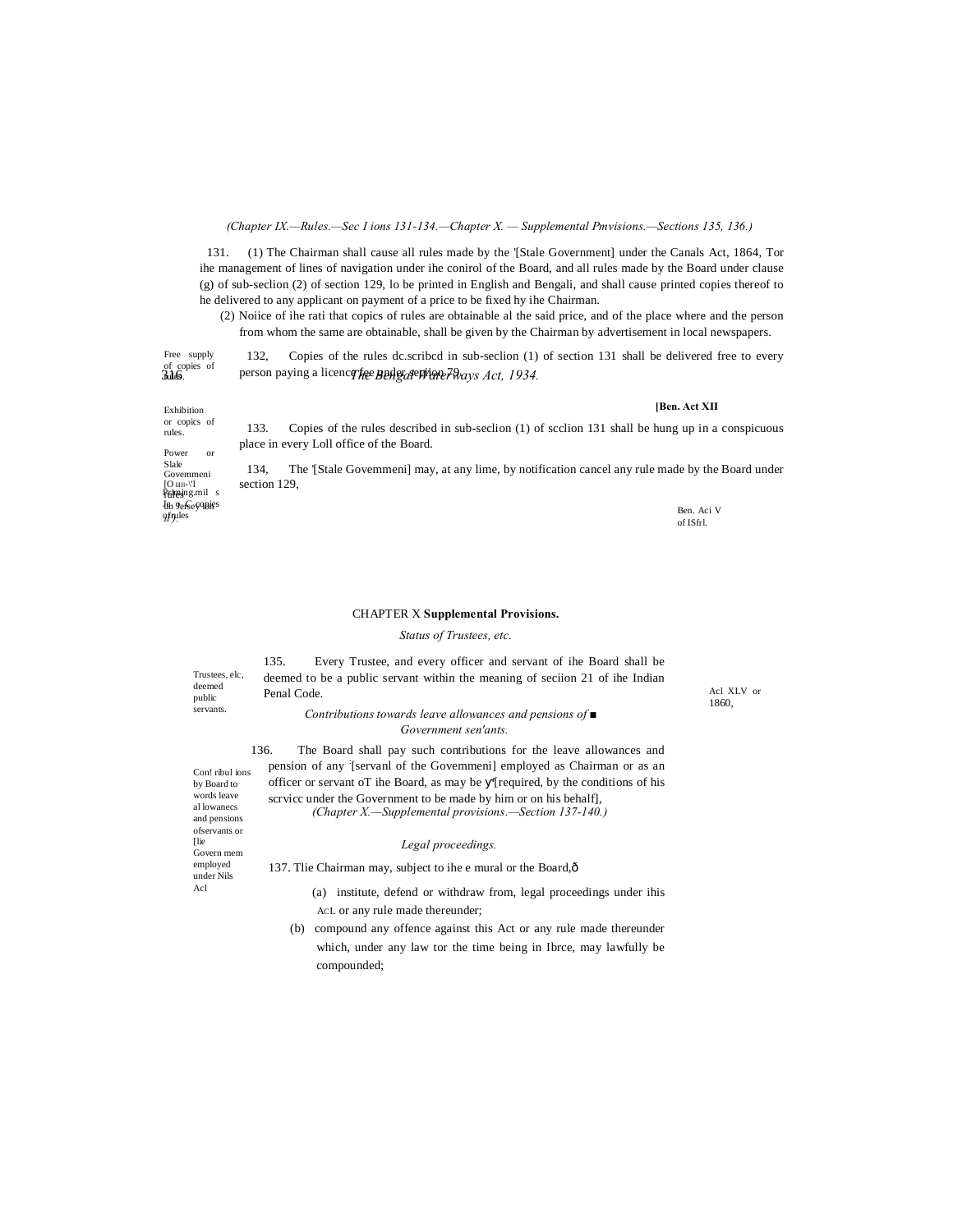## *The Bengal Waterways Act, 1934.* 317

**of 1934.]**

- (c) admit, compromise or withdraw any claim made under this Act or any rule made thereunder; and
- (d) obtain or authorise the obtaining of such legal adviec and assistance as lie may from time lo time think it necessary or expedient lo obtain, or as he may be desired by Lhe Board to obtain, for any of the purposes referred lo in this section, or fnr securing ihe lawful exercise or discharge of any power or duty vested in or imposed upon the Board or any officer or servant of the Board.

138. No suit shall be maintainable against the Board, or any Trustee, or any officcr or servant of lhe Board, or any person acting under the direction of the Board or of lhe Chairman or of any officer or servant of the Board, in respect of anything lawfully and in good faith and wilh due care and alien Lion done under this Act or

139. No suit shall be instituted againsi the Board, or any Trustee, or any officcr or servant of the Board or any person acting under the direction of the Board or of the Chairman or of any officer or servant of lhe Board, in respeel of any act purporting to be done under this Acl or any rule made thereunder, until the expiration of one monih next after written notice has been delivered or left ai the Board's office or the place of abode or such officer, servant or person, slating the cause of action, the name and place of abode of the intending plaintiff, and the relief which he claims; and the plaint musi contain a statement that such notice has been so delivered or left.

any rule made thereunder.

#### *Police.*

140. On the wrinen application of lhe Chairman or other officer to whom power has been delegated by the Chairman by general or special order, any policeofficer above the rank of constahle shall arrest any person who obstructs any officer sir servent of the Board in ihe exercise of anv of (lie powers conferred hv I hit Arr or r>n\' rntp Tinrlii ihnrr>T.nf1.ir

Poiveoiof Chairman as (o institution. dc..orit:gal iwowvdings and oblaininj legal advice.

Indemnity lo Board, etc.

Notice of suit apoinsl Board, el c. Arrest of offenders.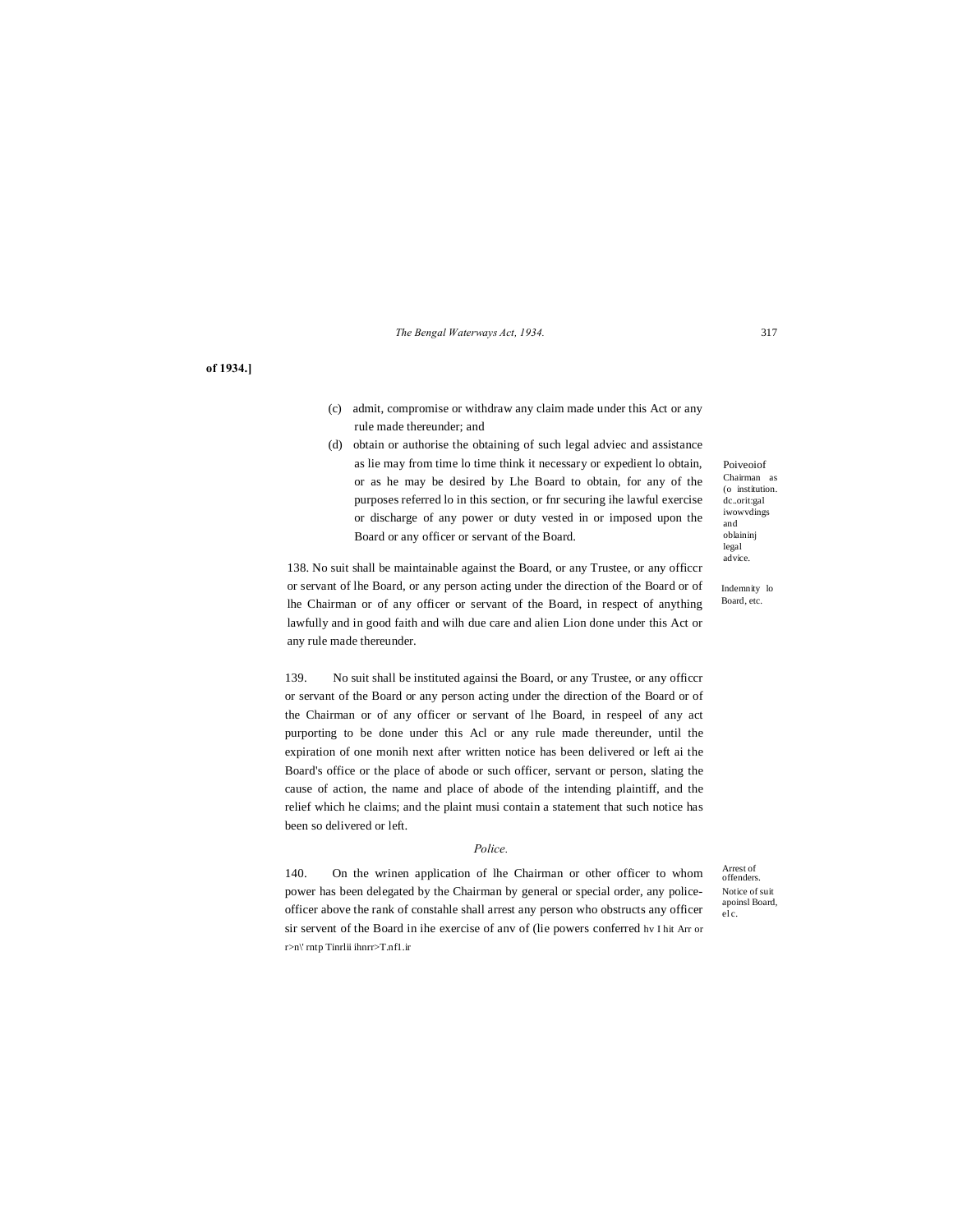## 318 *The Bengal* 11*'aterways Act, 1934.*

**[Ben. Act XII**

#### *f Chapter X.—Supplemental Provisions.—Sections 141-143.) Evidence.*

141. Whenever, under this Acl or any rule made thereunder, the doing or the omitting to do anything or the validity of anything or the validity of anything depends upon lhe approval, sanction, consent, concurrence, declaration, opinion or satisfaction of  $\delta$ 

Hroofof canwnl, clc,. iii Board or Clinirmun or offn-'cr or servant of Board. (a) the Board or the Chairman, or (b) any officer or servant of the Board, a written document, signed, in ease fa) by the Chairman, and in case (b) hy the said officer or servant, purporting to convey or set forth such approval, sanction, consent, concurrence, declaration, opinion or satisfaction, shall be sufficient evidence of such approval, sanction, consent, concurrence, declaration, opinion or satisfaction.

#### *Validation.*

Validation or 142. (1) No act done or proceeding taken under (his Act shall he procL-cdings. questioned on the ground merely of ô

(a) the existence of any vacancy in. or any defect in the . constitution of,

the Board or any commincc, or

(b) any person having ceascd io be a Trustee, or

(c) any Trustee or a district member having voted or taken . any other part in any proceeding in contravention of

- section 36, or
- (d) any omission, defect or irregularity not affccting the merits of the case.

(2) Every meeting of the'Board, the minutes of the proceedings of which have been duly signed, as prescribed in suh-scction (6) of scciion 32, shall be taken to have heen duly convened and to be free from all defect and irregularity.

#### *Compensation.*

^«vTof 143. In any ease not otherwise expressly provided for in this Act, the Board to pny Board may pay reasonable compensation to any person who sustains cumpcnsjiion by reason of the exercise of any of lhe powers vested, by this Act

> or any rule made thereunder, in the Board or the Chairman or any officcr nr srn'iint of ihe Roard,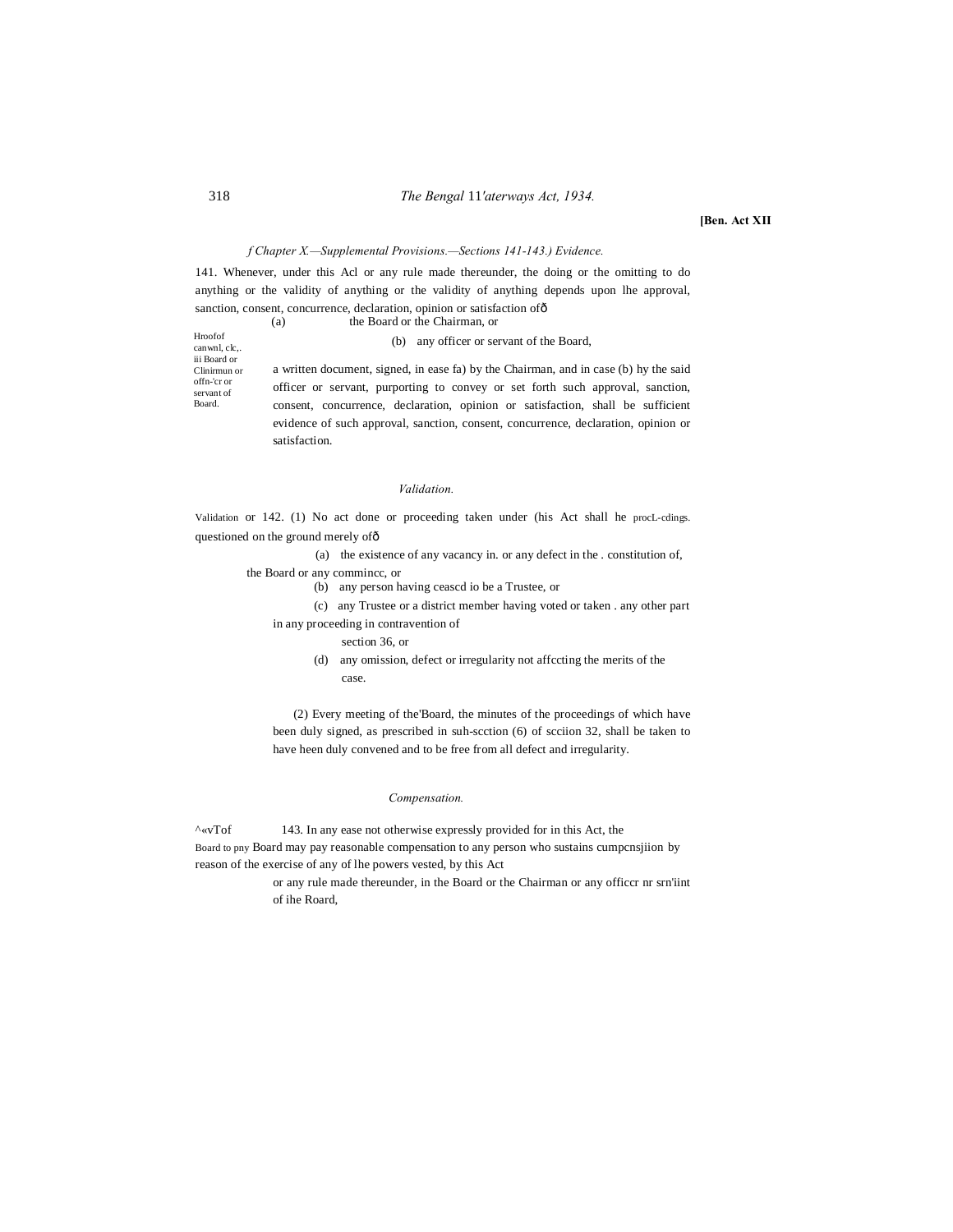## *'flic Bengal Waterways Act, 1934.*

## *(Chapter X.—Supplemental provisions.—Sections 144-146.)*

## *Public notices and advertisements.*

144. Every pulilk notice given under this Acl or any rule made Public [hereunder shall be in writing over [lie signature of ihe Chairman, and ^wlobc shall be widely made known in ihe locality to be affected thereby, bv

' known,

affixing copies thereof in conspicuous public places within the said locality, or by publishing the same by beat of drum or by advertisement in local newspapers, or by any iwi> or more of these means, and by any other means that the Chairman may think fit,

#### *Suiveys,*

145, The Board mayô

Puwcr Lo mill; surreys, oroontribmc Ul'-V'tl, ihuircosL (a) cause a survey of any land to he made, whenever they consider thai a survey is neccssary or expedient for carrying out any of the purposes of this Act, or (b) contribute towards the cost of any such survey made by any oilier local authority.

Power of entry.

146. (1) The Chairman, any olhcr Trustee, or an officcr of the Board Power or or other person acting under ihe general or special order of any Trustee  $\frac{cn_{\alpha_1}}{c_1}$ or officer of the Board may, with or without assistants or workmen, enter into or upon any land, in order-

fa) to make any inspection, survey, measurement, valuation or inquiry,

- (b) lo take levels,
- (c) to dig or bore into ihe subsoil,
- (d) to scl out boundaries and intended lines of work,
- (c) lo mark such levels, boundaries and lines by placing murks, and culling trenches, or
- (f) to do any other thing,

whenever il is necessary to do so for any of ihe purposes of this Act or of any rule made thereunder or o! any work or of any inquiry under this Act:

**of 1934.]**

319

I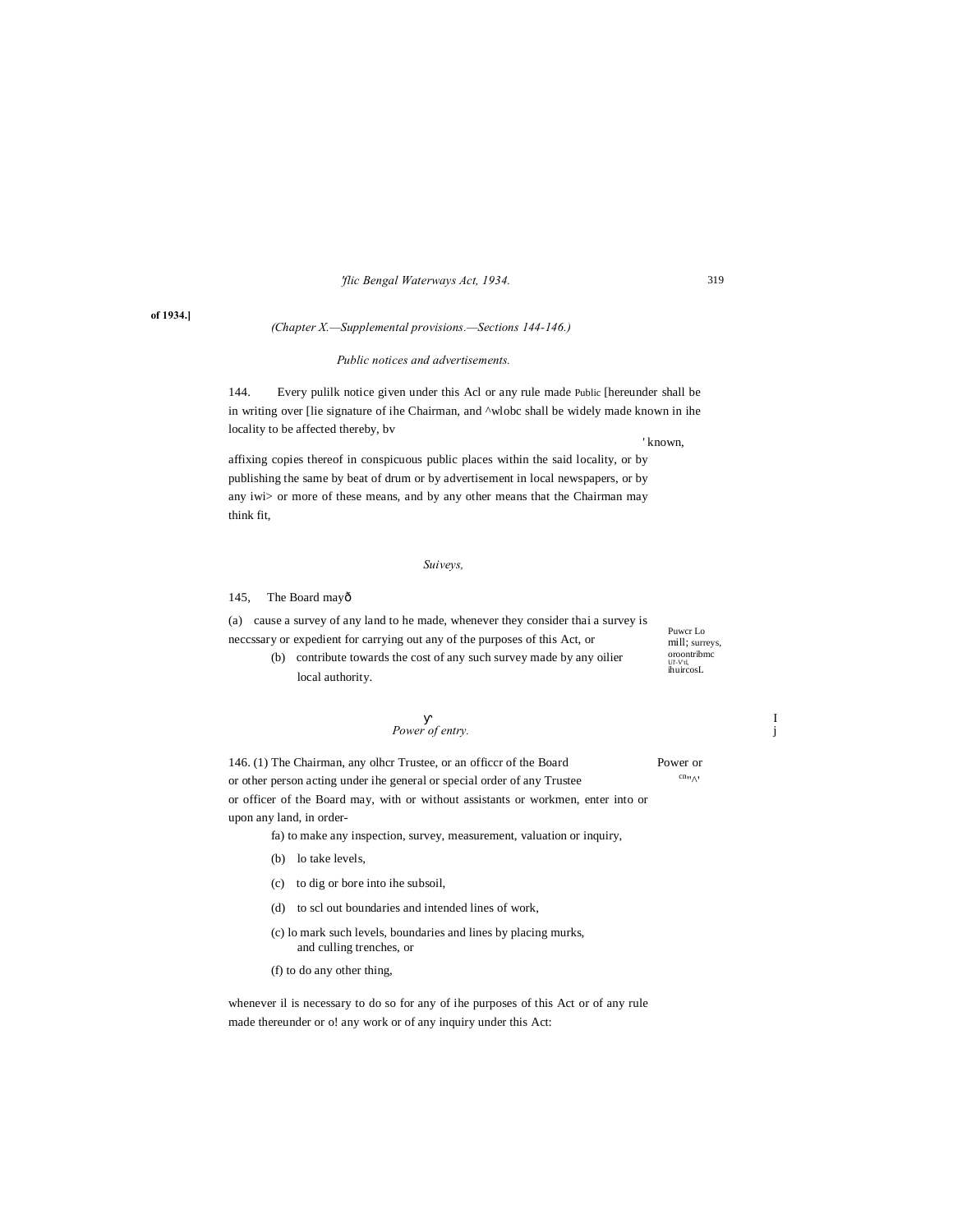*The Bengal Waterways Acl, 1934,*

#### *(Chapter X.—Supplemental Provisions.—Sections 147, }48.)*

## **[Ben. Acl XII**

#### Provided as follows: ô

(a) no sucli enlry shall be made between sunset and sunrise; , (b) no dwellingboosc, and no public building or bin which is used as a dwelling place, shall be so entered, unless with ihe consent of the occupier [hereof, without giving the said occupier at least twenty-four hours' previous written notice of the intention to make such entry.

(2) Whenever the Chairman or other person enters into or upon any land in pursuance of sub-setiion (1) he shall, al Ihe lime of such entry, award compensation for any damage which may be occasioned by any proceeding under this section. Any person dissatisfied with the amount of compensation awarded under this sub-section may appeal to lhe Board.

(3) Notwithstanding anything coniaincd in this Acl, any party dissatisfied with the decision or the Board, may refer the mailer to the civil court having jurisdiction in the matter.

## *Penalties.*

Punishment ftir acquiring aliareor inieiusiin ccnuacl. etc., wiili ill; Hoard.

pyUY.iHC.

147. If any Trustee, or any officcr or servant of the Board, knowingly acquires, directly or indircctly, by himself or by any partner, employer or employee, oihcrwise than as such Trustee, officcr or servant, any share or interest in any contract or employment with, by, or on behair of, the Board,

not being a share or interest such as, under sub-scction (2) of section 12 il is permissible for a Trustee to have without being thereby disqualified for being appointed a Trustee,

he shall be deemed to have committed an offence under section 168 of the Indian Penal Code.

tonally for failure lo make rel urn. 148. (I) If the owner of any steam-vessel omits to make any return required by scciion 76 or refuses to sign or complete lhe same, he shall be punished with Cine which may extend to one thousand rupees.

> (2) If, after being convicted under sub-section (1), the owner persists in omitting to make, sign or complete a return, lie shall be

punished wilh a further fine which may extend to five hundred rupees, lor every day

Ait XLV of 1SGO.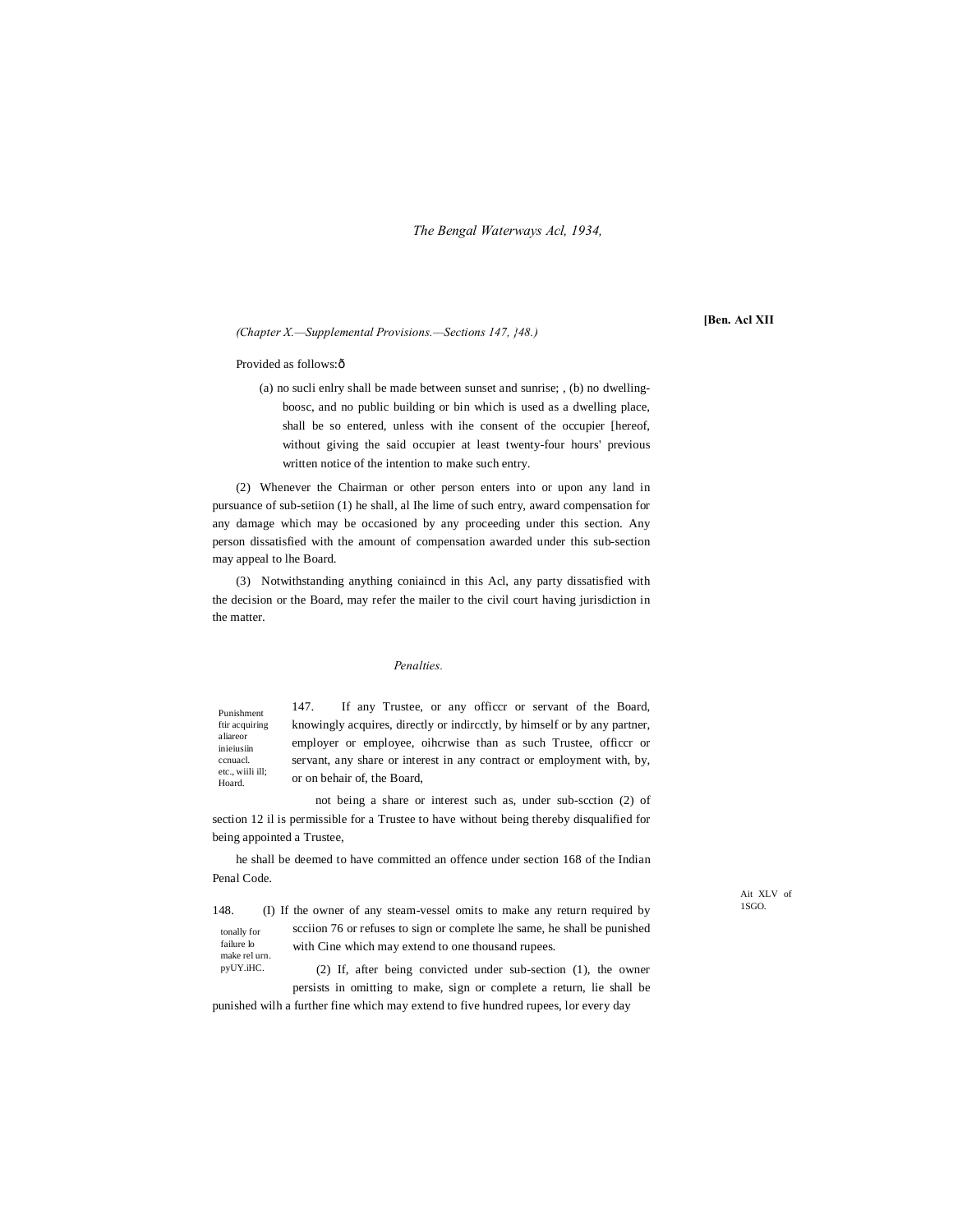### *(Chapter X.—Supplemental provisions.—Sections 149-152.)*

(3) If ihe owner of any steam-vessel fails to pay to the Board wilhin the period prescribed by rules made under section 129 any amount due to the Board, in respcct or any lax imposed under section 75, he shall be punished with fine which may extend to five hundred rupees for every day during which the amount remains unpaid after the expiry of the said period.

(4) If a return made and delivered under scclion 76 is false or incorrect in any material particular, the person signing the statement shall be punished with fine which may extend to five hundred rupees.

(5) A prosecution or conviction under this scclion shall nol affect, ihe liability of the offender to a prosecution under seciion 199 of the Indian Penal Code.

149. Any person who refuses or evades or attempts to evade .payment of any toll or licence fee due under this Act shall be punished with fine which may extend lo fifty rupees or with imprisonment in lieu of fine which may extend to one month.

150. Any person who wilfully causes, or aids in causing any obstruction to any line

Penally Tor evasion of payment of loll or licence fee.

of navigation, or any damage lo the banks or works of such line of navigation, or who wilfully omits to remove such obstruction after bejng lawfully required so to do, shall be punished with simple imprisonment which may extend lo one month, or with fine which may extend to fifty rupees, or with bolh, and shall also be liable to pay such amount as may be sufficient to meet all reasonable expenses incurred in abating or removing such obstruction, or in repairing such damage, and such amount shall be recovered as a fine.

151. If any person fails to comply with any requisition'made under seciion 123, he shall be punishedô

- (a) with fine which may extend lo one hundred rupees; or
- (b) in case of a continuing failure, with fine which may extend to fifty rupees for each day after the first during which the failure continues.

#### 152. If any personô

(a) obstructs or molests any person wiih whom the Chairman has entered into a contract on behalf of the Board, in ihe performance or execution by such person of his duly or of anything which he is empowered or required to do by virtue or in conscquence of this Acl or any rule made thereunder; or

obstruct ion lo tine of navigation.

Penalty for

Penalty Tor failure to comply wiih requisition made by nuditor.

Penalty Tor obstructing contractor orremoving mark.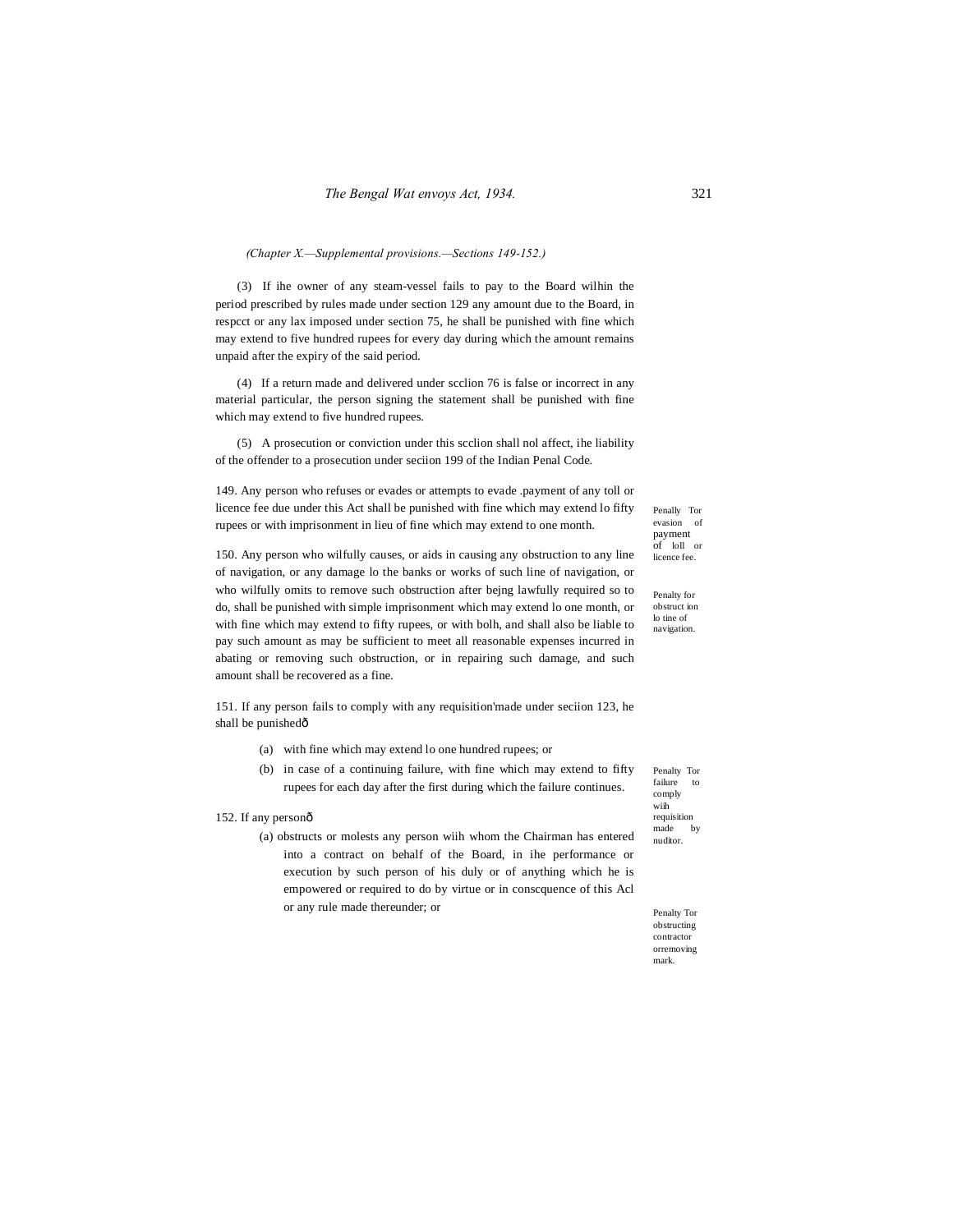322 *The Bengal Watenvays Act, 1934.*

#### **[Ben. Act XII**

*(Chapter X.—Supplemental Provisions.—Sections 1.53, 154.)*

<sup>j</sup> (b) removes any mark set up for ihe purpose of indicating any level or direction necessary lo the execution of works authorised by [his Acl tir any rule made thereunder,

> he shall he punished with fine which may extend to two hundred rupees, or with imprisonment Tor a term which may extend (o I wo months.

## *Disposal of fines ami damages.*

153. All '\* \* damages realized, and the proceeds of all confiscations, in cases in which prosecutions are instituted under this Act or any rule made thereunder, shall be paid to ihe Board.

#### *Control.*

154. (l)(i) If [he Board sanction, cxccuie or attempt to executc any work which in the opinion of the -[State Govemmeni], the Board are not authorized to sanction or execute under this Act, or

(ii) if, in the opinion of the -[State Governmeni], ihe Board exceed or abuse their powers, or persistently make default in the performance of any of the duties imposed on tliem by this Act,

ihe -[Slate Government] may, by an order in writing, take all or any of the following actions, namely: $\hat{o}$ 

- (a) cancel any resolution or order of the Board which is contrary to the provisions of this Act;
- (b) withhold for such period as it thinks fit the contribution payable to the Board under section 98;
- (c) supersede the Board for such period as may be spccificd in the order.

(2) When an order of supersession has been passed under clausc (c) of sub $section (1)$  the following consequences shall ensue $ô$ 

(a) all the Trustees shall, as from the date of the order, vacate their offices as such Trustees,

The words "fines and" wen: omilled by para. 3 and Sch IV LO the Govern mom of India (Adaplalion or Indian Laws) Order, 1937.

Damages and proceeds of confiscations (o be paid to Board.

Powerof Stale Govemmeni lo control Ihe Board,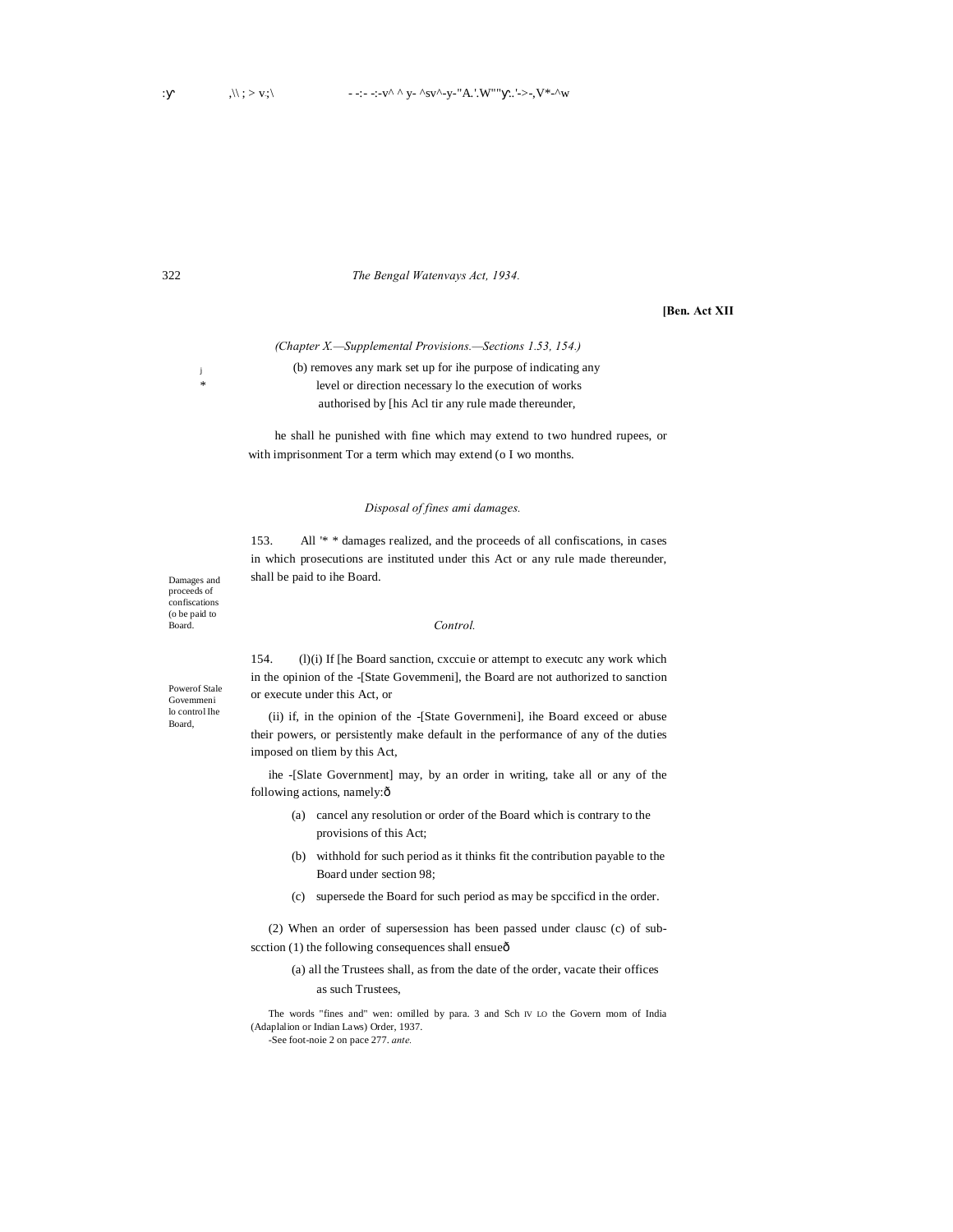*The Bengal Waienvays Act, 1934,* 323

of 1934.]

*(Chapter X.—Supplemental provisions- —Section 154.)*

- (b) all the powers and dulies which may, under Ihe provisions of this Acl, be exercised and performed by lhe Chairman and by the Board shall, during lhe period of supersession, be exerciscd and performed by such person as the '[Stale Government] may direct,
- (c) all properly vested in the Board shall, during lhe period of supersession, vest in [the State Government].

(3) At any lime before the expiration of the period of supersession specified in the order, or on the expiration of such period, the '[Stale Government] may reconstitute the Board by a fresh election and fresh appointment, and any of the Trustees who vacated their offices under clause (a) of sub-section (2) may be declared by an order of the '[Siaic Government] to be disqualified for election or appointment.

*'See* fool-note 2 on page *211.nine,*

<sup>1</sup> See foot-note 3 on page 277. ante.<br>Spf foot-note 2 on page 277, on(e.<br>5ub-scction (2) was substituted for the original sub-seclion (2) by pan. 3 and Sch, IV lo the Government of India (Adaptation of Indian

<sup>-</sup>The words "Lhu Crown for I he purposes of lhe Province" were first substituted for Ihu words "ihe Government" by para. 3 and Seh. IV or ihe Government of India (Adaptation of In ill an Laws) Order. 1937. and [here after ihe words within square brackets were substituted fonhe MurJs'lhc Crown for the purposes of lite Province" by para. 3( I) of, and lhe Eleventh .Schedule to, lhe Adaptation ofLa\?s Order. 1950.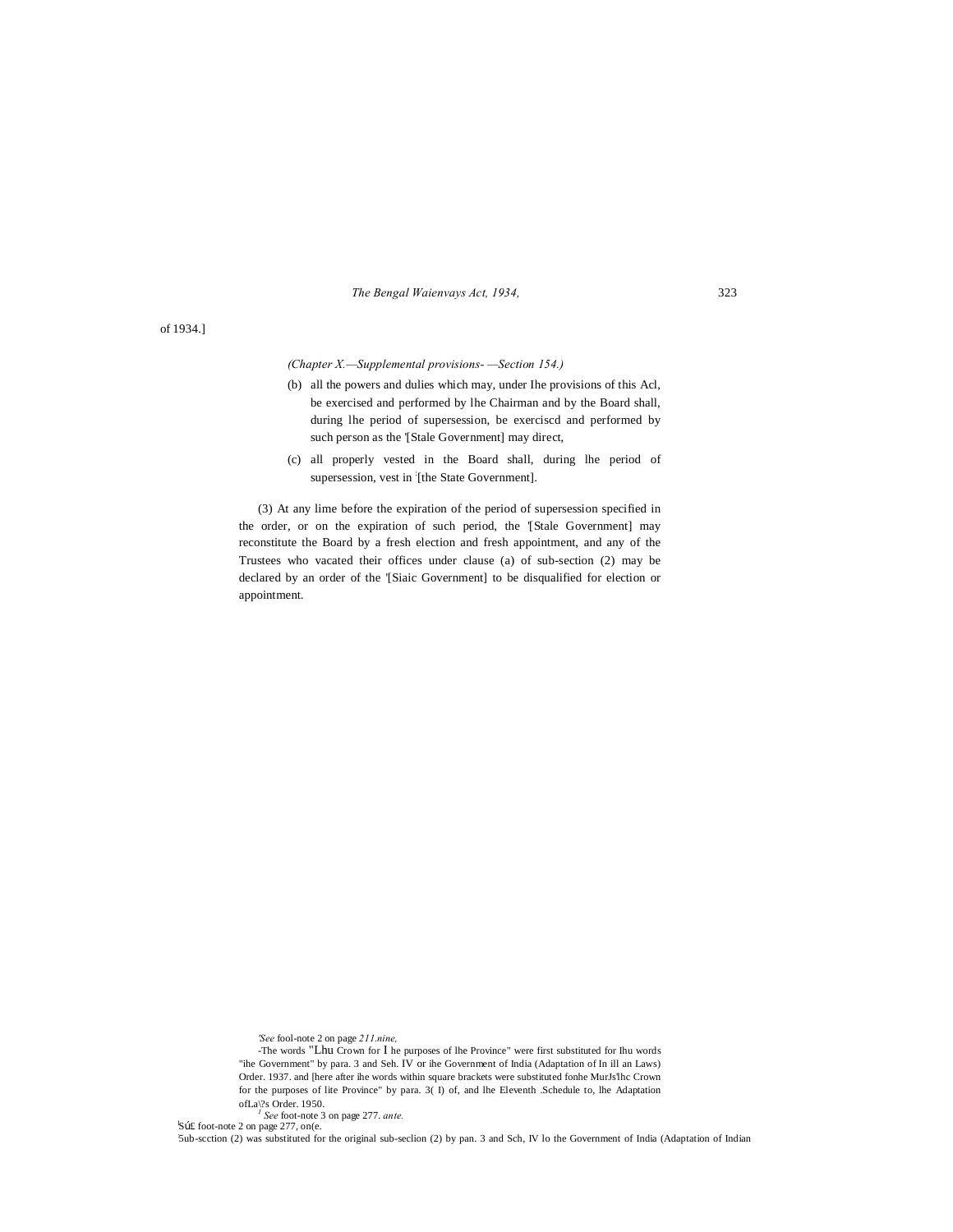Laws) Order, 1937.

'The word "Government" was substituted for ihe word "Ciown" by para, -3(1) of iho Adaptation of Laws Order, 1950.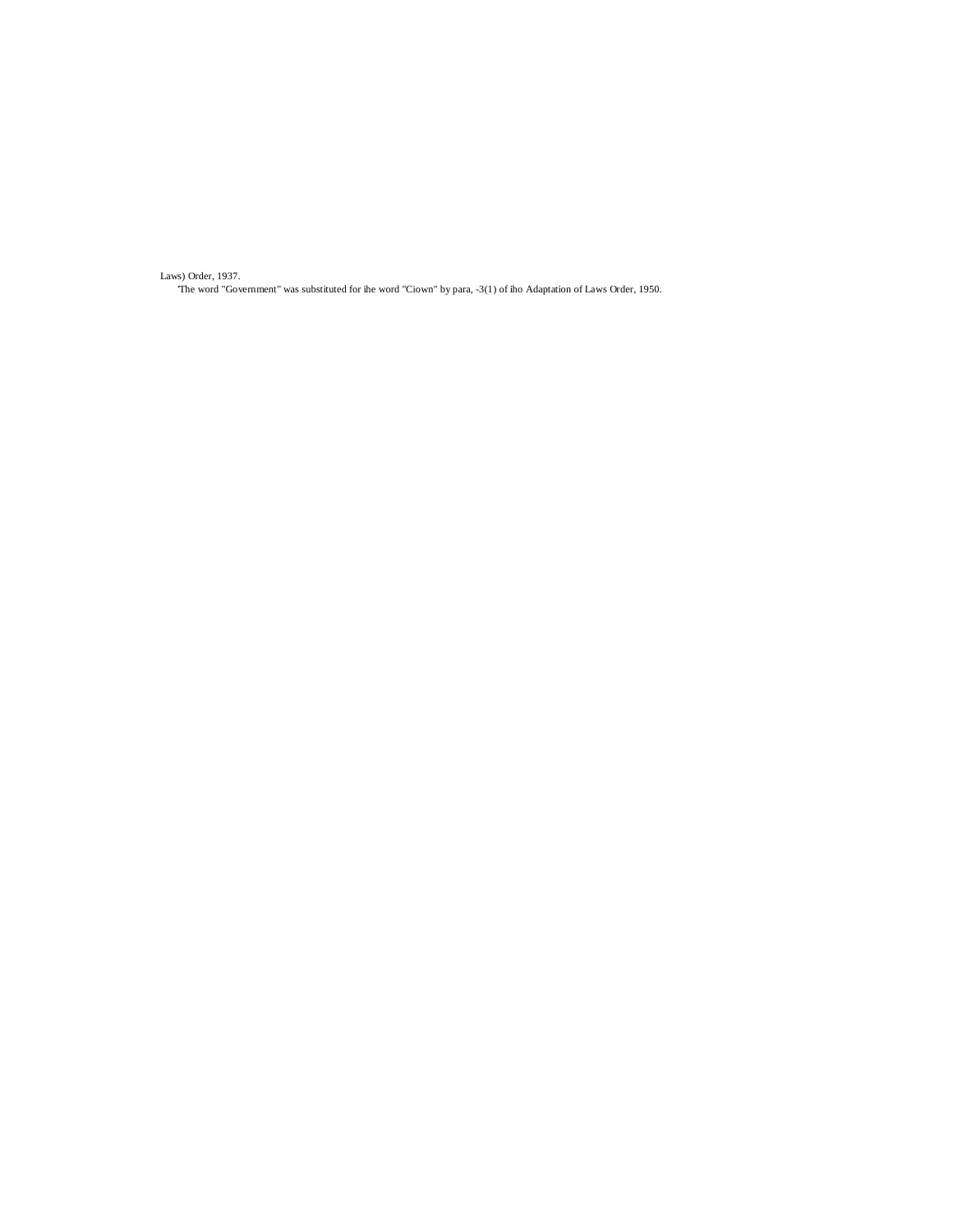See foot-note 2 on page 277, *nine*.<br>
The words "a Grown" were originally substituted for the words "a G oveniment a f fi cer" by para. 3 and Sch. 1V t o I he Go ven men I of had ia o f In di an Laws) Order. 1937, and the

the words "uniler any general or special orders of the Government for regulating the transfer or Government servants to foreign service" by<br>para. 3 and Sch. IV to Ihe Govemmeni of India (Adaptation of Indian Laws) Odder. 1 substituted for the word "Crown" by para. 4(1) of the Adaptation of Laws Order, 1950,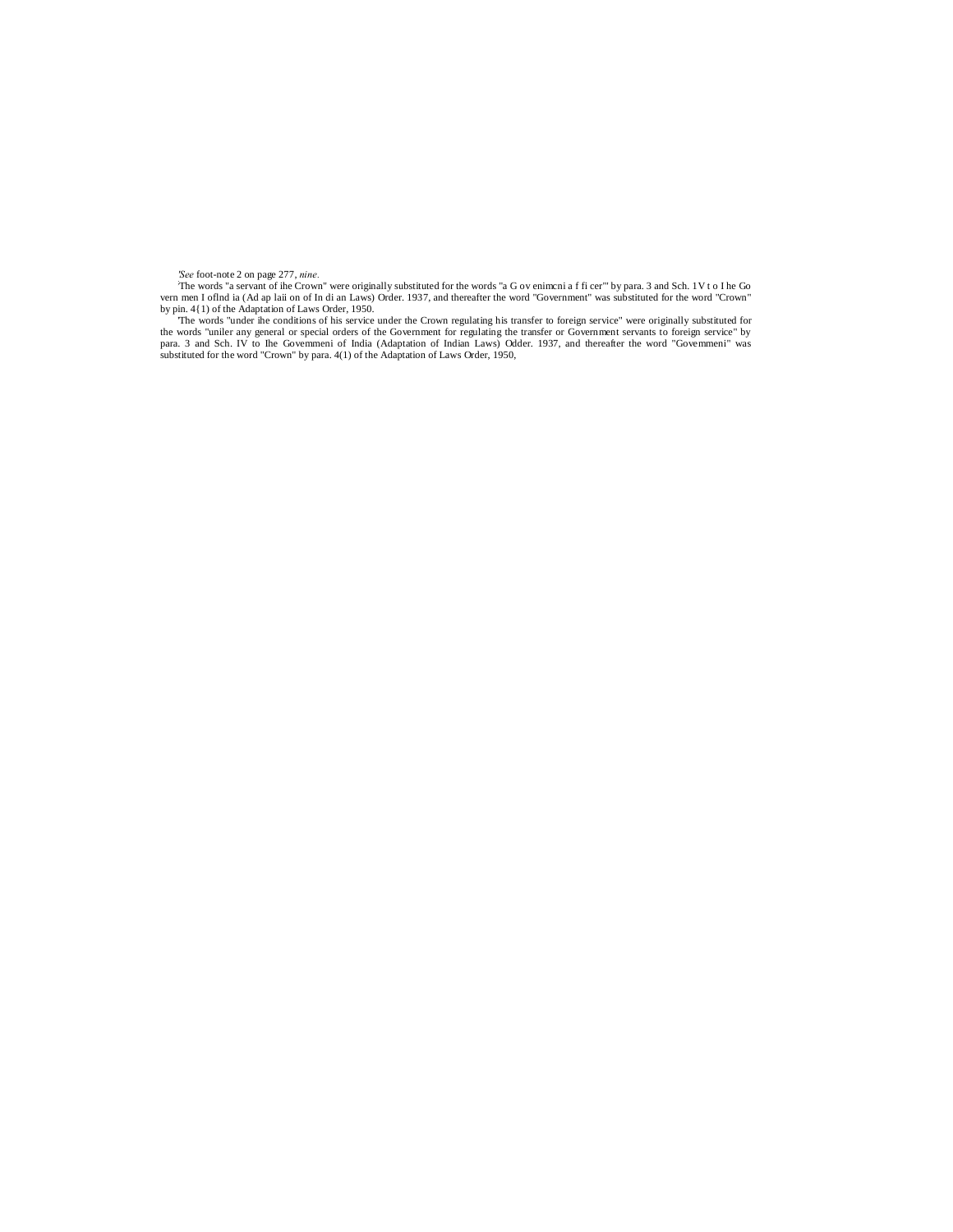*'Sec* foot-note 2 on ptge 277, *ante. -See* foot-no ic 3 on page 277, *ante. 'Sec* ftusi-jioie 3 on page 279. *mile.*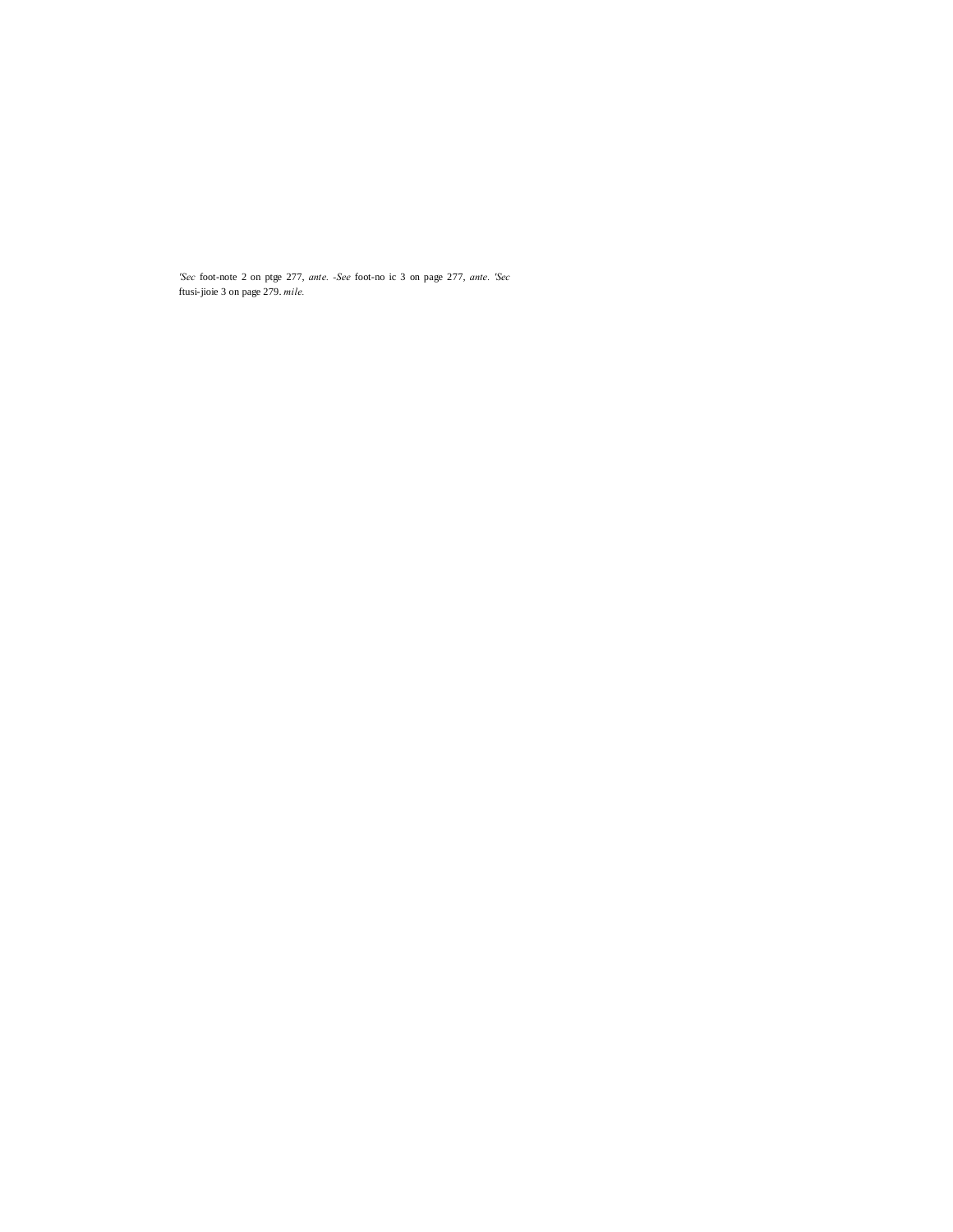'The words "servant of the Crown" were originally subsliluled Tor ihe words "servant or ihe Government" hy para. 3 and Sch. IV lo [he Government of India (Adaptation of Indian Laws) Order, 1937. and (hereafter Ihe word "Government" was subsliluled for ihe word "Crown" by para, 4(1) of [he Adaptation of Laws Order, 1950.

: The w oids "5 e rvan l o f ihe Crown" wc re o ri gin al ty s u bs I i m I cd for I he words "G ove m me n l scrvanl" by para. 3 and Sch. IV lo ihe Govemmeni or India (Adaplalion of Indian Laws) Order, 1937. and thereafter the word "Govemmeni" was subsliluled forlhc word "Crown" by paragraph 4( I) of the Adaplalion of Laws Order. 1950.

J Thc words "ihe conditions or his scrvicc under ihe Crown regulating his lnmsfer ID foreign service" were originally subsliluled for ihe words "any general or special orders of ihe Govemmeni Tor regulaiing Ihe transfer or Govemmeni servants to foreign scrvicc" by para. 3 and Sch. IV of the Govemmeni oflndia (Adaplalion of Indian Laws) Order, 1937, and thereafter ihe word "Govemmeni" was substituted for the word "Crown" by para. 4(1) of the Ad.intniion ofl.aws Order. 1950. *'See* foot-nole 2 on page 277, *utile.*

*'See* fool-noli: 2 on page 277, *mile, <sup>1</sup> Sct!* fool-nolc 3 on page 277, *tunc,*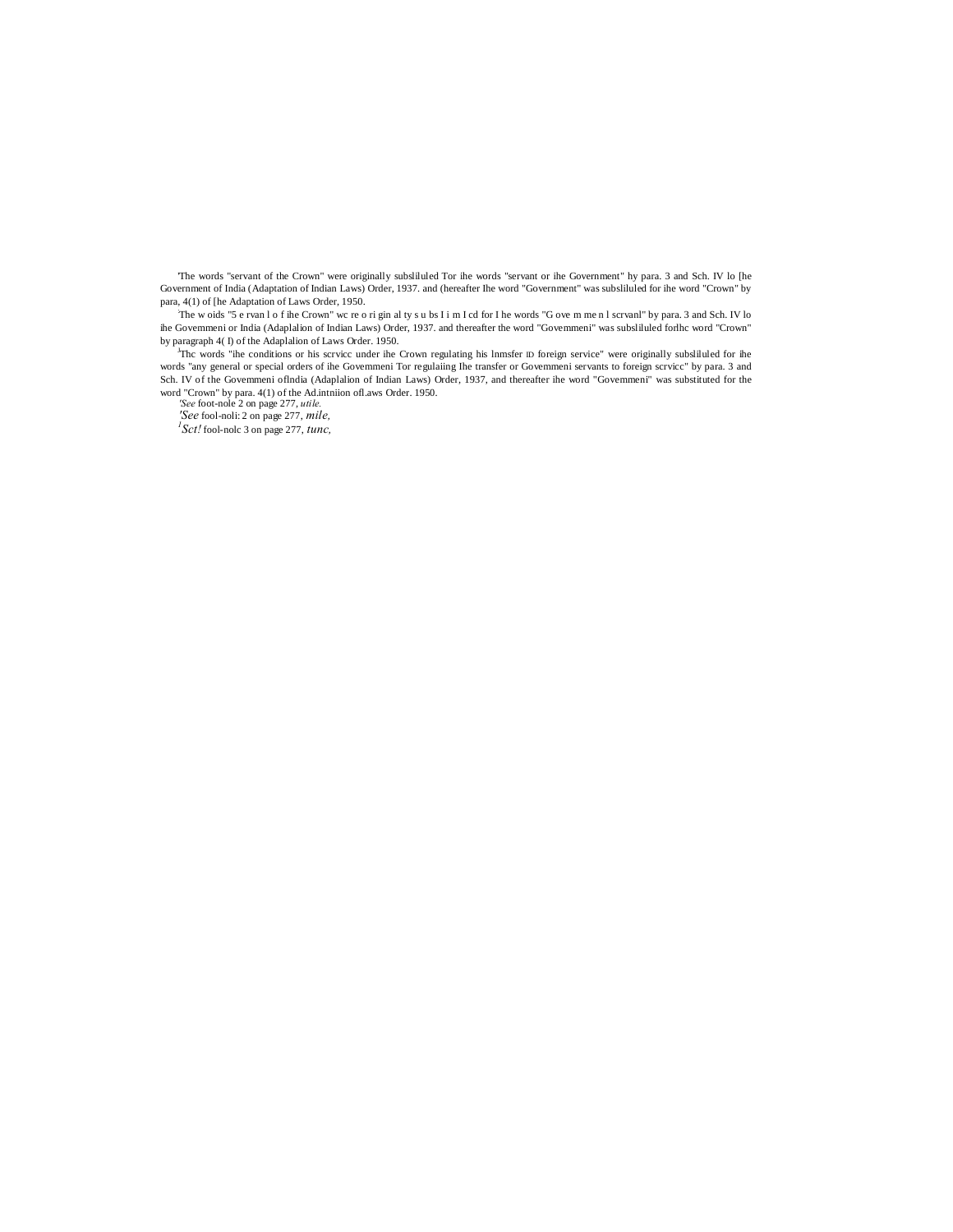*1 Set*; fool-nolo *2* on page 277. *ante.* Tht; word "lines" was onii tied by pani. jland Sell, IV to live Government oflndi:i (Adaptation nflndian Laws) Order. 1937.